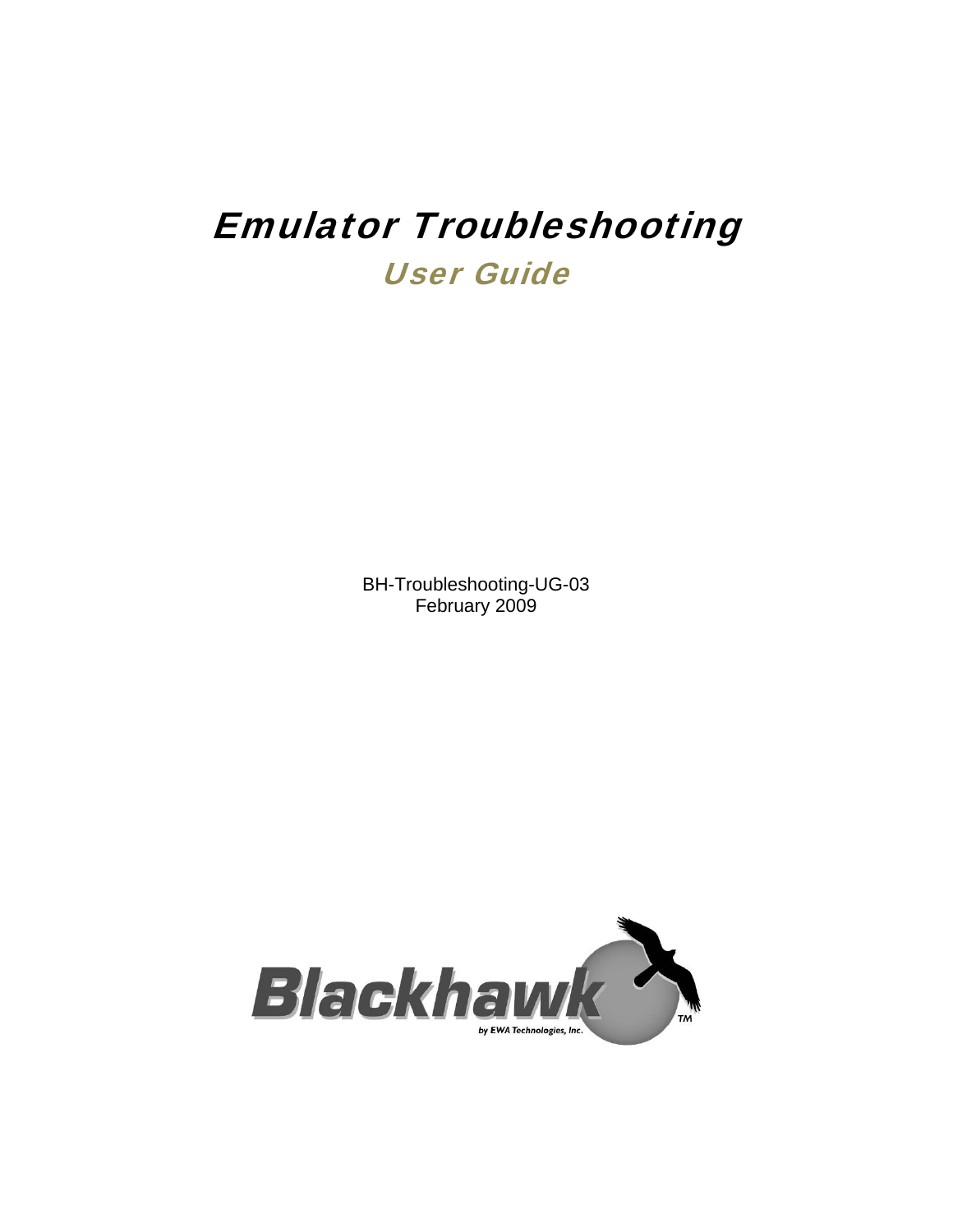# **IMPORTANT INFORMATION**

#### **© 2009 EWA Technologies, Inc.**

All rights reserved.

Reproduction, adaptation, or translation without prior written permission is prohibited, except as allowed under the copyright laws.

EWA Technologies Document: BH-Troubleshooting-UG-03

#### **Warranty - this manual**

The information contained in this document is subject to change without notice.

#### **EWA makes no warranty of any kind with regard to this material, including, but not limited to, the implied warranties of merchantability and fitness for a particular purpose.**

EWA shall not be liable for errors contained herein or for incidental or consequential damages in connection with the furnishing, performance, or use of this material.

#### **About This Manual**

This document represents the troubleshooting guide for Blackhawk™ products. Please visit the Blackhawk website from time to time as this document will be periodically updated.

This guide contains some TIP paragraphs to help in diagnosis of a problem that may be preventing proper operation of a Blackhawk product. These paragraphs are shaded as in the following example. Please read each of these areas of text carefully.

**This is an example of a paragraph with important TIP information.** 

#### **Related Documents**

- Texas Instruments Code Composer User's Guide (SPRU296 Updated: 12/30/1998)
- Texas Instruments Code Composer Studio User's Guide (SPRU328B Updated: 03/28/2000)
- To get the latest documentation from TI, click: Get the latest DSP manuals from TI.
- Additional TI Documentation which are referred with full links within this guide.

#### **Trademarks**

BLACKHAWK is a trademark of EWA Technologies, Inc. All other marks are trademarks of their respective owners.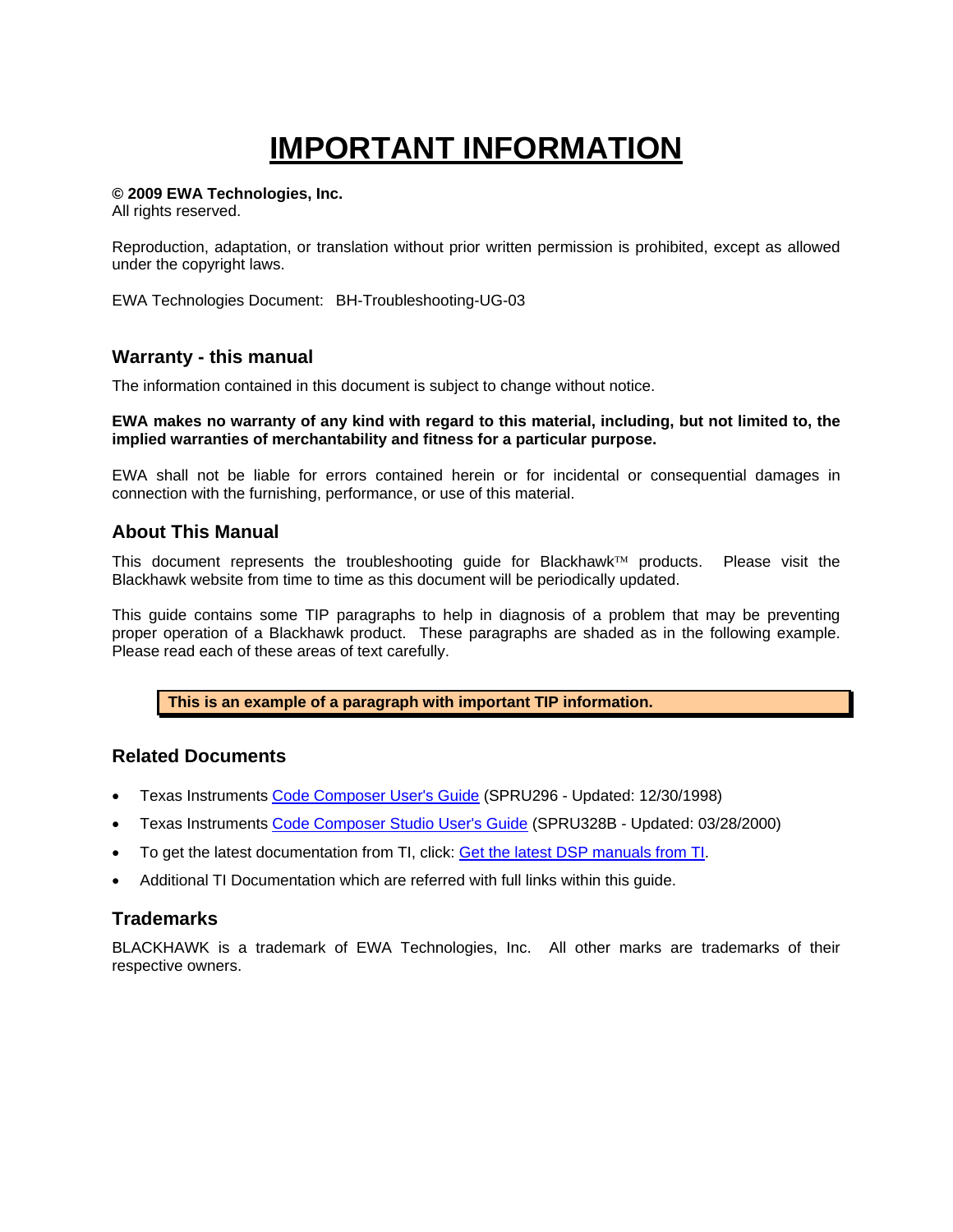# **TABLE OF CONTENTS**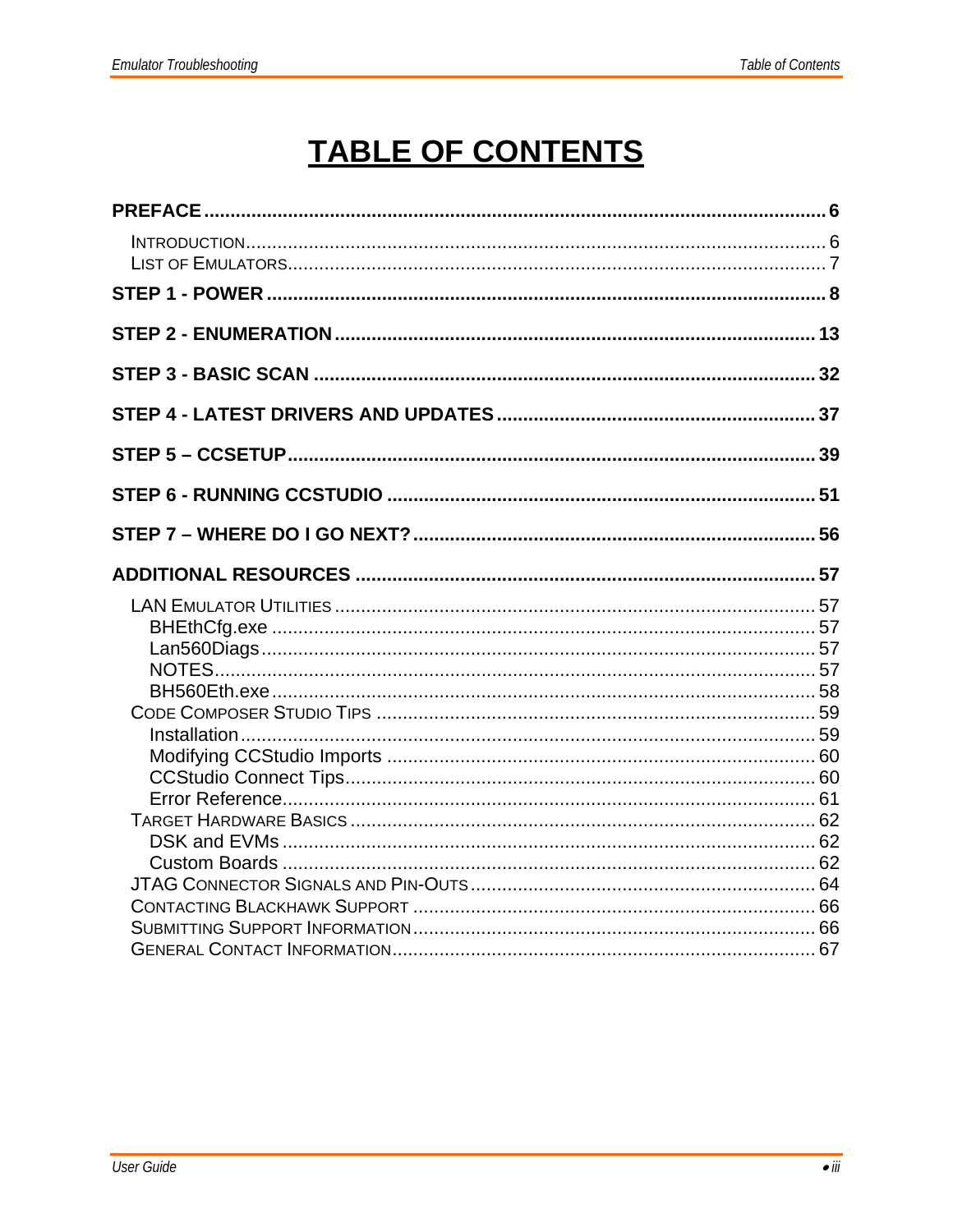# **TABLE OF FIGURES**

| Figure 19 - Sample Texas Instruments Device Manager Entry  17         |  |
|-----------------------------------------------------------------------|--|
|                                                                       |  |
|                                                                       |  |
|                                                                       |  |
|                                                                       |  |
|                                                                       |  |
|                                                                       |  |
|                                                                       |  |
|                                                                       |  |
|                                                                       |  |
|                                                                       |  |
|                                                                       |  |
|                                                                       |  |
|                                                                       |  |
|                                                                       |  |
|                                                                       |  |
| Figure 35 Multiple Processor Target Figure 36 Multiple Core Target 53 |  |
|                                                                       |  |
|                                                                       |  |
|                                                                       |  |
|                                                                       |  |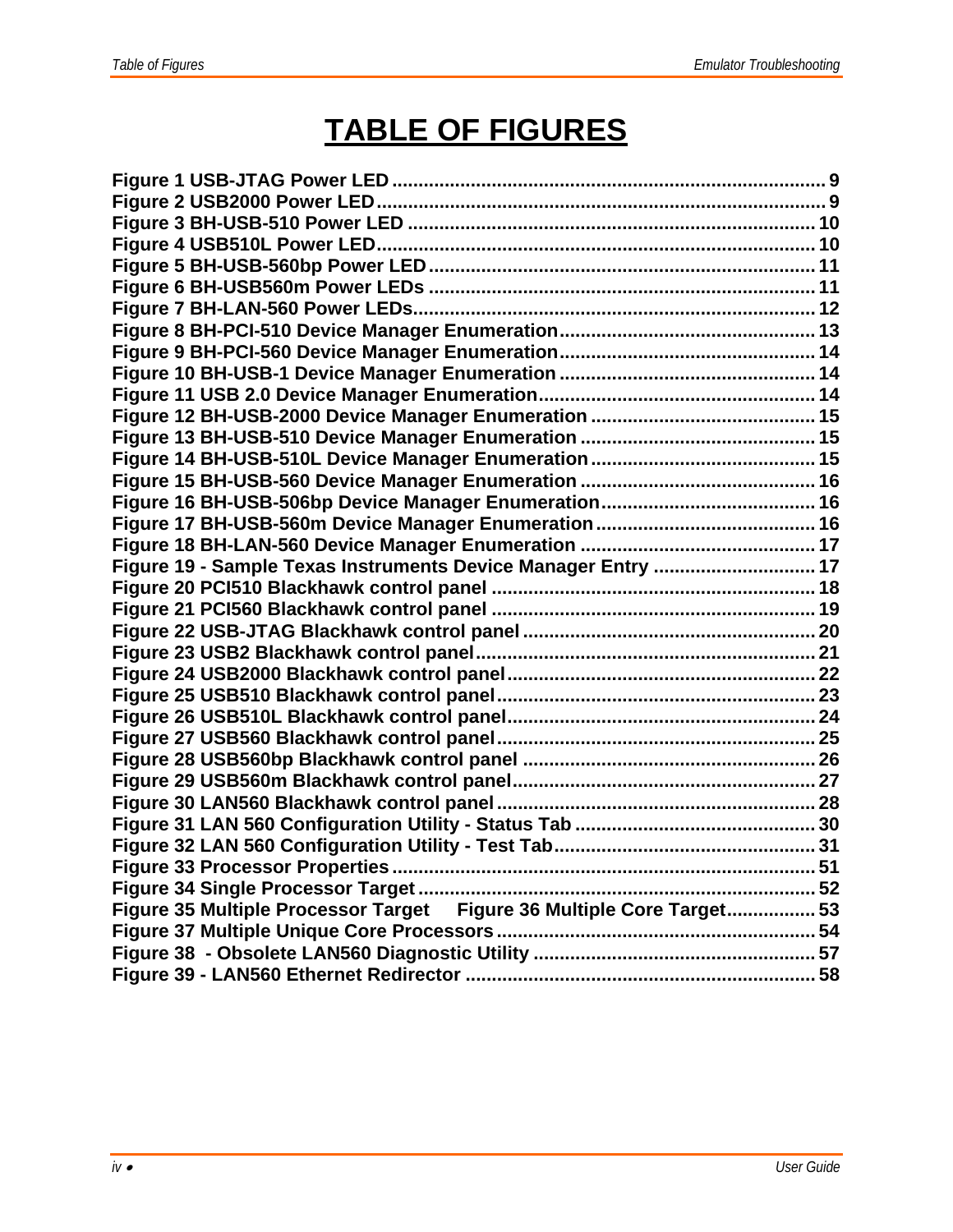# **LIST OF TABLES**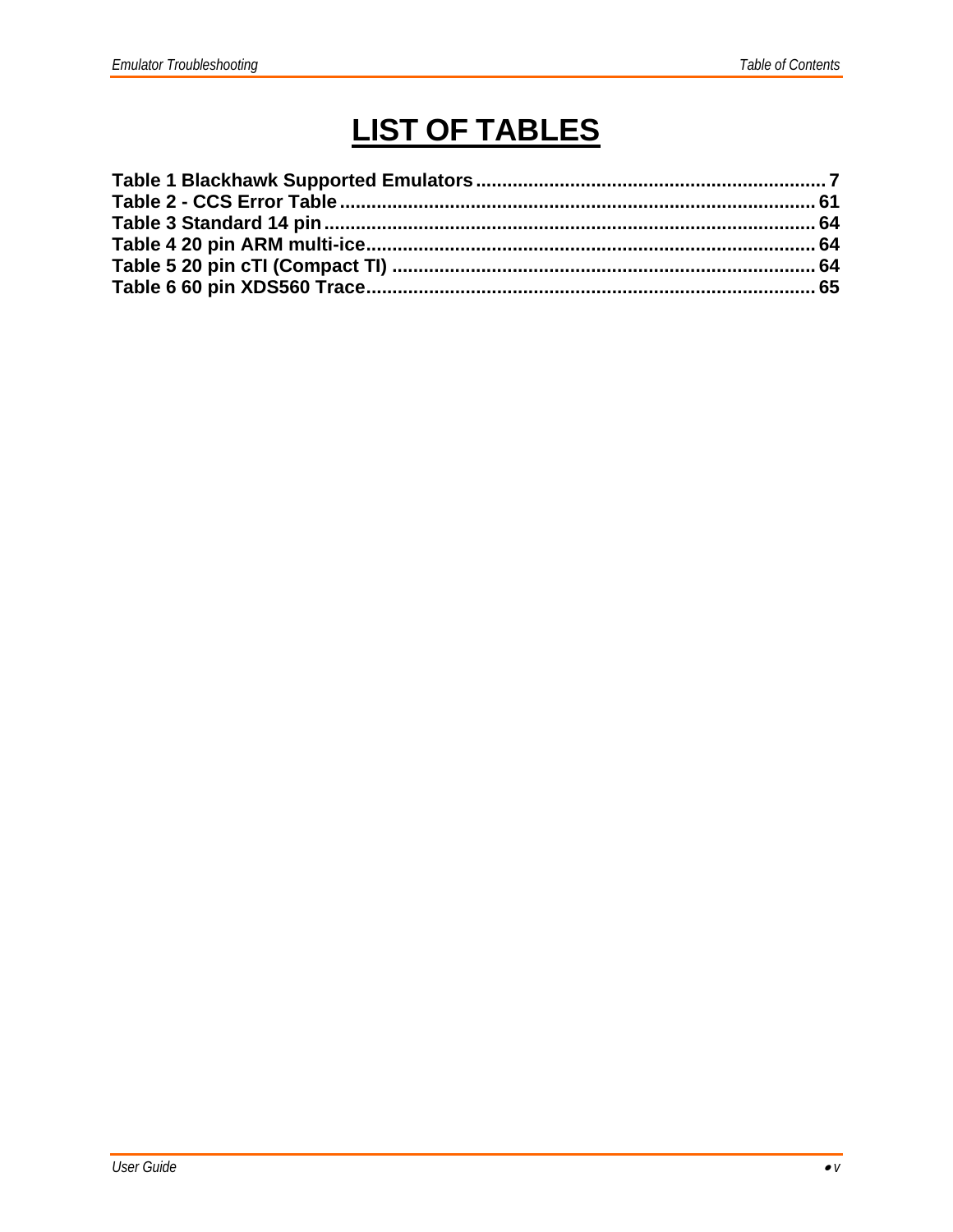# **Preface**

## **Introduction**

This guide provides information to quickly identify common emulator problems. This guide is designed to walk the user through a series of steps to help determine the issue, cause and possible solution.

Using this guide can save you valuable time because it is designed to: (a) help resolve problem quickly by self diagnosis, and; (b) identify for Blackhawk support, what does and does not work properly to expedite diagnosis.

If your product is not working properly after carefully following the instructions presented here, contact Blackhawk Support Team with the step that fails and appropriate error information.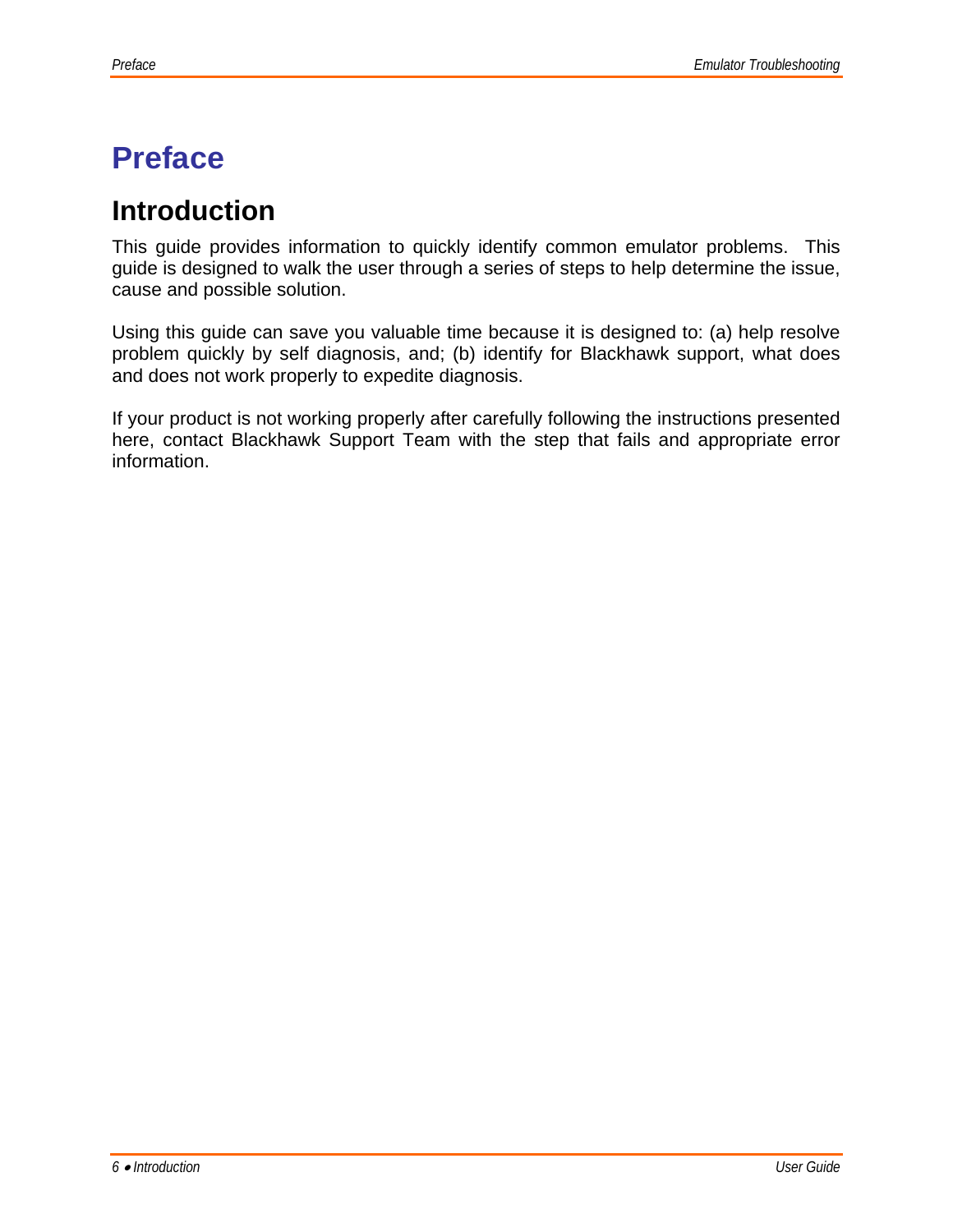This revision of the document currently supports troubleshooting of the following emulator models. If not specifically noted, this applies to all model revisions.

| <b>Product</b>                                       | Part No.                   | Picture (not to scale)                                                 |
|------------------------------------------------------|----------------------------|------------------------------------------------------------------------|
| PCI510 JTAG Emulator                                 | $BH-PCI-510$               |                                                                        |
| PCI560 JTAG Emulator                                 | $BH-PCI-560$               |                                                                        |
| <b>USB-JTAG Emulator</b>                             | BH-USB-1<br>0021501        | <b>Blackhawk</b><br><b>USB-JTAG Emulator</b><br>DSP Facelul<br>ng Tech |
| USB 2.0 JTAG Emulator                                | BH-USB-2                   | Blackhaw                                                               |
| USB2000 Controller                                   | BH-USB-2000<br>TMDSEMU200U | USB2000 CONTROLLER                                                     |
| <b>USB510 JTAG Emulator</b>                          | BH-USB-510                 | 8510 JTAG EMULAT                                                       |
| <b>USB510L JTAG Emulator</b>                         | BH-USB-510L                | <b>ISBUTDL JTAG EMILATO</b>                                            |
| <b>USB560 JTAG Emulator</b>                          | BH-USB-560                 |                                                                        |
| <b>USB560 JTAG Emulator</b>                          | BH-USB-560bp               |                                                                        |
| <b>USB560 JTAG Emulator</b>                          | BH-USB-560m<br>TMDSEMU560U | 60 JTAG B                                                              |
| <b>LAN560 JTAG Emulator</b>                          | $BH-LAN-560$               |                                                                        |
| <b>Texas Instruments</b><br>XDS560 PCI JTAG Emulator | TMDSEMU560                 |                                                                        |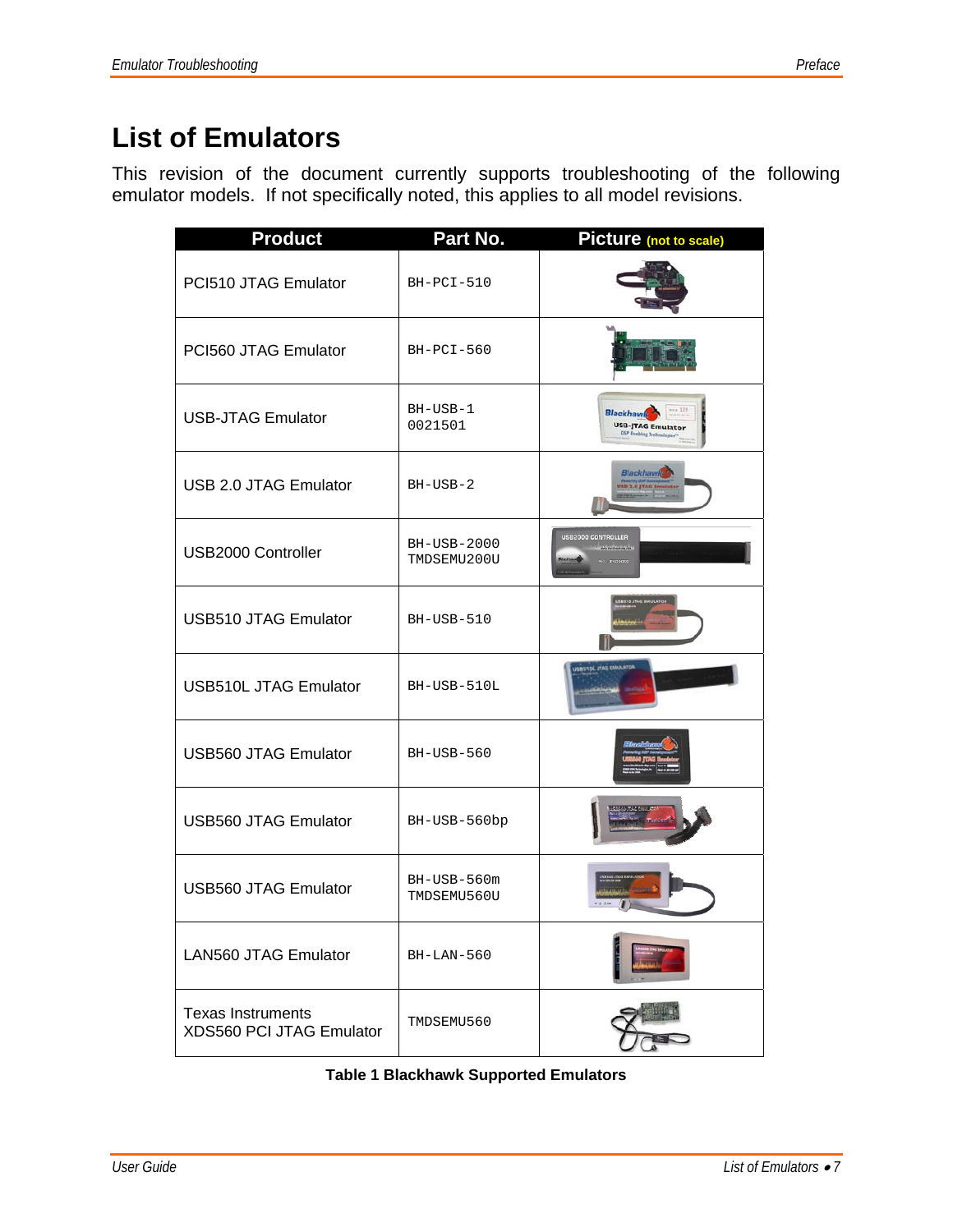## **Step 1 - Power**

This step helps determine if your emulator is powered and you do not have to squander any more time try other troubleshooting steps. Please locate your emulator and/or host interface below to identify if your emulator is powered.

THIS SECTION SHOULD LIST ALL THE MODELS AND PICTURES OF THE LOCATION WHERE THE LED IS PRESENT AND NOT BY HOST INTERFACE.

FOR THOSE WITHOUT A POWER INDICATOR, DO NOT USE A PICTURE AND ADD A COMMENT TO GO TO NEXT STEP.

#### **PCI510 JTAG Emulator (BH‐PCI‐510)**

The XDS510-class PCI cards do not have a power LED indicator and assume that if the card is properly installed and the PC is powered, the card is powered.

Notes:

- If your PC is not powering up then follow steps to contact our support team to further assist you.
- A line with a "Communication Controller" will be shown in the BIOS POST screen under PCI Devices Listings … if your motherboard had properly powered the PCI card.

#### **PASS/FAIL**

This is a PCI card and it is properly installed, go to the next step.

If you believe the PCI card is not properly installed, shut off you computer, and verify that the card is firmly inserted into the motherboard. Otherwise report this information (step that failed) to Blackhawk support and be sure to include the unit's model and serial number. There is no reason to continue with these procedures.

#### **PCI560 JTAG Emulator (BH‐PCI‐560)**

The XDS560-class PCI cards do not have a power LED indicator and assume that if the card is properly installed and the PC is powered, the card is powered.

Notes:

- If your PC is not powering up then follow steps to contact our support team to further assist you.
- A line with a "Communication Controller" will be shown in the BIOS POST screen under PCI Devices Listings … if your motherboard had properly powered the PCI card.

#### **PASS/FAIL**

This is a PCI card and it is properly installed, go to the next step.

If you believe the PCI card is not properly installed, shut off you computer, and verify that the card is firmly inserted into the motherboard. Otherwise report this information (step that failed) to Blackhawk support and be sure to include the unit's model and serial number. There is no reason to continue with these procedures.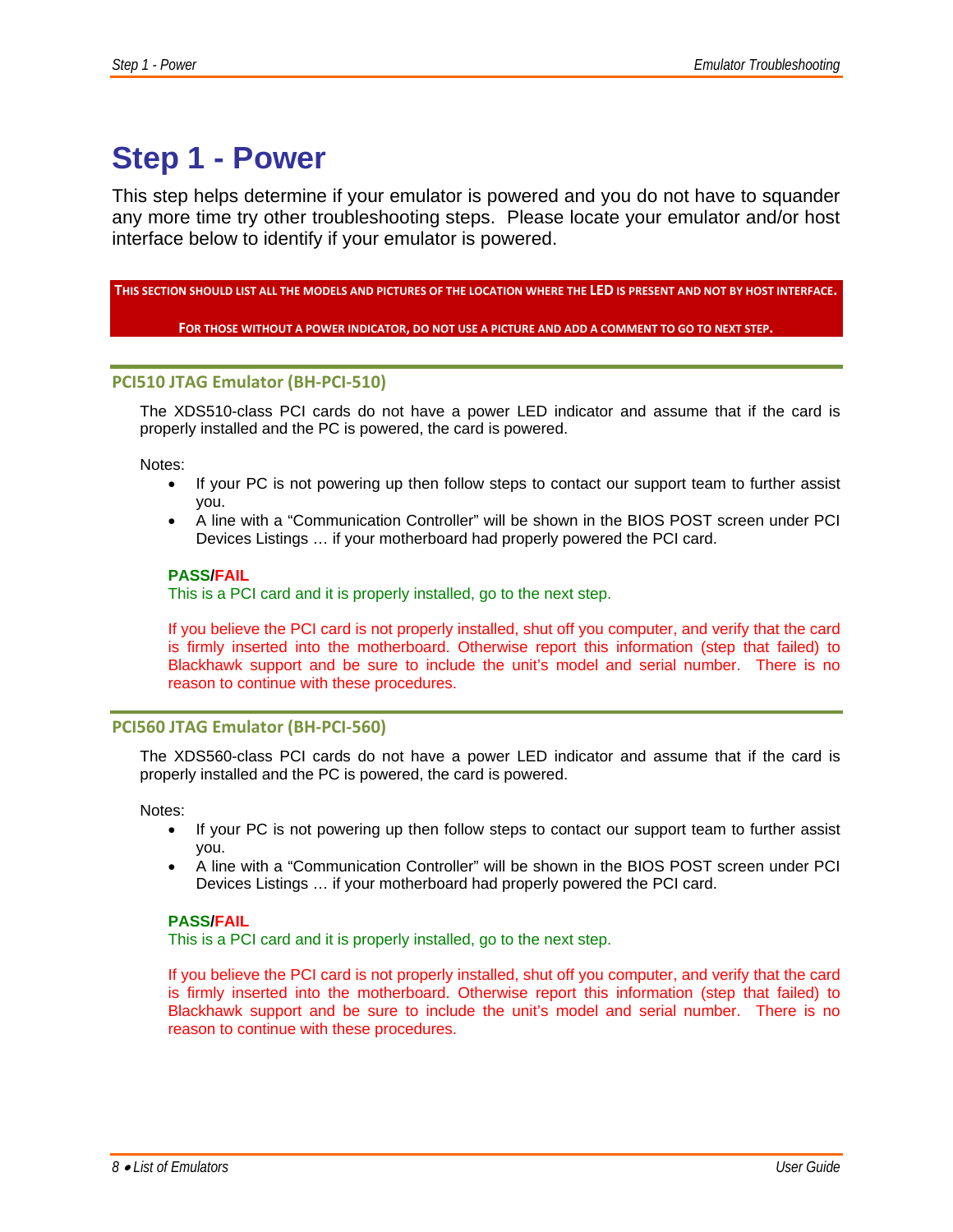#### **USB‐JTAG Emulator (BH‐USB‐1, 0021501)**

This model has two LEDs on the USB end panel. When power is supplied from the USB cable, you will see the power led next to the USB connector turn on solid red.



**Figure 1 USB-JTAG Power LED** 

#### **PASS/FAIL**

If the power indicator is illuminated, go to the next step.

Verify that the USB cable is firmly inserted into the motherboard, or switch USB ports the cable is connected to. Otherwise report this information (step that failed) to Blackhawk support and be sure to include the unit's model and serial number. There is no reason to continue with these procedures.

#### **USB 2.0 JTAG Emulator (BH‐USB‐2)**

This model does not have an LED. Continue to Step 2 - Enumeration.

#### **USB2000 Controller (BH‐USB‐2000, TMDSEMU200U)**

This model has a single Bi-Color LED. When powered the LED will Flash Green, when connected to a target it will be illuminate solid Green.



#### **Figure 2 USB2000 Power LED**

#### **PASS/FAIL**

If the power indicator is illuminated, go to the next step.

Verify that the USB cable is firmly inserted into the motherboard, or switch USB ports the cable is connected to. Otherwise report this information (step that failed) to Blackhawk support and be sure to include the unit's model and serial number. There is no reason to continue with these procedures.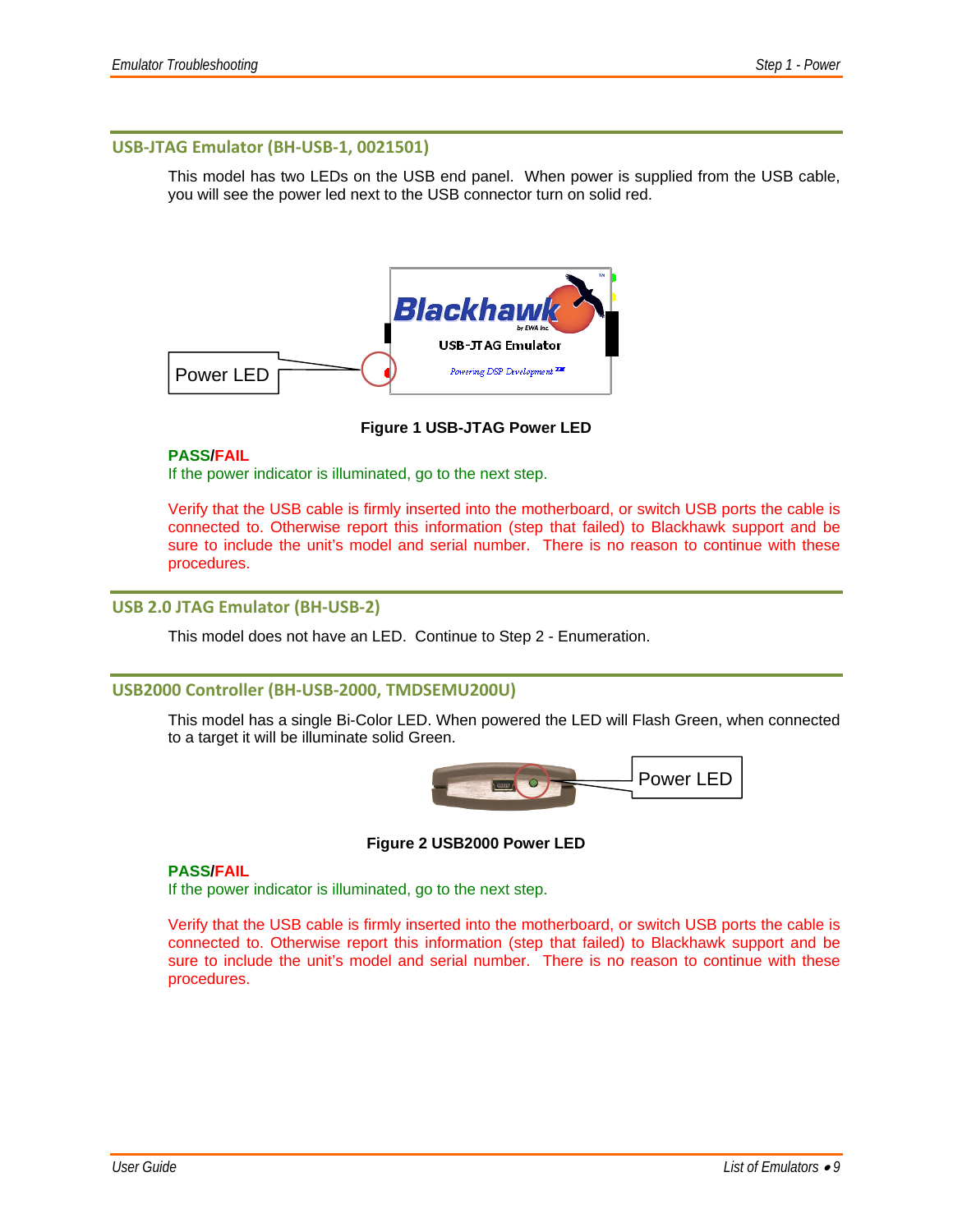#### **USB510 JTAG Emulator (BH‐USB‐510)**

This model has a single Bi-Color LED. When powered the LED will be illuminate solid Red then change into Green.



**Figure 3 BH-USB-510 Power LED** 

#### **PASS/FAIL**

If the power indicator is illuminated, go to the next step.

Verify that the USB cable is firmly inserted into the motherboard, or switch USB ports the cable is connected to. Otherwise report this information (step that failed) to Blackhawk support and be sure to include the unit's model and serial number. There is no reason to continue with these procedures.

#### **USB510L JTAG Emulator (BH‐USB‐510L)**

This model has a single Bi-Color LED. When powered the LED will Flash Green, when connected to a target it will be illuminate solid Green.



**Figure 4 USB510L Power LED** 

#### **PASS/FAIL**

If the power indicator is illuminated, go to the next step.

Verify that the USB cable is firmly inserted into the motherboard, or switch USB ports the cable is connected to. Otherwise report this information (step that failed) to Blackhawk support and be sure to include the unit's model and serial number. There is no reason to continue with these procedures.

#### **USB560 JTAG Emulator (BH‐USB‐560)**

This model does not have an LED. Continue to Step 2 - Enumeration.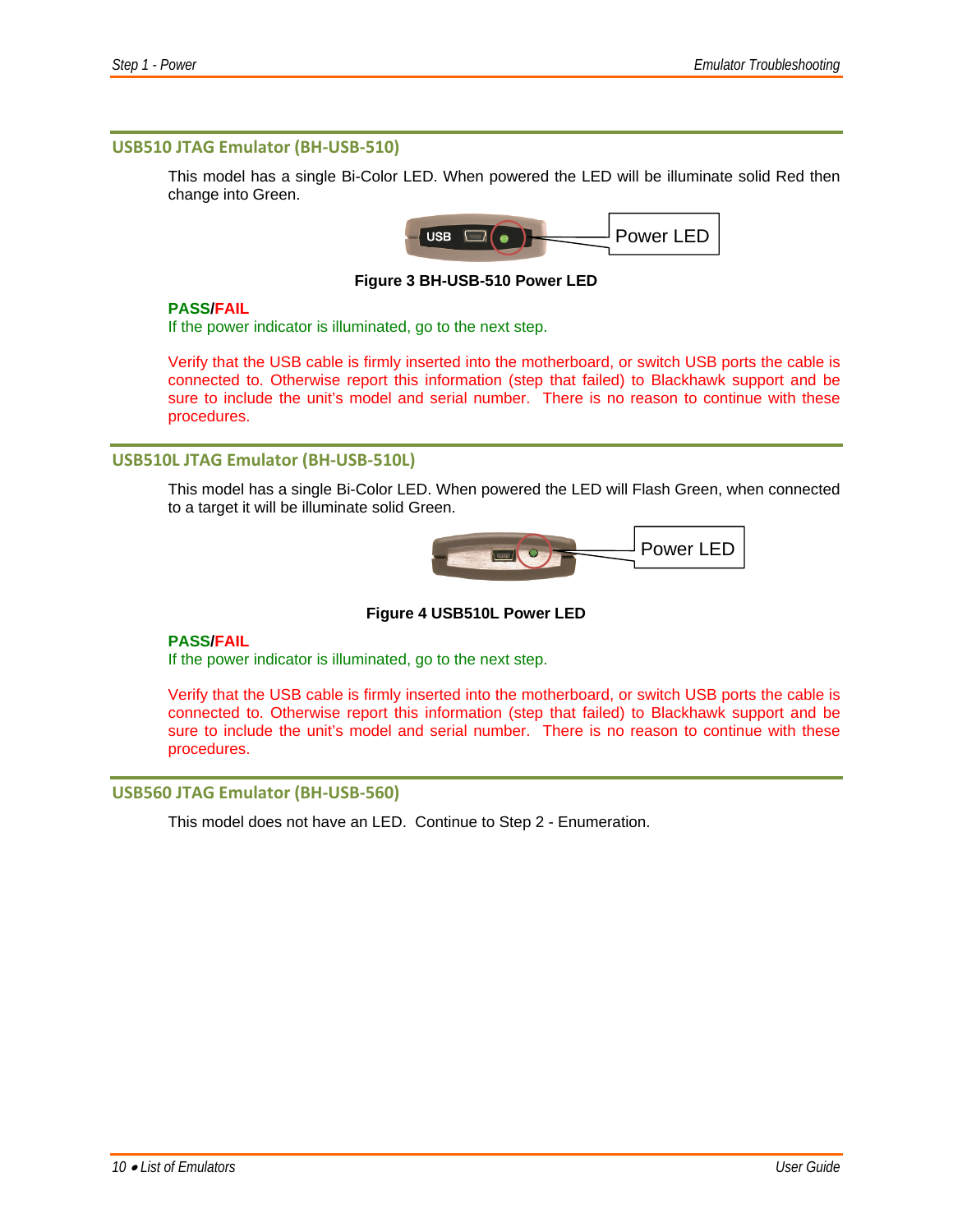#### **USB560 JTAG Emulator (BH‐USB‐560bp)**

This model has a single Bi-Color LED. When powered the LED will be illuminate solid Red then change into Green.



#### **Figure 5 BH-USB-560bp Power LED**

#### **PASS/FAIL**

If the power indicator is illuminated, go to the next step.

Verify that the USB cable is firmly inserted into the motherboard, or switch USB ports the cable is connected to. Otherwise report this information (step that failed) to Blackhawk support and be sure to include the unit's model and serial number. There is no reason to continue with these procedures.

#### **USB560 JTAG Emulator (BH‐USB‐560m, TMDSEMU560U)**

This model has comes in different configurations shown on the figure below. Rightmost picture shows a Power LED on a side M-Panel on Revision C emulator, while the leftmost picture shows a Power LED marked 5V on the top side of the emulator case. When powered the LED will be illuminate solid Green.



#### **Figure 6 BH-USB560m Power LEDs**

#### **PASS/FAIL**

If the power indicator is illuminated, go to the next step.

Verify that the 5V DC transformer cable is firmly inserted into emulator and to a working electrical socket. If you can measure 5V on the 1.8mm tip of the DC transformer go to the next step. Otherwise report this information (step that failed) to Blackhawk support and be sure to include the unit's model and serial number. There is no reason to continue with these procedures.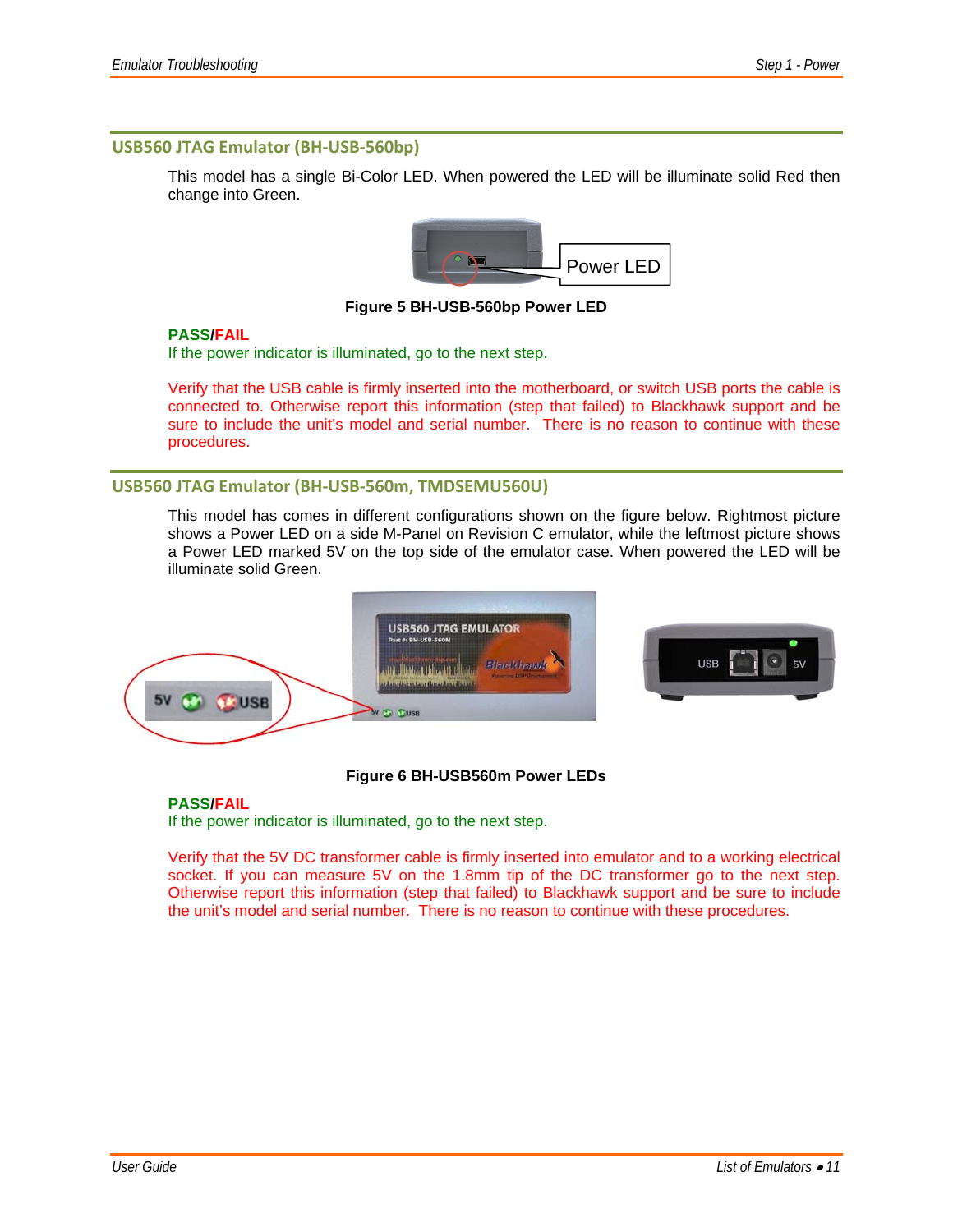#### **LAN560 JTAG Emulator (BH‐LAN‐560)**

This model has comes in different configurations shown on the figure below. Rightmost picture shows a Power LED on a side M-Panel on Revision C emulator, while the leftmost picture shows a Power LED marked 5V on the top side of the emulator case. When powered the LED will be illuminate solid Green



#### **Figure 7 BH-LAN-560 Power LEDs**

#### .**PASS/FAIL**

If the power indicator is illuminated, go to the next step.

Verify that the 5V DC transformer cable is firmly inserted into emulator and to a working electrical socket. If you can measure 5V on the 1.8mm tip of the DC transformer go to the next step. Otherwise report this information (step that failed) to Blackhawk support and be sure to include the unit's model and serial number. There is no reason to continue with these procedures.

#### **TI XDS560 PCI JTAG Emulator (TMDSEMU560)**

The XDS560-class PCI cards do not have a power LED indicator and assume that if the card is properly installed and the PC is powered, the card is powered.

Notes:

- If your PC is not powering up then follow steps to contact our support team to further assist you.
- A line with a "Communication Controller" will be shown in the BIOS POST screen under PCI Devices Listings … if your motherboard had properly powered the PCI card.

#### **PASS/FAIL**

This is a PCI card and it is properly installed, go to the next step.

If you believe the PCI card is not properly installed, shut off you computer, and verify that the card is firmly inserted into the motherboard. Otherwise report this information (step that failed) to Blackhawk support and be sure to include the unit's model and serial number. There is no reason to continue with these procedures.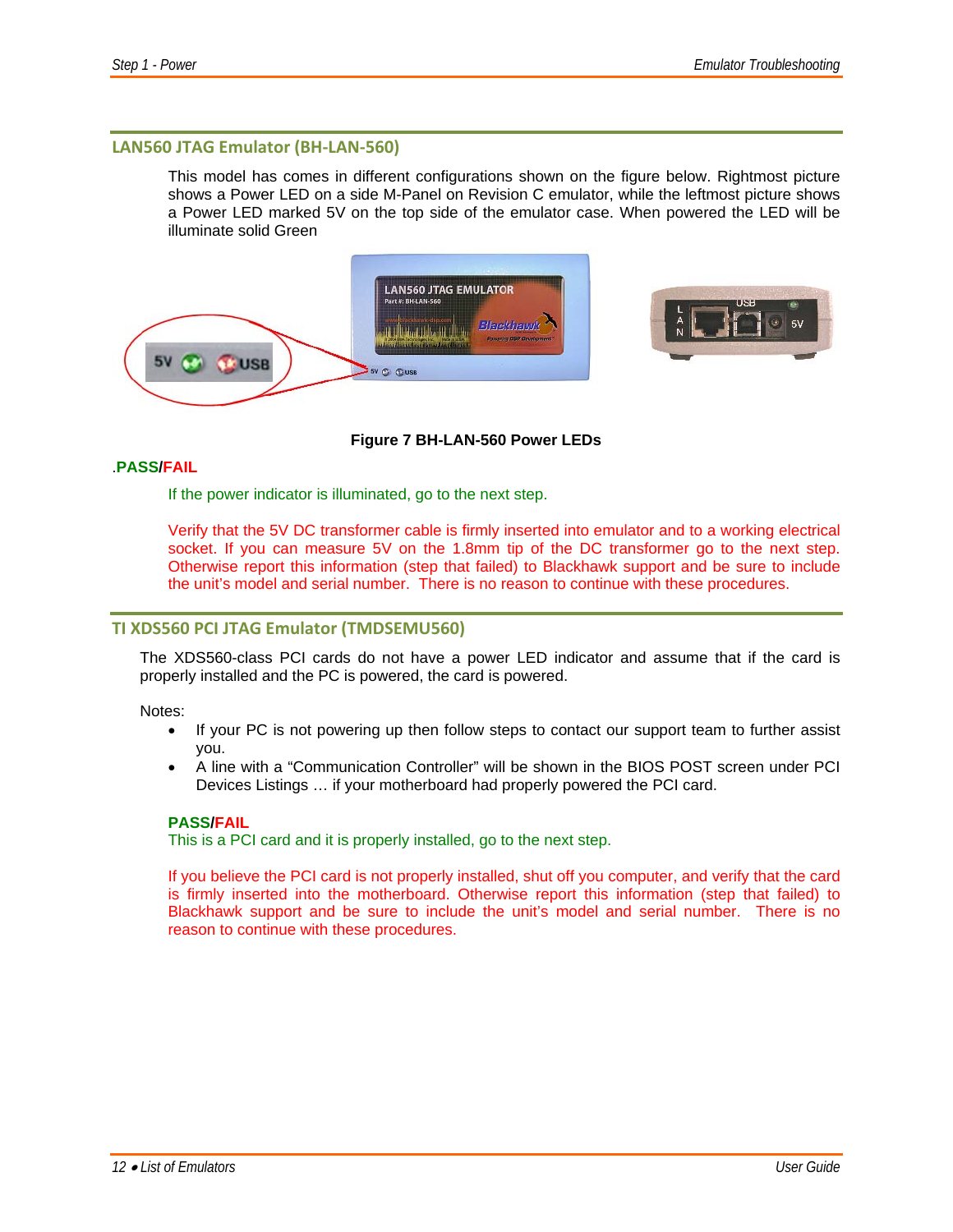## **Step 2 - Enumeration**

The following section will help you identify that the emulator has enumerated successfully. By enumerated, we mean that Windows can see that the emulator has been attached to the computer and has loaded the emulator's device drivers successfully.

**If you are using the Ethernet connection to an emulator, and not USB or PCI (plug-n-play interface), there are a couple of other steps necessary to identify that Windows has loaded the emulator's device drivers correctly.** 

Please locate your emulator model below to determine if it has enumerated successfully.

### **A. Windows Device Manager**

The Windows Device Manager can be used to determine USB and PCI emulator enumeration and successful device driver installation. To view the device manager Go to Start  $\rightarrow$  Run... $\rightarrow$ Devmgmt.msc

Below are sample images of each emulator's enumeration in the device manager. The following is an example of a Blackhawk emulator (USB or PCI).

#### **PCI510 JTAG Emulator (BH‐PCI‐510)**

**E** A Blackhawk Blackhawk PCI JTAG Emulator (S/N:BH-PCI)

#### **Figure 8 BH-PCI-510 Device Manager Enumeration**

#### **PASS/FAIL**

If the emulator is listed without any symbol (such as exclamation point or red 'x') on top of the device, then it has properly enumerated and, go to the next step to verify that it is listed in the Blackhawk Control Panel.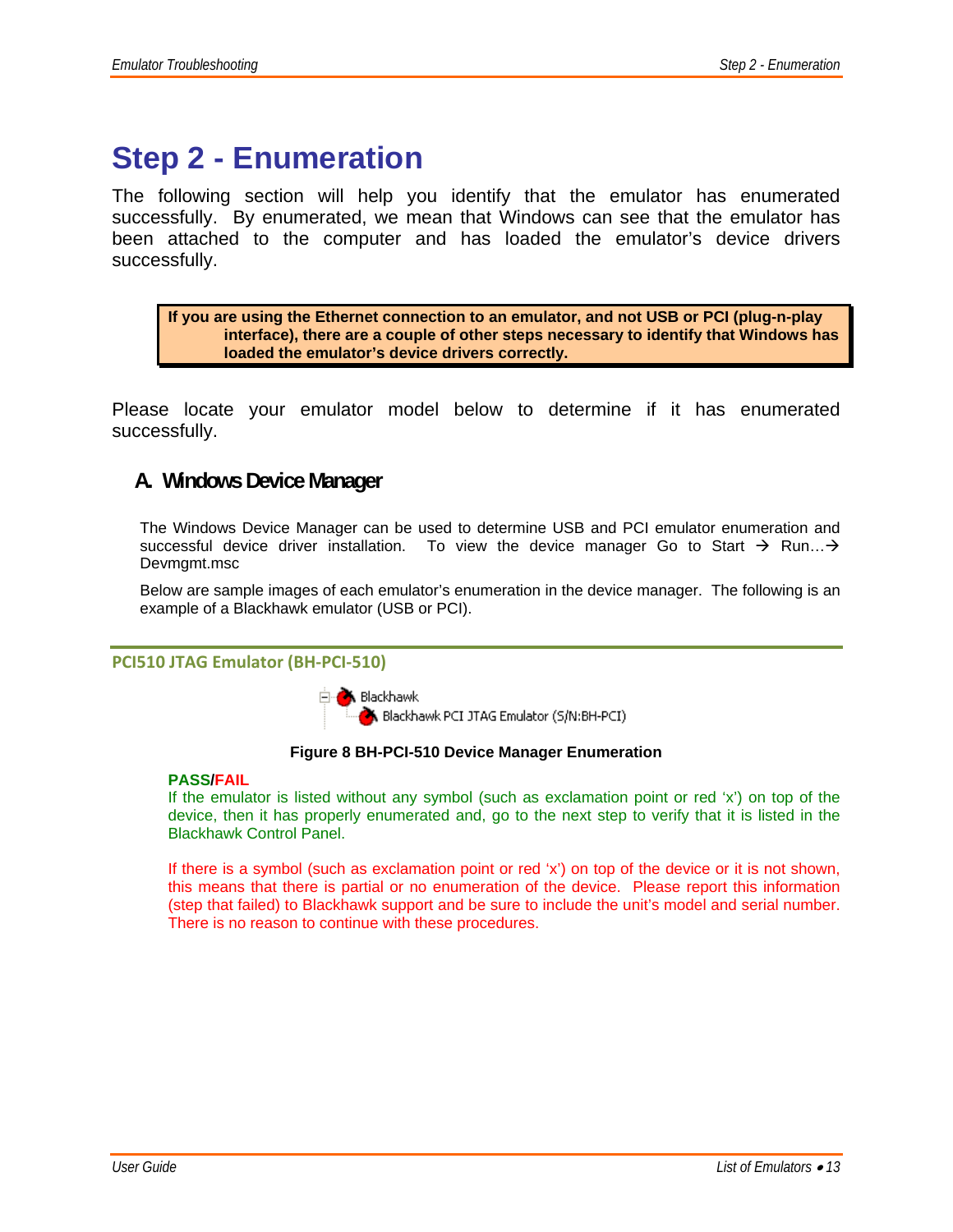#### **PCI560 JTAG Emulator (BH‐PCI‐560)**



#### **Figure 9 BH-PCI-560 Device Manager Enumeration**

#### **PASS/FAIL**

If the emulator is listed without any symbol (such as exclamation point or red 'x') on top of the device, then it has properly enumerated and, go to the next step to verify that it is listed in the Blackhawk Control Panel.

If there is a symbol (such as exclamation point or red 'x') on top of the device or it is not shown, this means that there is partial or no enumeration of the device. Please report this information (step that failed) to Blackhawk support and be sure to include the unit's model and serial number. There is no reason to continue with these procedures.

#### **USB‐JTAG Emulator (BH‐USB‐1, 0021501)**



Blackhawk USB-JTAG Emulator (S/N:0372)

#### **Figure 10 BH-USB-1 Device Manager Enumeration**

#### **PASS/FAIL**

If the emulator is listed without any symbol (such as exclamation point or red 'x') on top of the device, then it has properly enumerated and, go to the next step to verify that it is listed in the Blackhawk Control Panel.

If there is a symbol (such as exclamation point or red 'x') on top of the device or it is not shown, this means that there is partial or no enumeration of the device. Please report this information (step that failed) to Blackhawk support and be sure to include the unit's model and serial number. There is no reason to continue with these procedures.

#### **USB 2.0 JTAG Emulator (BH‐USB‐2)**



Blackhawk USB 2.0 JTAG Emulator (5/N:BE1922)

**Figure 11 USB 2.0 Device Manager Enumeration** 

#### **PASS/FAIL**

If the emulator is listed without any symbol (such as exclamation point or red 'x') on top of the device, then it has properly enumerated and, go to the next step to verify that it is listed in the Blackhawk Control Panel.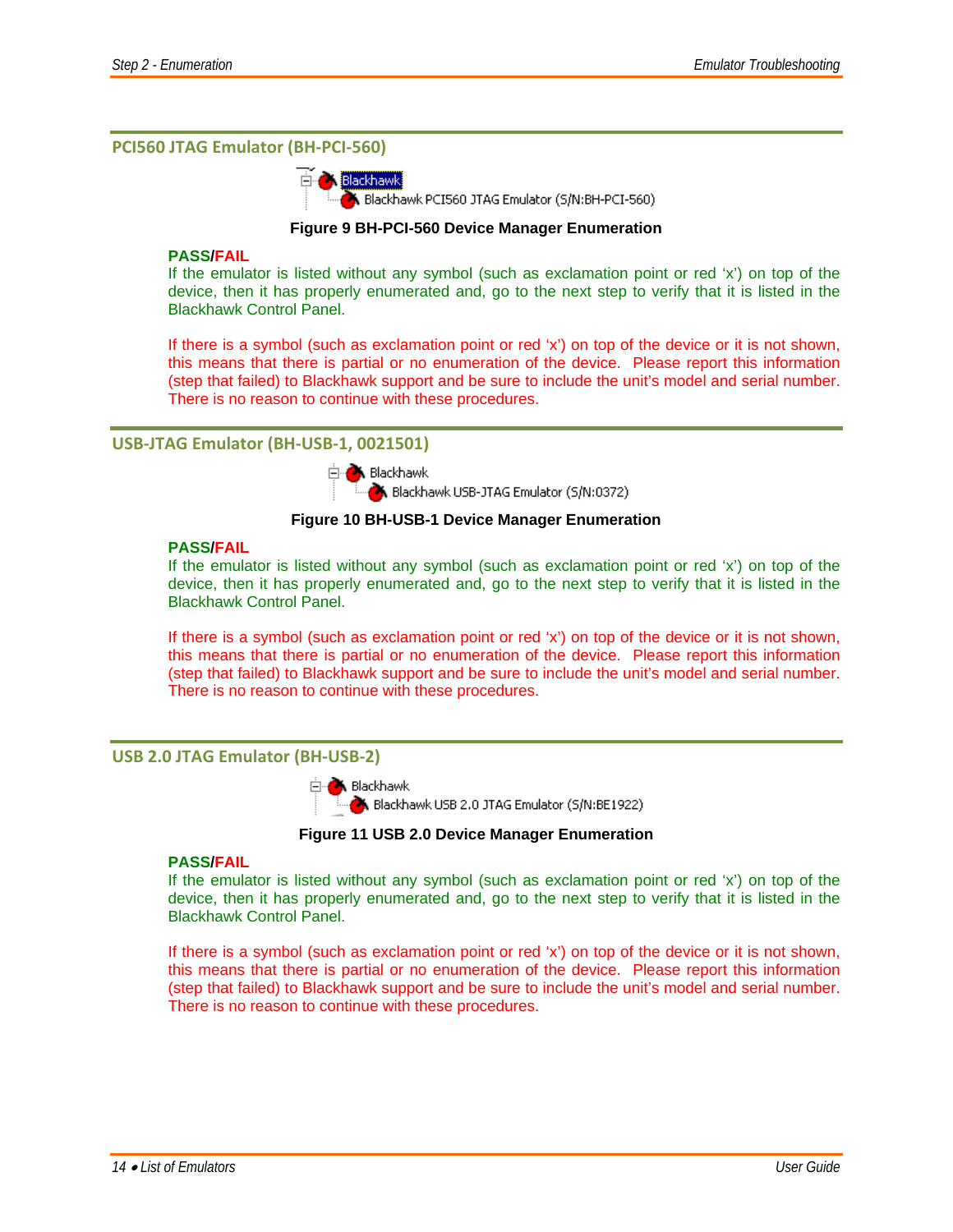#### **USB2000 Controller (BH‐USB‐2000, TMDSEMU200U)**



Blackhawk USB2000 Controller (S/N:MB1984)

#### **Figure 12 BH-USB-2000 Device Manager Enumeration**

#### **PASS/FAIL**

If the emulator is listed without any symbol (such as exclamation point or red 'x') on top of the device, then it has properly enumerated and, go to the next step to verify that it is listed in the Blackhawk Control Panel.

If there is a symbol (such as exclamation point or red 'x') on top of the device or it is not shown, this means that there is partial or no enumeration of the device. Please report this information (step that failed) to Blackhawk support and be sure to include the unit's model and serial number. There is no reason to continue with these procedures.

#### **USB510 JTAG Emulator (BH‐USB‐510)**



Blackhawk USB510 JTAG Emulator (5/N:IB8006)

#### **Figure 13 BH-USB-510 Device Manager Enumeration**

#### **PASS/FAIL**

If the emulator is listed without any symbol (such as exclamation point or red 'x') on top of the device, then it has properly enumerated and, go to the next step to verify that it is listed in the Blackhawk Control Panel.

If there is a symbol (such as exclamation point or red 'x') on top of the device or it is not shown, this means that there is partial or no enumeration of the device. Please report this information (step that failed) to Blackhawk support and be sure to include the unit's model and serial number. There is no reason to continue with these procedures.

#### **USB510L JTAG Emulator (BH‐USB‐510L)**



Blackhawk USB510L JTAG Emulator (S/N:MB1994)

#### **Figure 14 BH-USB-510L Device Manager Enumeration**

#### **PASS/FAIL**

If the emulator is listed without any symbol (such as exclamation point or red 'x') on top of the device, then it has properly enumerated and, go to the next step to verify that it is listed in the Blackhawk Control Panel.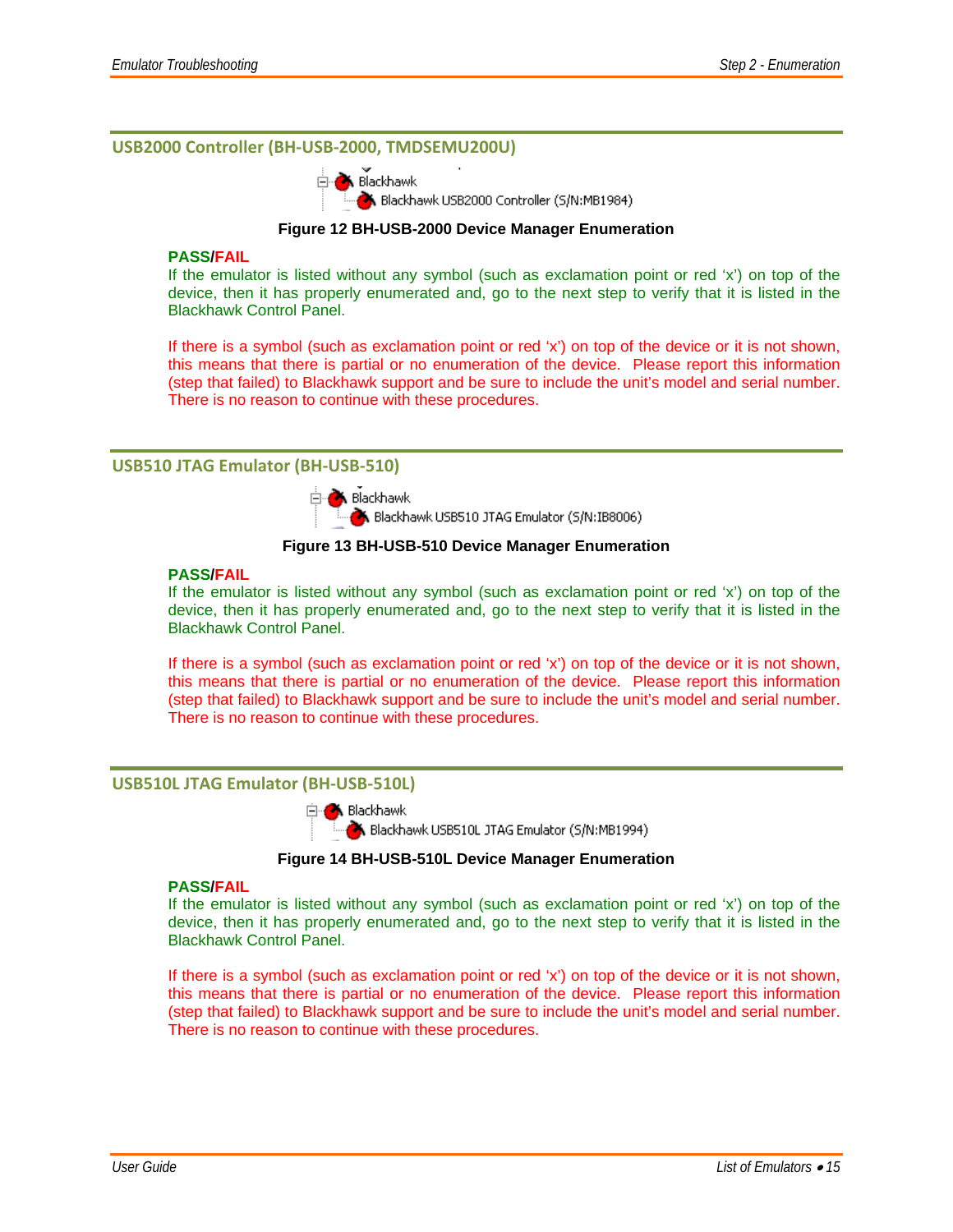#### **USB560 JTAG Emulator (BH‐USB‐560)**

**X** Blackhawk Blackhawk USB560-BP JTAG Emulator (S/N:XRAY-04)

#### **Figure 15 BH-USB-560 Device Manager Enumeration**

#### **PASS/FAIL**

If the emulator is listed without any symbol (such as exclamation point or red 'x') on top of the device, then it has properly enumerated and, go to the next step to verify that it is listed in the Blackhawk Control Panel.

If there is a symbol (such as exclamation point or red 'x') on top of the device or it is not shown, this means that there is partial or no enumeration of the device. Please report this information (step that failed) to Blackhawk support and be sure to include the unit's model and serial number. There is no reason to continue with these procedures.

#### **USB560 JTAG Emulator (BH‐USB‐560bp)**

白**入** Blackhawk

Blackhawk USB560-BP JTAG Emulator (5/N:XRAY-04)

#### **Figure 16 BH-USB-506bp Device Manager Enumeration**

#### **PASS/FAIL**

If the emulator is listed without any symbol (such as exclamation point or red 'x') on top of the device, then it has properly enumerated and, go to the next step to verify that it is listed in the Blackhawk Control Panel.

If there is a symbol (such as exclamation point or red 'x') on top of the device or it is not shown, this means that there is partial or no enumeration of the device. Please report this information (step that failed) to Blackhawk support and be sure to include the unit's model and serial number. There is no reason to continue with these procedures.

#### **USB560 JTAG Emulator (BH‐USB‐560m, TMDSEMU560U)**



Blackhawk USB560M JTAG Emulator (5/N:HA\*\*ID\*\*)

#### **Figure 17 BH-USB-560m Device Manager Enumeration**

#### **PASS/FAIL**

If the emulator is listed without any symbol (such as exclamation point or red 'x') on top of the device, then it has properly enumerated and, go to the next step to verify that it is listed in the Blackhawk Control Panel.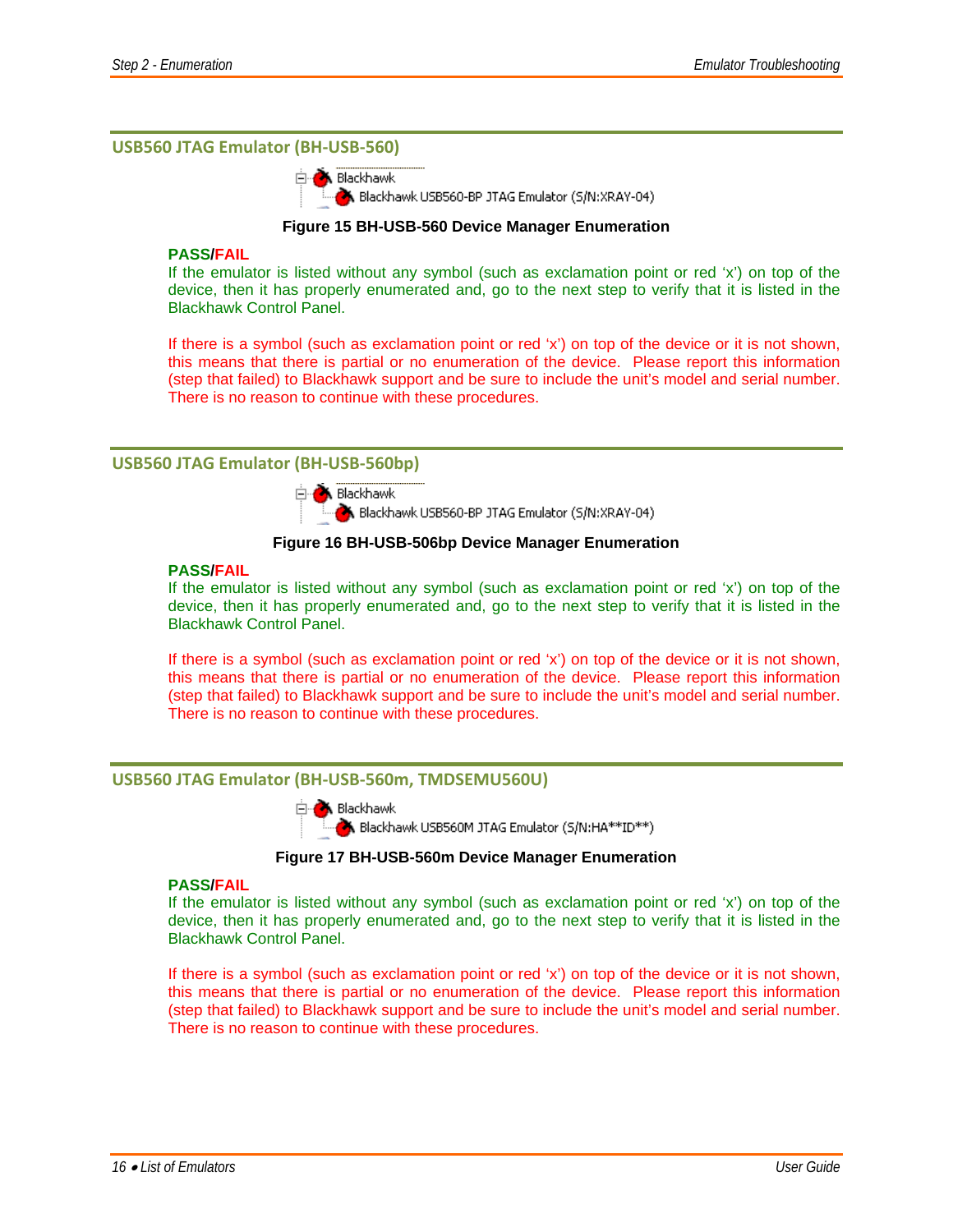#### **LAN560 JTAG Emulator (BH‐LAN‐560)**

The Windows Device Manager cannot be used to determine LAN emulator enumeration. Continue to the next step. (However if you connect it via USB you can see enumeration on the USB bus as shown in the figure below)

**X** Blackhawk

Blackhawk LAN560 JTAG Emulator (S/N:HE1001Y)

#### **Figure 18 BH-LAN-560 Device Manager Enumeration**

#### **PASS/FAIL**

If the emulator is listed without any symbol (such as exclamation point or red 'x') on top of the device, then it has properly enumerated and, go to the next step to verify that it is listed in the Blackhawk Control Panel.

If there is a symbol (such as exclamation point or red 'x') on top of the device or it is not shown, this means that there is partial or no enumeration of the device. Please report this information (step that failed) to Blackhawk support and be sure to include the unit's model and serial number. There is no reason to continue with these procedures.

#### **TI XDS560 PCI JTAG Emulator (TMDSEMU560)**

If you have a TI XDS560 JTAG emulator, it will be shown under Texas Instruments Emulators as shown below.

白 - 田野 Texas Instruments Emulators

:..... 田野 Texas Instruments XD5560 PCI JTAG Emulator

#### **Figure 19 - Sample Texas Instruments Device Manager Entry**

#### **PASS/FAIL**

If the emulator is listed without any symbol (such as exclamation point or red 'x') on top of the device, then it has properly enumerated and, if it is a Blackhawk emulator, go to the next step to verify that it is listed in the Blackhawk Control Panel.

If there is a symbol (such as exclamation point or red 'x') on top of the device or it is not shown, this means that there is partial or no enumeration of the device. Please report this information (step that failed) to Blackhawk support and be sure to include the unit's model and serial number. There is no reason to continue with these procedures.

#### **TIP: [ PCI ] try another slot or remove and re-install it and check again.**

#### **TIP: [ USB ] verify connections and make sure you power the unit before connecting the USB cable to the emulator.**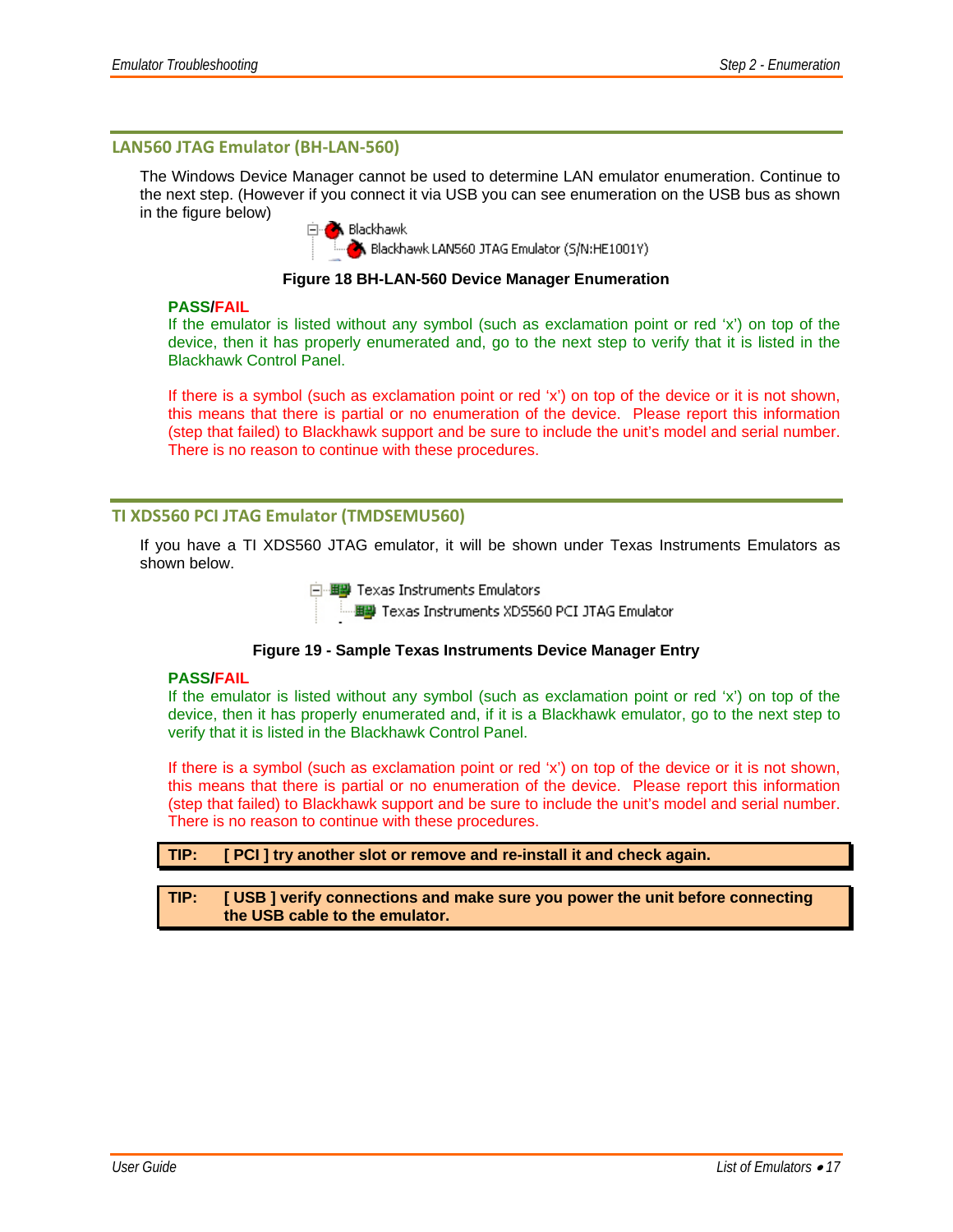### **B. Blackhawk Control Panel**

The Blackhawk Control Panel can also be used for identifying Blackhawk emulators that have successfully enumerated.

To start the Blackhawk control panel, if the icon is not located on the desktop, go to:  $\text{START} \rightarrow$ SETTINGS→ CONTROL PANEL and look for the Blackhawk Control Panel Applet Icon. Then doubleclick on the Icon to start the applet.

#### **PCI510 JTAG Emulator (BH‐PCI‐510)**

The figure to the below is a picture representing a successfully enumerated Blackhawk emulator.

| Blackhawk                                                                                                                            |
|--------------------------------------------------------------------------------------------------------------------------------------|
| Setup   Help<br>General                                                                                                              |
| Blackhawk devices attached to the system<br>0: Blackhawk PCI JTAG Emulator (S/N:BH-PCI)                                              |
| Show all devices<br>Rejnstall All                                                                                                    |
| PnP Device ID:<br>PCI\VEN_189B&DEV_A106&SUBSYS_00000000&REV_01\4&2E98101C&0&<br>Parent Device:<br>Intel(R) 82801EB PCI Bridge - 244E |
| Serial Number:<br>Board Type<br><b>PCI Emulator</b><br><b>BH-PCI</b>                                                                 |
| Hardware Revision:<br>Firmware Revision:<br>0003-FFFF<br>Talon 1.40 TMS320C62xx, Aug 8 20                                            |
| www.blackhawk-dsp.com                                                                                                                |
| OΚ<br>Cancel                                                                                                                         |

**Figure 20 PCI510 Blackhawk control panel** 

#### ⇒ **PASS/FAIL**

If the emulator is listed without the "Show all devices" check box checked, continue to the next step.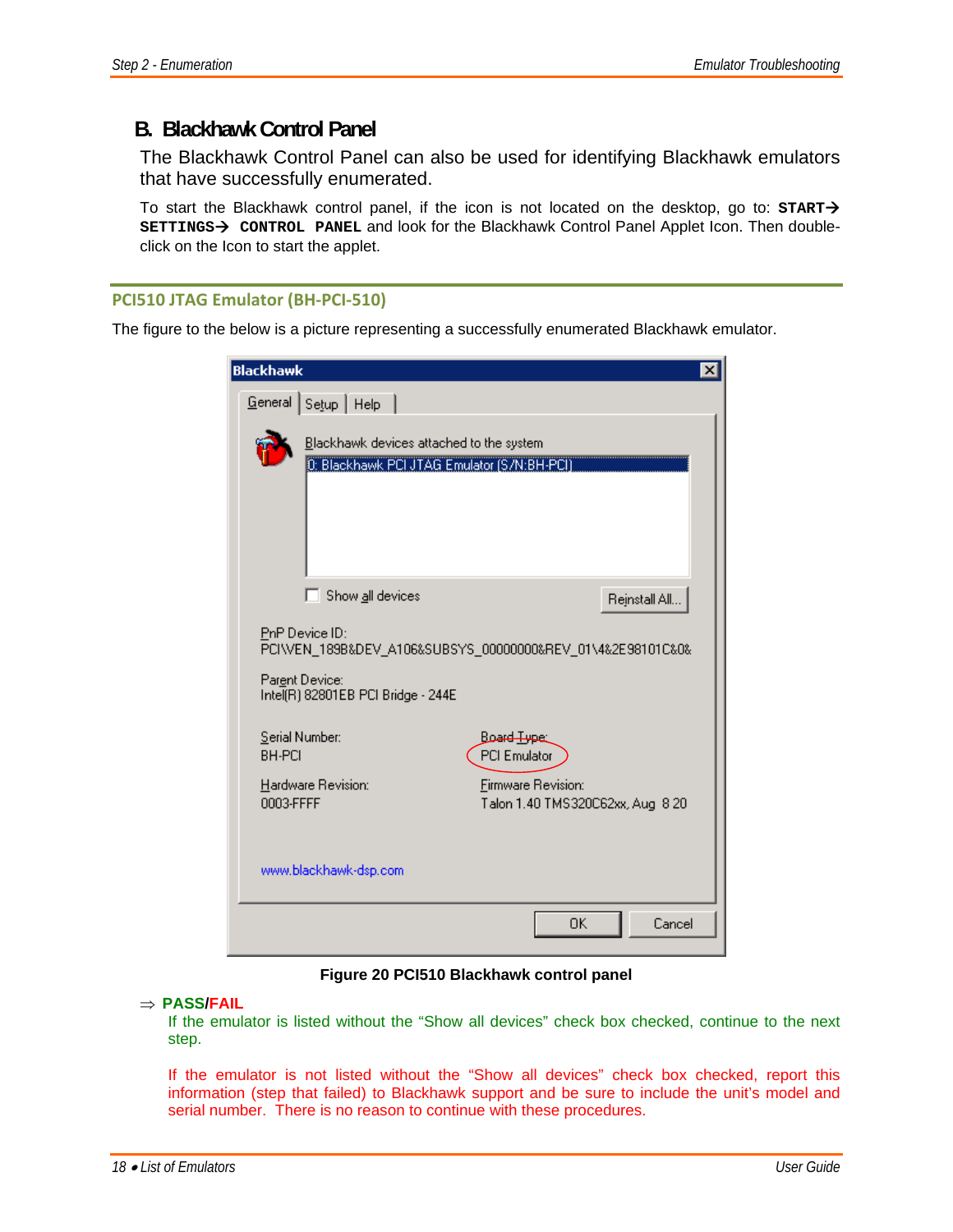### **PCI560 JTAG Emulator (BH‐PCI‐560)**

The figure to the below is a picture representing a successfully enumerated Blackhawk emulator.

| <b>Blackhawk</b>                                                                                          |                                                         |
|-----------------------------------------------------------------------------------------------------------|---------------------------------------------------------|
| General Setup   Help                                                                                      |                                                         |
| Blackhawk devices attached to the system<br>0: Blackhawk PCI560 JTAG Emulator (S/N:BH-PCI-560)            |                                                         |
| Show all devices<br>П                                                                                     | Rejnstall All                                           |
| PnP Device ID:<br>PCI\VEN_189B&DEV_A107&SUBSYS_00000000&REV_01\2&EBB567F&0&5<br>Parent Device:<br>PCI hus |                                                         |
| Serial Number:<br>BH-PCI-560                                                                              | Board Tupe:<br>PCI560 Emulator                          |
| Hardware Revision:<br>0003-6400                                                                           | Firmware Revision:<br>Talon 1.40 TMS320C62xx, Sep 13 20 |
| www.blackhawk-dsp.com                                                                                     |                                                         |
|                                                                                                           | Cancel<br>ΩK                                            |

**Figure 21 PCI560 Blackhawk control panel** 

#### ⇒ **PASS/FAIL**

If the emulator is listed without the "Show all devices" check box checked, continue to the next step.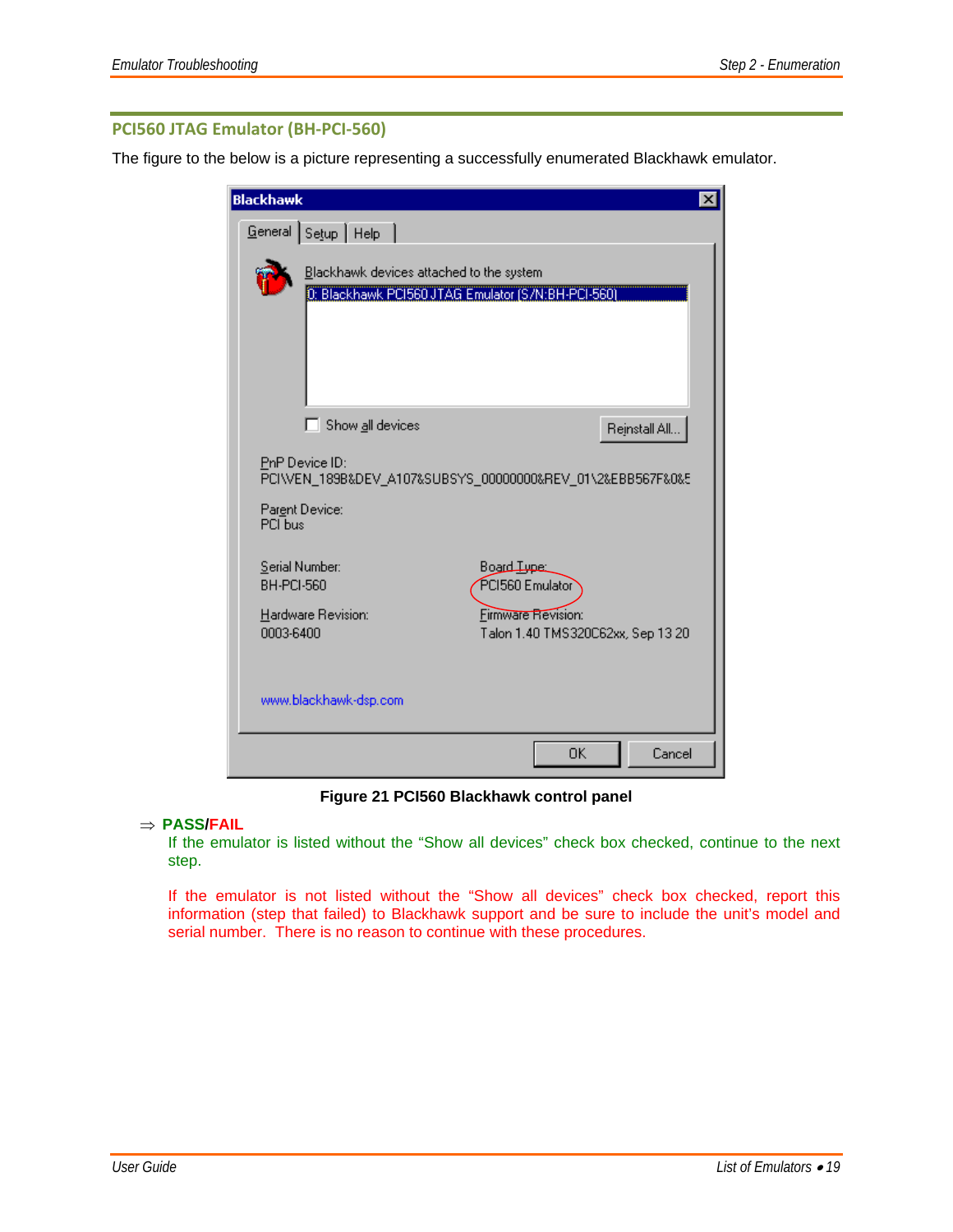#### **USB‐JTAG Emulator (BH‐USB‐1, 0021501)**

The figure to the below is a picture representing a successfully enumerated Blackhawk emulator.

| <b>Blackhawk</b>                                                                      | $\vert x \vert$ |
|---------------------------------------------------------------------------------------|-----------------|
| Setup   Help<br>$G$ eneral                                                            |                 |
| Blackhawk devices attached to the system<br>0: Blackhawk USB-JTAG Emulator (S/N:0372) |                 |
| Show all devices<br>П                                                                 | Rejnstall All   |
| PnP Device ID:<br>USB\VID_0B1E&PID_8001\0372<br>Parent Device:<br><b>USB Root Hub</b> |                 |
| Serial Number:<br>Board Type:<br>0372<br>Emulator                                     |                 |
| Hardware Revision:<br><b>Firmware Revision:</b><br>CPU Rev. E                         |                 |
| www.blackhawk-dsp.com                                                                 |                 |
| OΚ                                                                                    | Cancel          |

**Figure 22 USB-JTAG Blackhawk control panel** 

#### ⇒ **PASS/FAIL**

If the emulator is listed without the "Show all devices" check box checked, continue to the next step.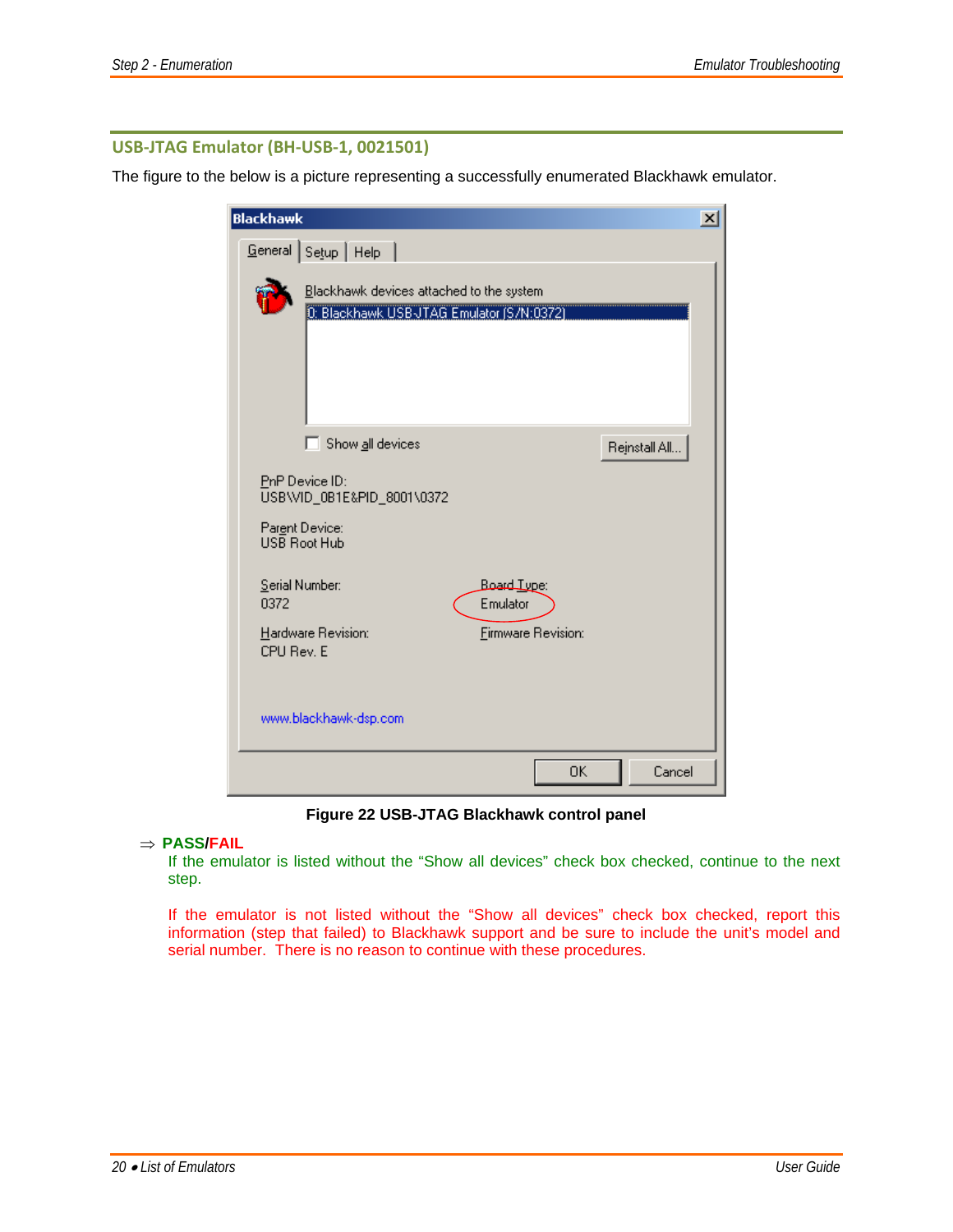#### **USB 2.0 JTAG Emulator (BH‐USB‐2)**

The figure to the below is a picture representing a successfully enumerated Blackhawk emulator.

| <b>Blackhawk</b>                                                                            | $\vert x \vert$ |
|---------------------------------------------------------------------------------------------|-----------------|
| General Setup   Help                                                                        |                 |
| Blackhawk devices attached to the system<br>D: Blackhawk USB 2.0 JTAG Emulator (S/N:BE1922) |                 |
| п<br>Show all devices                                                                       | Rejnstall All   |
| PnP Device ID:<br>USB\VID_0B1E&PID_8006\BE1922<br>Parent Device:<br>USB Root Hub            |                 |
| Serial Number:<br><b>Board Tupe:</b><br>BE1922<br>Emulator <sub>2</sub>                     |                 |
| Hardware Revision:<br><b>Firmware Revision:</b><br>CPU Rev.E                                |                 |
| www.blackhawk-dsp.com                                                                       |                 |
| OΚ                                                                                          | Cancel          |

**Figure 23 USB2 Blackhawk control panel** 

#### ⇒ **PASS/FAIL**

If the emulator is listed without the "Show all devices" check box checked, continue to the next step.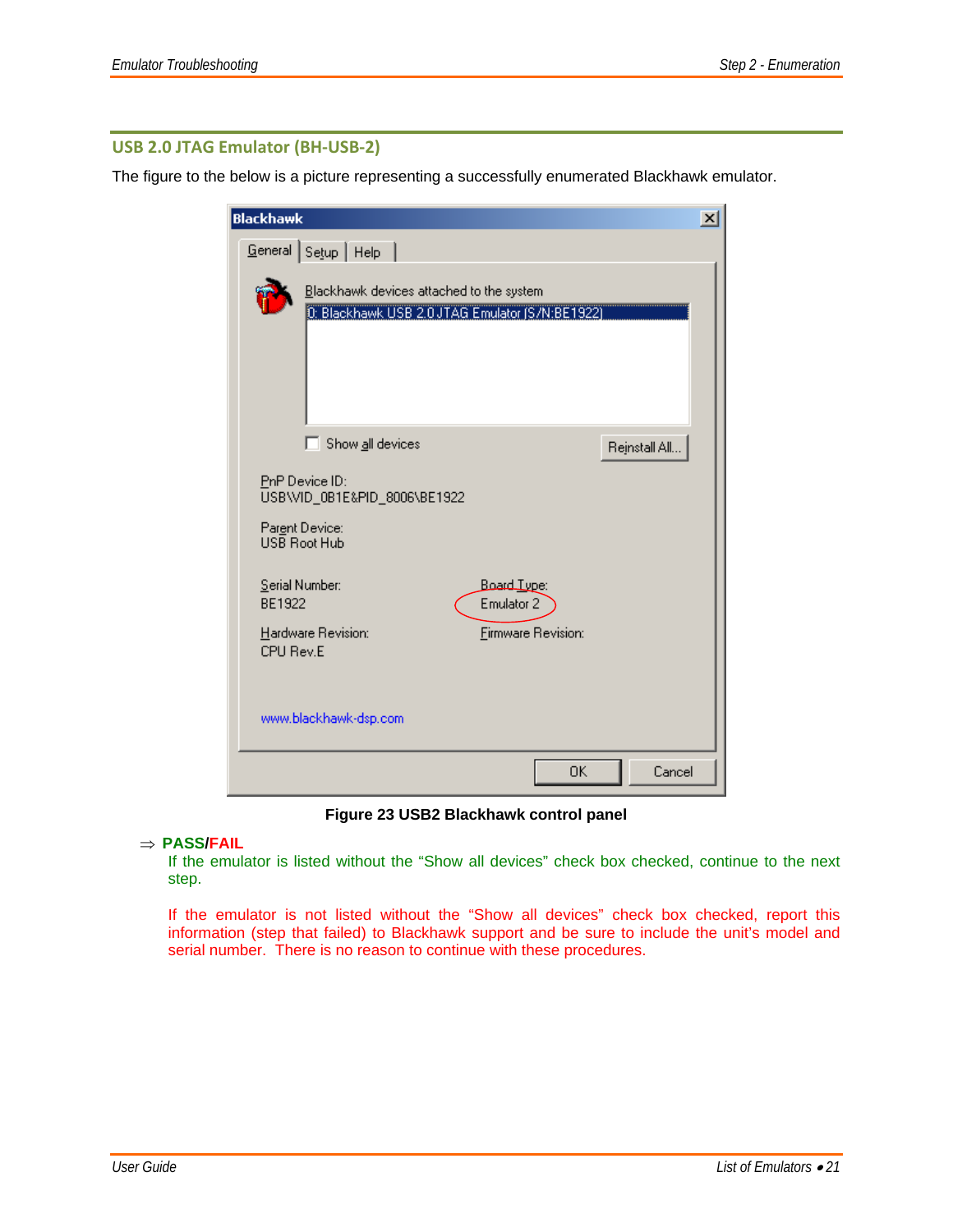#### **USB2000 Controller (BH‐USB‐2000, TMDSEMU200U)**

The figure to the below is a picture representing a successfully enumerated Blackhawk emulator.

| <b>Blackhawk</b>                                        |                                                                             |                                                         |               | $\vert x \vert$ |
|---------------------------------------------------------|-----------------------------------------------------------------------------|---------------------------------------------------------|---------------|-----------------|
| General                                                 | Setup   Help                                                                |                                                         |               |                 |
|                                                         | Blackhawk devices attached to the system<br>0: Blackhawk USB2000 Controller |                                                         |               |                 |
| n                                                       | Show all devices                                                            |                                                         | Rejnstall All |                 |
| PnP Device ID:<br>Parent Device:<br><b>USB Root Hub</b> | USB\VID_0B1E&PID_8008\MB1984                                                |                                                         |               |                 |
| Serial Number:<br>MB1984                                |                                                                             | Board Type:<br>USB2000 Controller                       |               |                 |
| Hardware Revision:<br>2551-1140-00, SPI16               |                                                                             | Firmware Revision:<br>DSP/BIOS 1.05 [LITE], Nov 23 2007 |               |                 |
| www.blackhawk-dsp.com                                   |                                                                             |                                                         |               |                 |
|                                                         |                                                                             | ΟK                                                      | Cancel        |                 |

**Figure 24 USB2000 Blackhawk control panel** 

#### ⇒ **PASS/FAIL**

If the emulator is listed without the "Show all devices" check box checked, continue to the next step.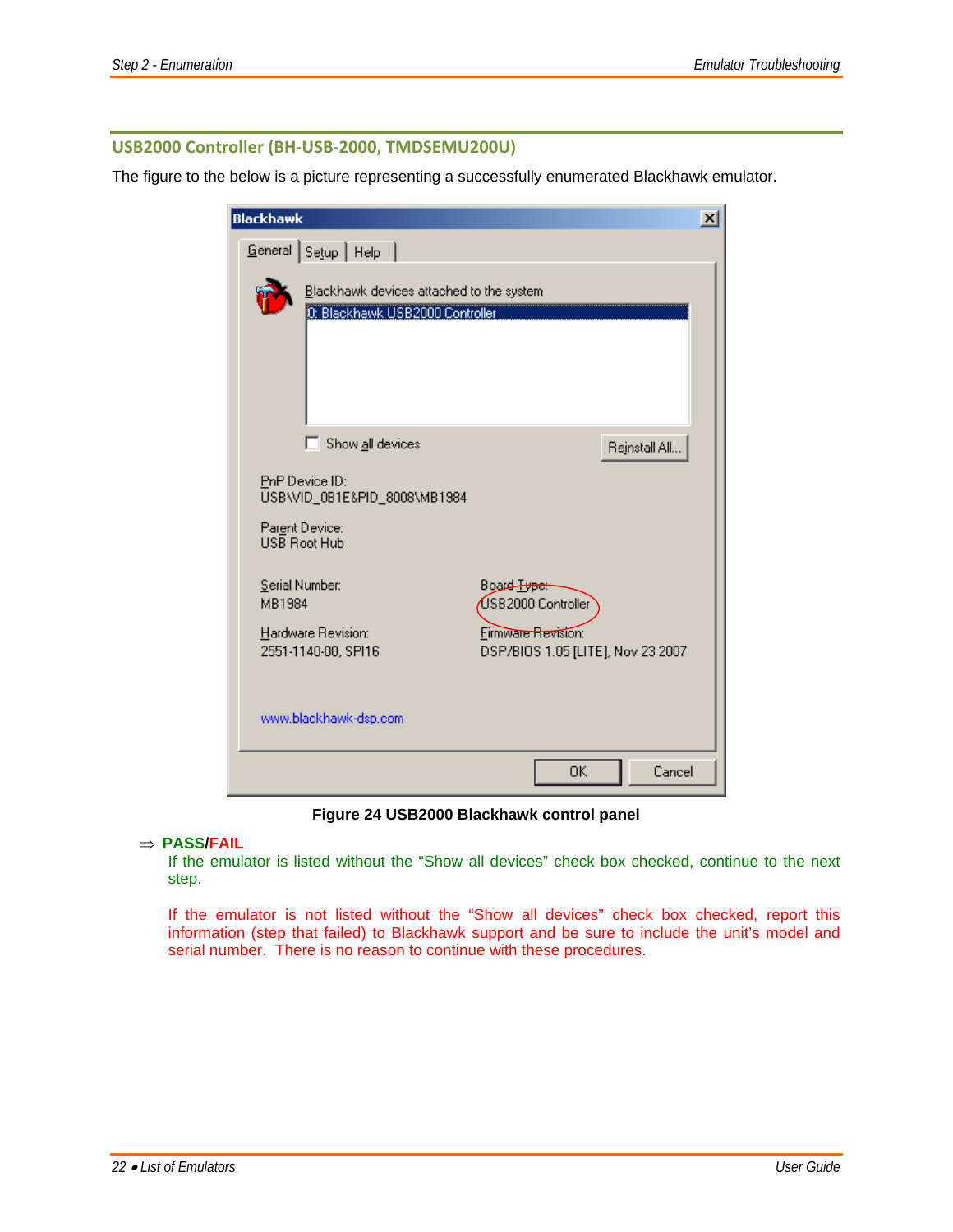#### **USB510 JTAG Emulator (BH‐USB‐510)**

The figure to the below is a picture representing a successfully enumerated Blackhawk emulator.

| <b>Blackhawk</b>                                                                           |                                                                 | $\vert x \vert$ |
|--------------------------------------------------------------------------------------------|-----------------------------------------------------------------|-----------------|
| Setup   Help<br>General                                                                    |                                                                 |                 |
| Blackhawk devices attached to the system<br>0: Blackhawk USB510 JTAG Emulator (S/N:IB8006) |                                                                 |                 |
| Show all devices<br>ПI                                                                     | Rejnstall All                                                   |                 |
| PnP Device ID:<br>USB\VID_0B1E&PID_8008\IB8006<br>Parent Device:<br>USB Root Hub           |                                                                 |                 |
| Serial Number:<br><b>IB8006</b>                                                            | Board Type:<br>USB510 Emulator                                  |                 |
| Hardware Revision:<br>2502-1040-01, SPI16                                                  | <b>Firmware Revision:</b><br>Talon 1.05 [USB510], Nov 23 2007 1 |                 |
| www.blackhawk-dsp.com                                                                      |                                                                 |                 |
|                                                                                            | 0K<br>Cancel                                                    |                 |

**Figure 25 USB510 Blackhawk control panel** 

#### ⇒ **PASS/FAIL**

If the emulator is listed without the "Show all devices" check box checked, continue to the next step.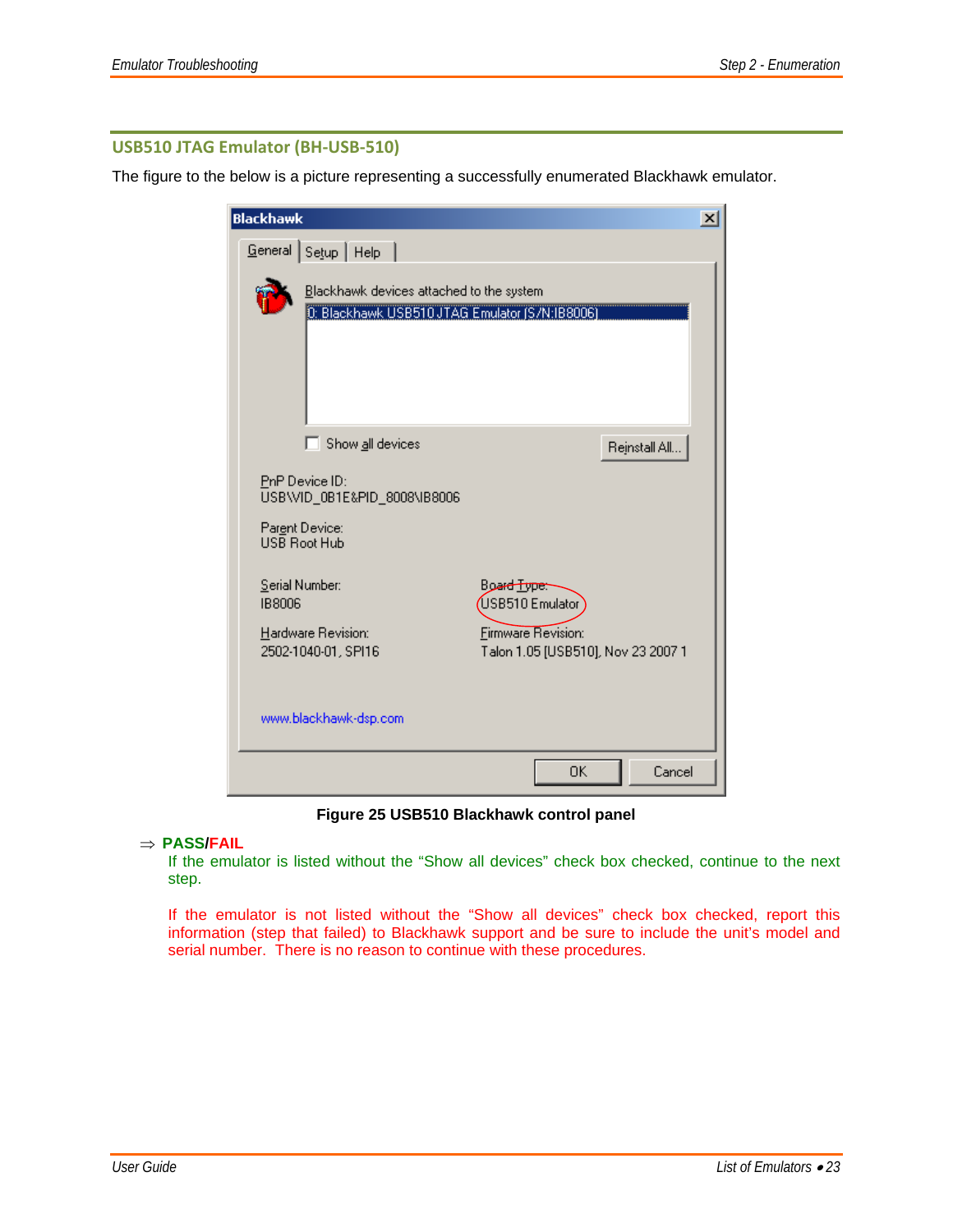#### **USB510L JTAG Emulator (BH‐USB‐510L)**

The figure to the below is a picture representing a successfully enumerated Blackhawk emulator.

| <b>Blackhawk</b>                                                                            |                                                         | $\vert x \vert$ |
|---------------------------------------------------------------------------------------------|---------------------------------------------------------|-----------------|
| Setup   Help<br>General                                                                     |                                                         |                 |
| Blackhawk devices attached to the system<br>0: Blackhawk USB510L JTAG Emulator (S/N:MB1994) |                                                         |                 |
| Show all devices<br>n                                                                       | Rejnstall All                                           |                 |
| PnP Device ID:<br>USB\VID_0B1E&PID_8008\MB1994<br>Parent Device:<br><b>HSB Boot Hub</b>     |                                                         |                 |
| Serial Number:<br>MB1994                                                                    | Board Type:<br>USB510L Emulator                         |                 |
| Hardware Revision:<br>2551-1140-00, SPI16                                                   | Firmware Revision:<br>DSP/BIOS 1.05 [LITE], Nov 23 2007 |                 |
| www.blackhawk-dsp.com                                                                       |                                                         |                 |
|                                                                                             | OK<br>Cancel                                            |                 |

**Figure 26 USB510L Blackhawk control panel** 

#### ⇒ **PASS/FAIL**

If the emulator is listed without the "Show all devices" check box checked, continue to the next step.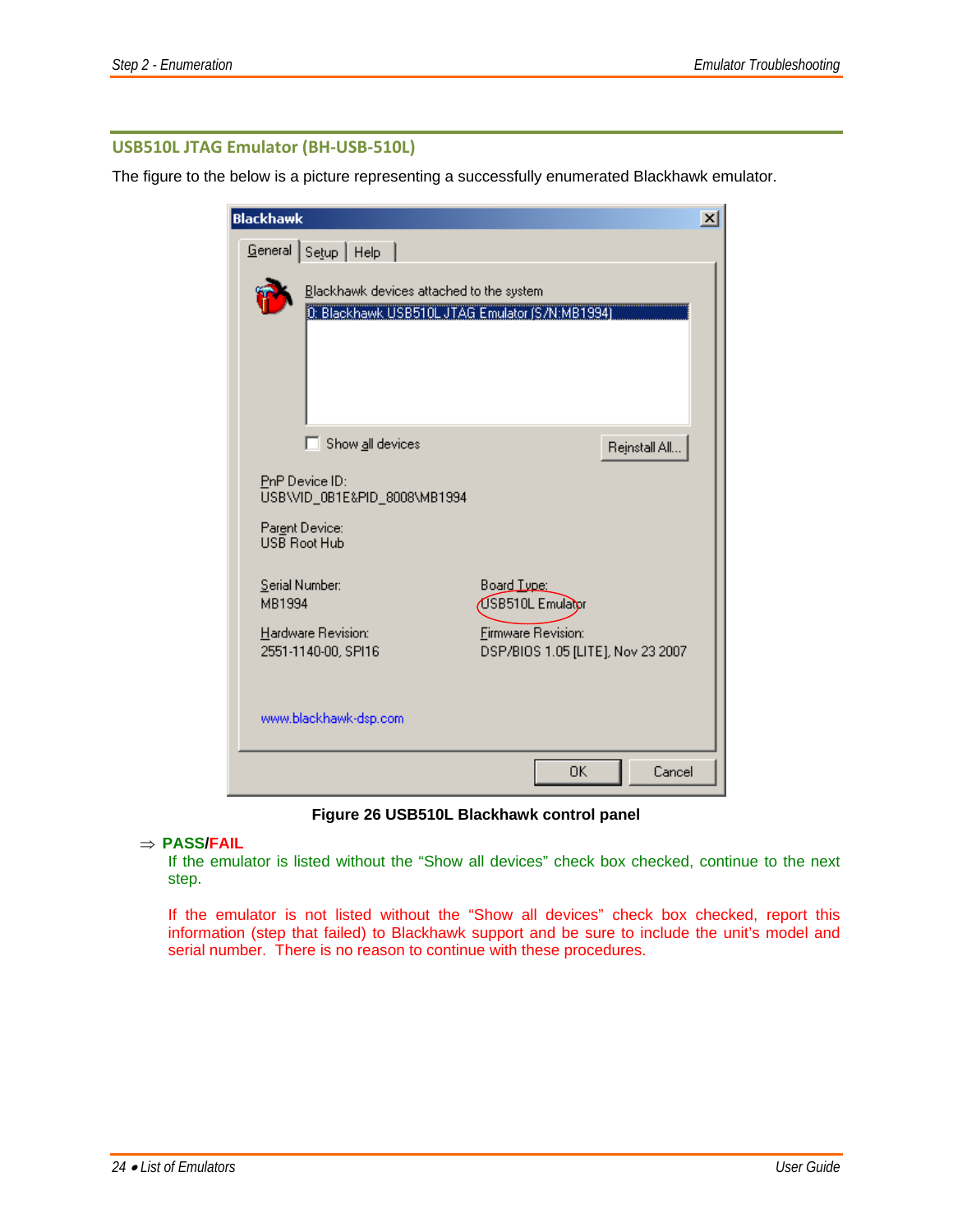#### **USB560 JTAG Emulator (BH‐USB‐560)**

The figure to the below is a picture representing a successfully enumerated Blackhawk emulator.

| <b>Blackhawk</b>                                                                        | $\vert x \vert$                                              |
|-----------------------------------------------------------------------------------------|--------------------------------------------------------------|
| Setup   Help<br>General                                                                 |                                                              |
| Blackhawk devices attached to the system<br>D: Blackhawk USB560 JTAG Emulator           |                                                              |
| $\Box$ Show all devices                                                                 | Rejnstall All                                                |
| PnP Device ID:<br>USB\VID_0B1E&PID_8007\GA6185<br>Parent Device:<br><b>HSB Boot Hub</b> |                                                              |
| Serial Number:<br>GA6185                                                                | Board Tupe:<br>USB560 Emulator                               |
| Hardware Revision:<br>02-6510-32-9610, Flash                                            | <b>Firmware Revision:</b><br>2.02 (R1), Oct 31 2007 11:01:48 |
| www.blackhawk-dsp.com                                                                   |                                                              |
|                                                                                         | ΟK<br>Cancel                                                 |

**Figure 27 USB560 Blackhawk control panel** 

#### ⇒ **PASS/FAIL**

If the emulator is listed without the "Show all devices" check box checked, continue to the next step.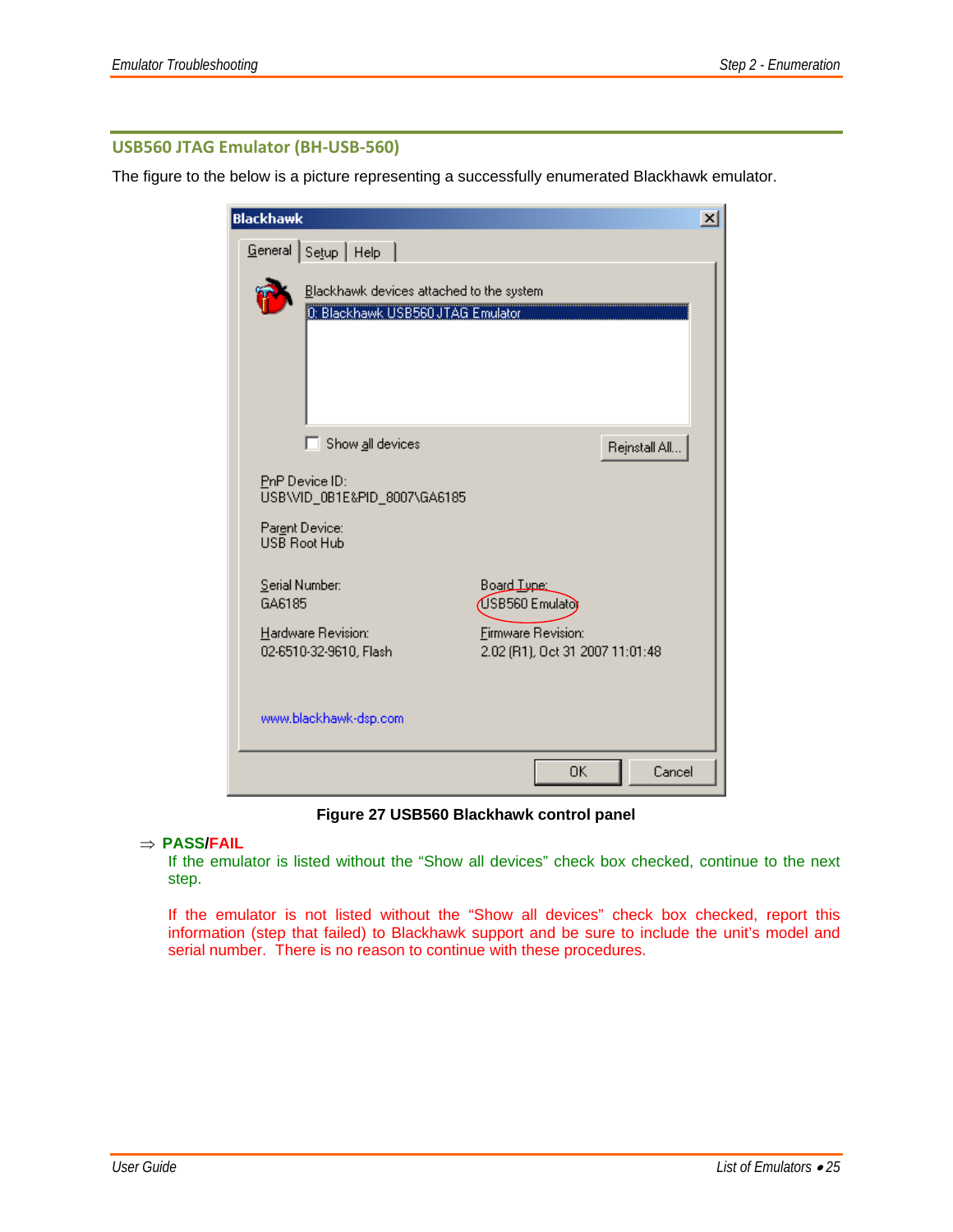#### **USB560 JTAG Emulator (BH‐USB‐560bp)**

The figure to the below is a picture representing a successfully enumerated Blackhawk emulator.



**Figure 28 USB560bp Blackhawk control panel** 

#### ⇒ **PASS/FAIL**

If the emulator is listed without the "Show all devices" check box checked, continue to the next step.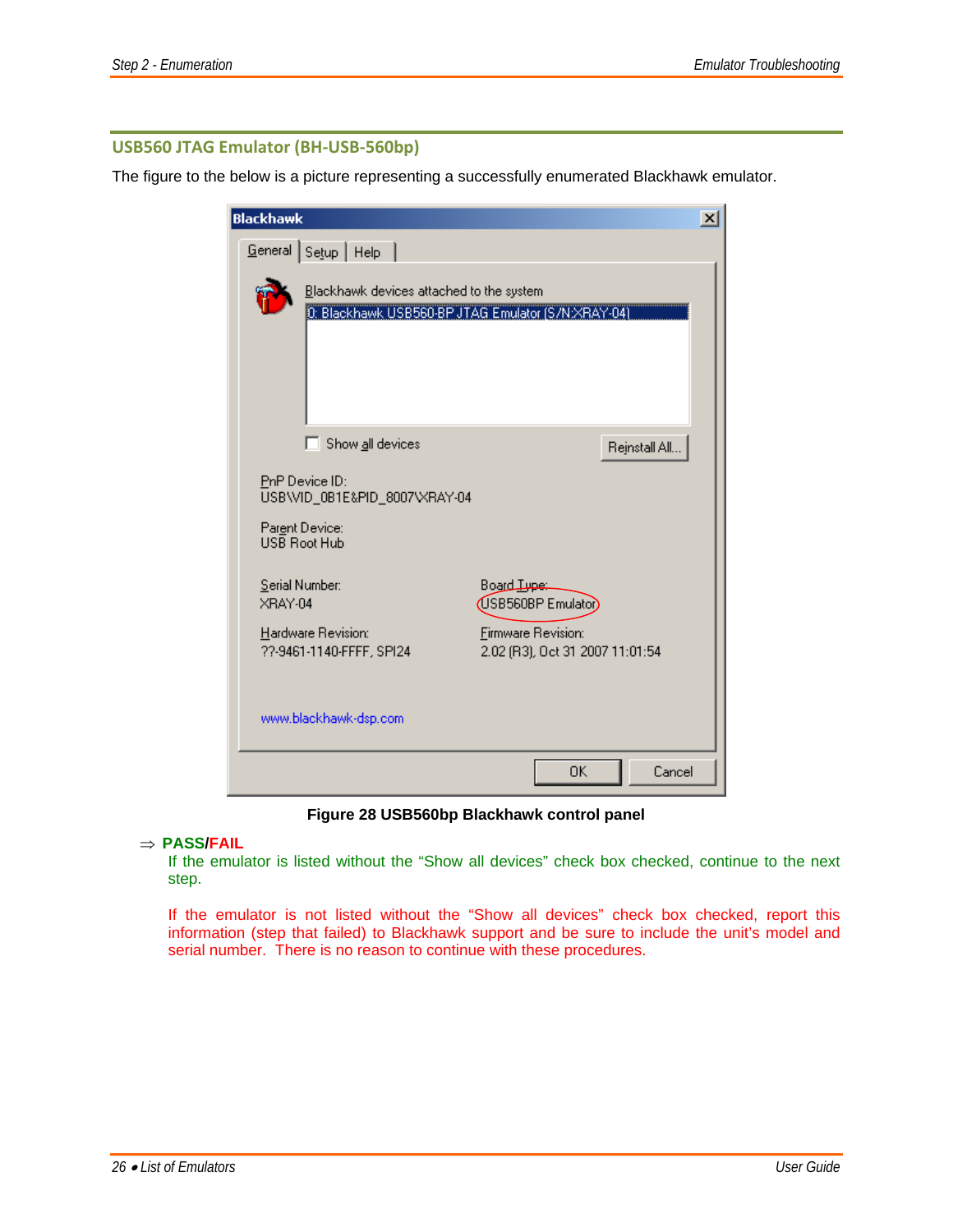#### **USB560 JTAG Emulator (BH‐USB‐560m, TMDSEMU560U)**

The figure to the below is a picture representing a successfully enumerated Blackhawk emulator.

| <b>Blackhawk</b> |                                                                                           |                                                       |               | $\vert x \vert$ |
|------------------|-------------------------------------------------------------------------------------------|-------------------------------------------------------|---------------|-----------------|
| $G$ eneral       | Setup   Help                                                                              |                                                       |               |                 |
|                  | Blackhawk devices attached to the system                                                  | 0: Blackhawk USB560M JTAG Emulator (S/N:HA**ID**      |               |                 |
|                  | Show all devices                                                                          |                                                       | Rejnstall All |                 |
|                  | PnP Device ID:<br>USB\VID_0B1E&PID_8007\HA**ID**<br>Parent Device:<br><b>USB Root Hub</b> |                                                       |               |                 |
| HA**ID**         | Serial Number:                                                                            | Board <del>Type:</del><br>USB560M-EP Emulator         |               |                 |
|                  | Hardware Revision:<br>??-6512-1140-FFFF, SPI24                                            | Firmware Revision:<br>2.02 (R4), Oct 31 2007 11:01:57 |               |                 |
|                  | www.blackhawk-dsp.com                                                                     |                                                       |               |                 |
|                  |                                                                                           | 0K                                                    | Cancel        |                 |

**Figure 29 USB560m Blackhawk control panel** 

#### ⇒ **PASS/FAIL**

If the emulator is listed without the "Show all devices" check box checked, continue to the next step.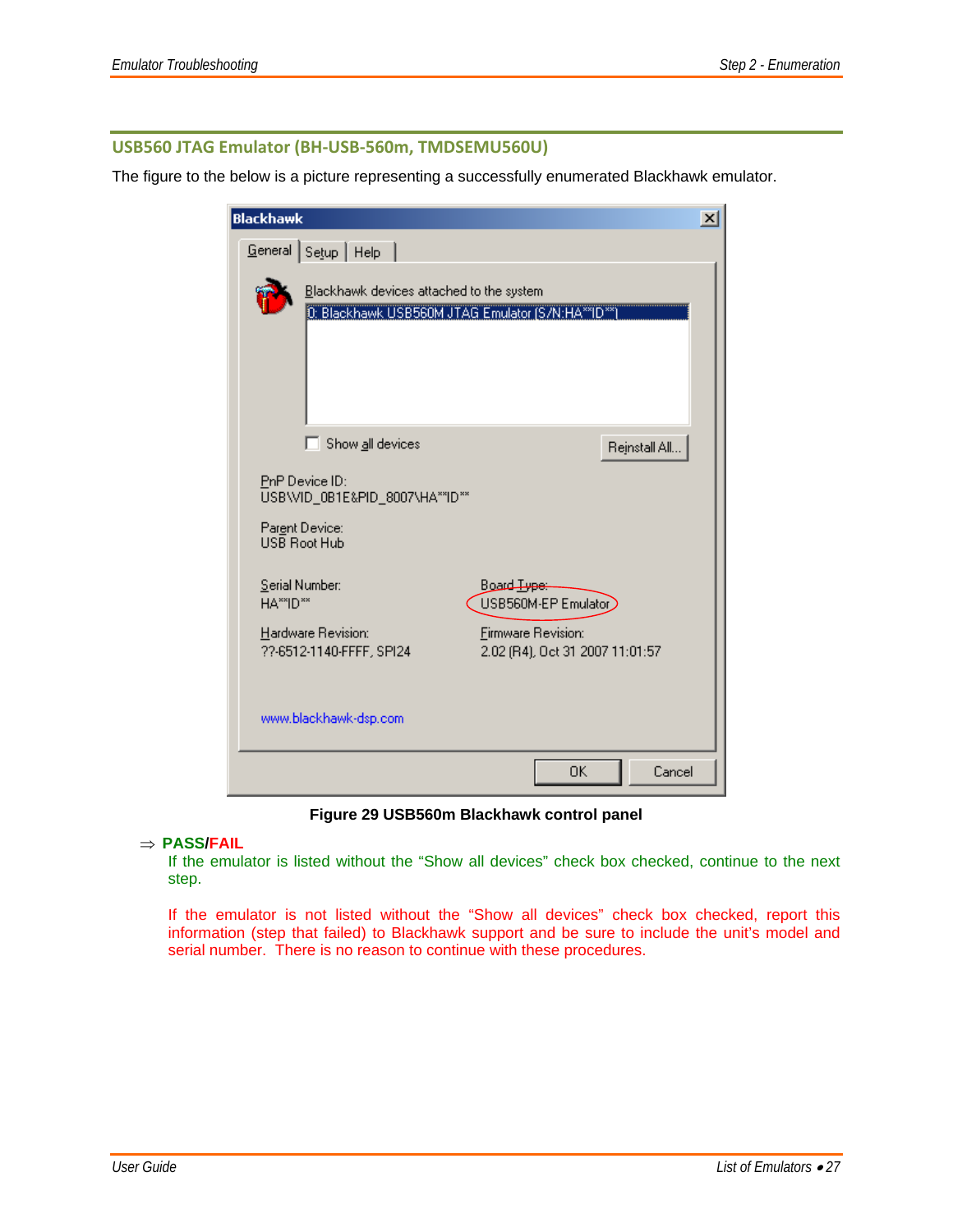#### **LAN560 JTAG Emulator (BH‐LAN‐560)**

The Blackhawk control panel cannot be used to determine LAN emulator enumeration. Continue to part 2c. (However if you connect it via USB you can see enumeration on the USB bus as shown in the figure below)

| <b>Blackhawk</b> |                                                                                            |                                                              |               | $\vert x \vert$ |
|------------------|--------------------------------------------------------------------------------------------|--------------------------------------------------------------|---------------|-----------------|
|                  | General Setup   Help                                                                       |                                                              |               |                 |
|                  | Blackhawk devices attached to the system<br>0: Blackhawk LAN560 JTAG Emulator (S/N:HE1001Y |                                                              |               |                 |
|                  | $\Box$ Show all devices                                                                    |                                                              | Rejnstall All |                 |
|                  | PnP Device ID:<br>USB\VID_0B1E&PID_8007\HE1001Y<br>Parent Device:<br>USB Root Hub          |                                                              |               |                 |
| HE1001Y          | Serial Number:                                                                             | Board Lype:<br>USB560M-EP Emulatop                           |               |                 |
|                  | Hardware Revision:<br>??-6512-1140-FFFF, SPI24                                             | <b>Firmware Revision:</b><br>2.02 (R4), Oct 31 2007 11:01:57 |               |                 |
|                  | www.blackhawk-dsp.com                                                                      |                                                              |               |                 |
|                  |                                                                                            | 0K                                                           | Cancel        |                 |

**Figure 30 LAN560 Blackhawk control panel** 

#### ⇒ **PASS/FAIL**

If the emulator is listed without the "Show all devices" check box checked, continue to the next step.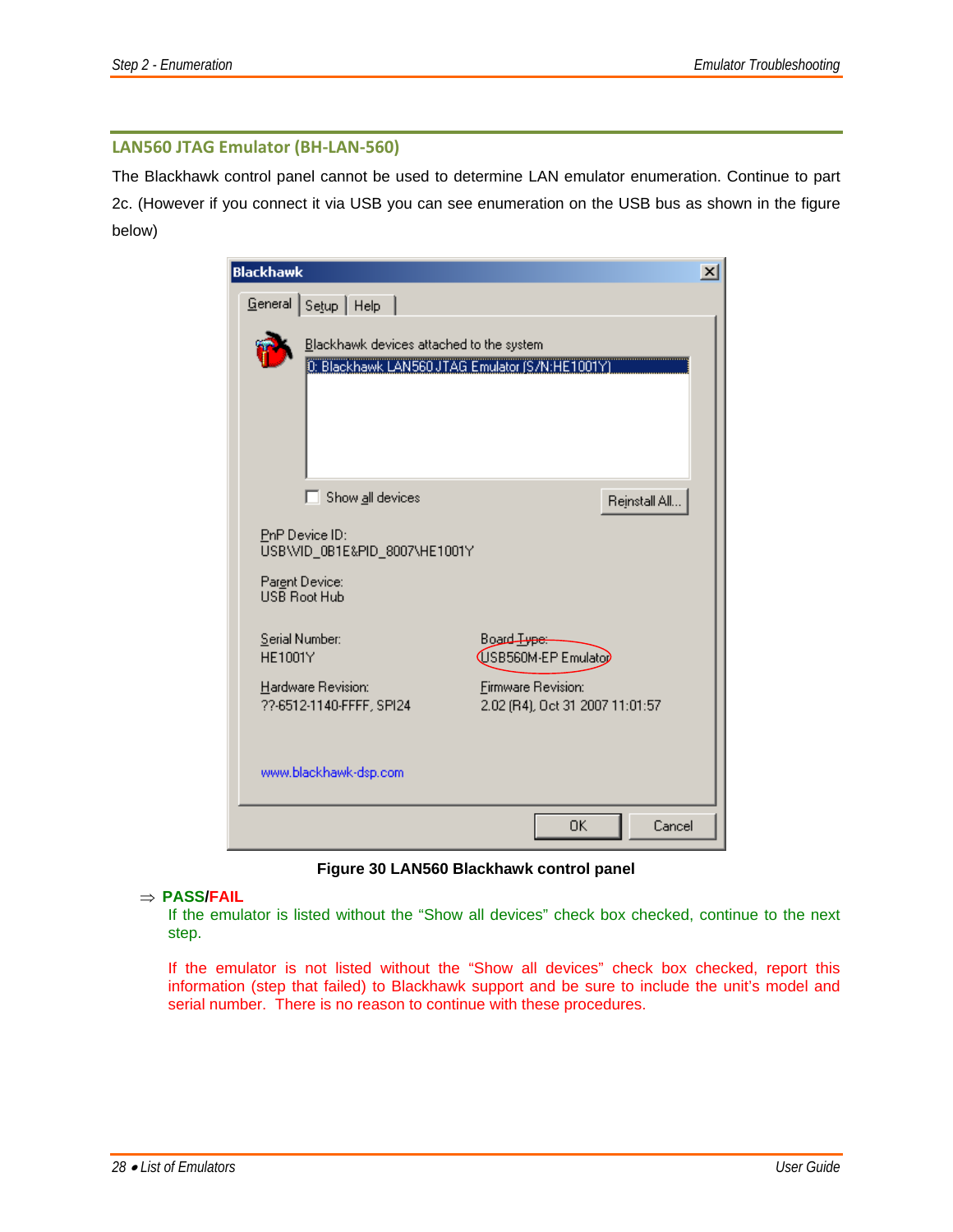#### **TI XDS560 PCI JTAG Emulator (TMDSEMU560)**

The Blackhawk control panel cannot be used to determine TI XDS560 emulator enumeration. Continue to the next step

- **TIP: The Blackhawk control panel shows all the plug and play emulators currently powered and attached to the PC. The "Show all devices" check box, if checked, will also list emulators that were previously installed but not connected. If your emulator is listed when the "Show all devices" check box is checked, report this to support too.**
- **TIP: If the unit is shown when the "Show all devices" check box is checked, you can "Remove…" it by right clicking its entry in the Blackhawk control panel and then doing the same for the entry in the Windows Device Manager window. Then [USB] remove the USB cable, power cycle the unit and reconnect the USB cable, or [PCI] select the "scan for new devices" button or menu command from the Windows device manager. If this still fails and you are not prompted for drivers or it results in the same status as before, please include this in your report to support.**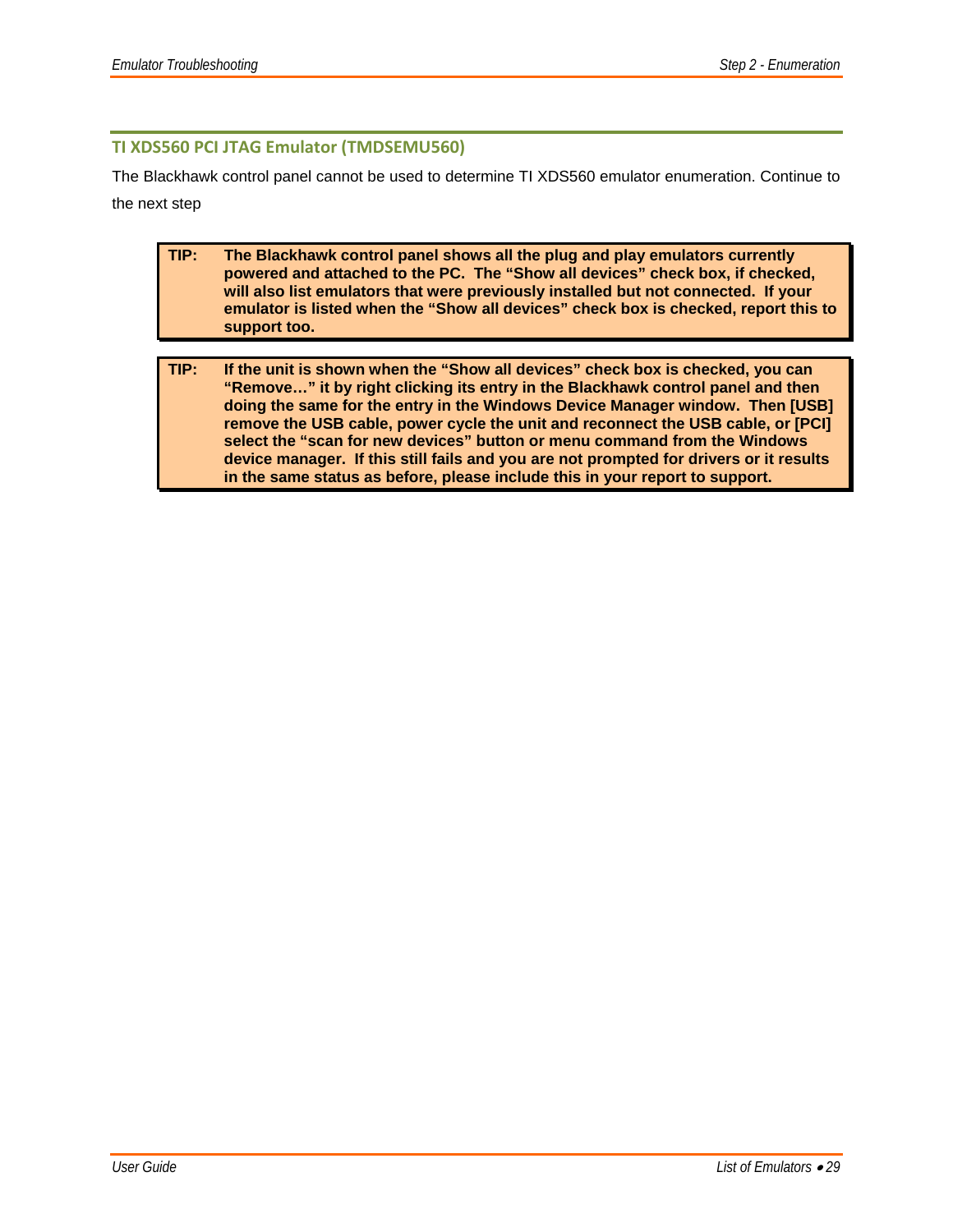## **C. BHETHCFG**

#### **LAN560 JTAG Emulator (BH‐LAN‐560)**

Please use the LAN560 Configuration Utility to verify if the unit is operational.

If you have not configured your Blackhawk LAN560 emulator or setup the LAN560 network service

Please refer to your emulator documentations.

http://www.blackhawk-dsp.com/downloads/EMU\_Docs.aspx#BH-LAN-560

The LAN 560 Configuration Utility is found under *<CCS Install Dir>\Blackhawk\Utility\Lan560Diags* 

#### *\bhethcfg.exe*

- i. Open the Utility and go to the Status Tab.
- ii. Click on Refresh Button, if the unit is enumerate, then Available will be shown, else you will be prompted with a corresponding error, or a NETBIOS name of the computer using this resource.

| ĺχ                        | <b>Configuration</b>      |
|---------------------------|---------------------------|
| <b>Configuration</b>      | $\vert x \vert$           |
| Status                    | Status                    |
| $Setup$ $TCP/IP$ Test     | $Setup$ $TCP/IP$ Test     |
| Installed LAN560 Devices: | Installed LAN560 Devices: |
| <push refresh=""></push>  | Available                 |
| BH560ETH 0                | BH560ETH 0                |
| Refresh                   | Refresh                   |
| Close                     | Close                     |
| Help                      | Help                      |
| Cancel                    | Cancel                    |

#### **Figure 31 LAN 560 Configuration Utility - Status Tab**

#### ⇒ **PASS/FAIL**

If the emulator is listed as available, continue to the next step.

if the emulator is listed not available or prompt with an error, refer back to the emulator setup documentation. If you cannot pass this step successfully, report this information (step that failed) to Blackhawk support and be sure to include the unit's model and serial number. There is no reason to continue with these procedures.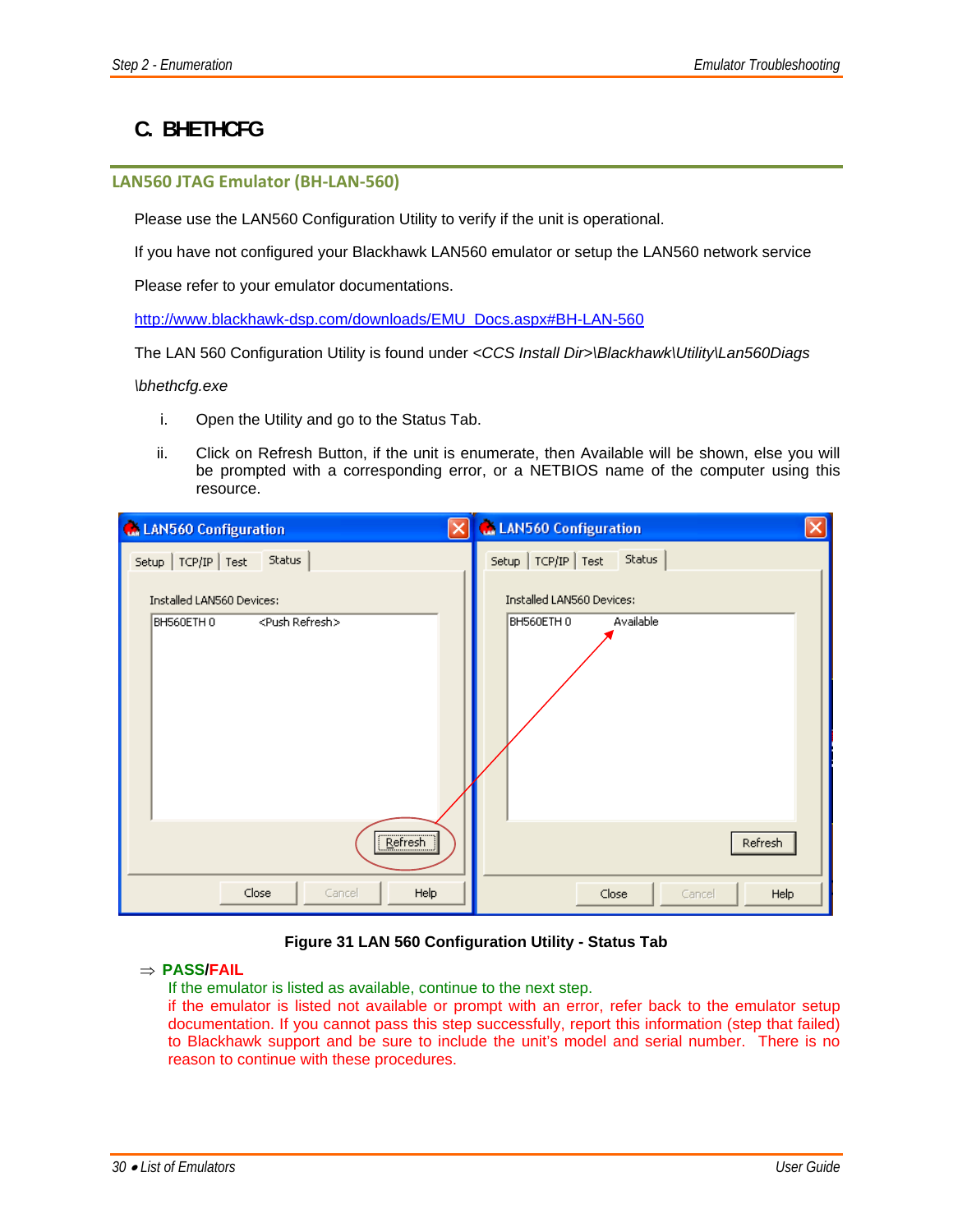- iii. Go to the Test Tab
- iv. Choose the BH560ETH # emulator you wish to test, the corresponding IP address will be populated on the IP address box , then click on the Run button.
- v. The test output window should be similar to what you see in the figure below.

| <b>LAN560 Configuration</b>                                                                                                                                                                                                                                                                                                                            |  |
|--------------------------------------------------------------------------------------------------------------------------------------------------------------------------------------------------------------------------------------------------------------------------------------------------------------------------------------------------------|--|
| Setup TCP/IP Test<br>Status<br><b>Installed LAN560 Devices</b><br>.0.9<br>10<br>$\cdot$ 1<br>BH560ETH 0<br>Run<br>Test Output Window<br><b>Session Started</b><br>1. Pinging 10.0.9.1<br>Reply from 10.0.9.1<br>2. Connecting to 10.0.9.1:5988<br>Emulator State: XDS560_POWERDOWN<br>3. Opening Device BH560ETH 0<br>Emulator State: XDS560 POWERDOWN |  |
| XDS560 Open Status: XDS560 RESET NEEDED<br>Emulator State: XDS560 HOLD<br>Session Completed, 3/3 Tests Succeed                                                                                                                                                                                                                                         |  |
| Close<br>Cancel<br>Help                                                                                                                                                                                                                                                                                                                                |  |

**Figure 32 LAN 560 Configuration Utility - Test Tab** 

#### ⇒ **PASS/FAIL**

If the emulator test passed all three parts successfully, continue to the next step.

Some or all tests failed or prompt with an error, refer back to the emulator setup documentation. If you cannot pass this step successfully, report this information (step that failed) to Blackhawk support and be sure to include the unit's model and serial number. There is no reason to continue with these procedures.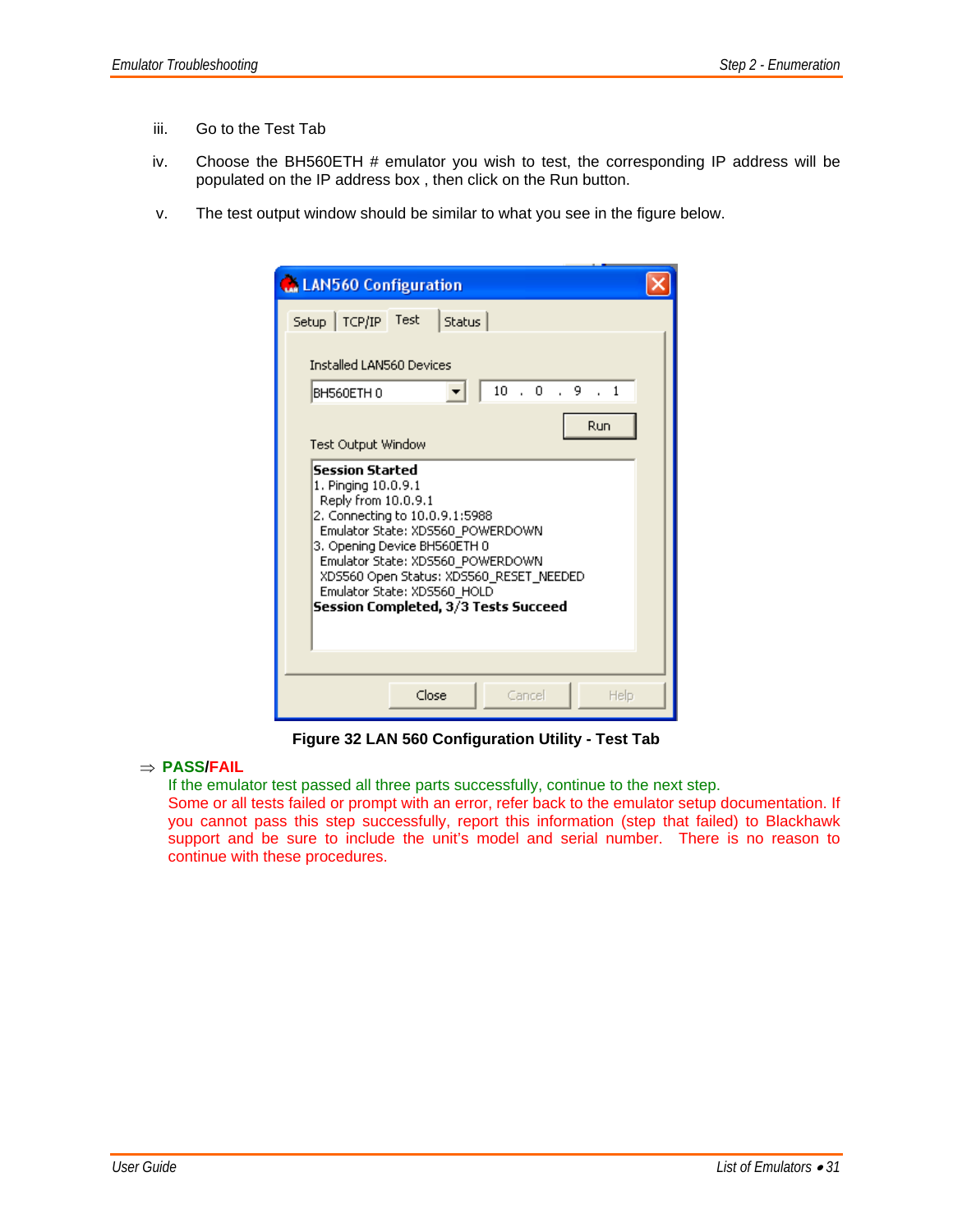## **Step 3 - Basic Scan**

At this point you have been able to determine that the emulator is powered and has enumerated with Windows correctly and you are ready to perform a basic scan. The *basic scan* is a standalone test and does not use CCSetup information or require that CCStudio is installed or running.

**This test assumes that you have passed the pervious steps and have the emulator connected to your target board and the target board is powered.** 

The following section explains the confidence tests that can be executed to verify an emulator is operational and can communicate to the target board (i.e. scan data through the scan chain). This section does not utilize CCStudio and runs from the command line independently, so we can determine if there is a possible problem with the emulator or target board.

**TIP: If Code Composer is running or is not responding, close all running processes (i.e cc\_app, cc\_setup) associated with Code Composer before proceeding. You can do this from the Windows task manager(usually invoked by CTRL+ALT+DEL).**

**TIP: The following tests the scan chain which includes the target. It is recommended that you connect the JTAG cable to the target board and reset the target prior to running these tests.** 

### **XDSPROBE**

Blackhawk Emulators

Go to folder \CCStudio\blackhawk\utility\BHProbe.2\<sup>1</sup> and run the corresponding BATCH file for your emulator model. Please refer to the table below and to the BHProbe documentation located in the same folder for more details.

The output log files are placed in the  $log$  subfolder (i.e. BHProbe.  $2\log$ ).

 $\overline{a}$ 

 $1 \setminus$ CCStudio $\backslash$ blackhawk $\setminus$ utility $\setminus$ BHProbe.1 on older driver installations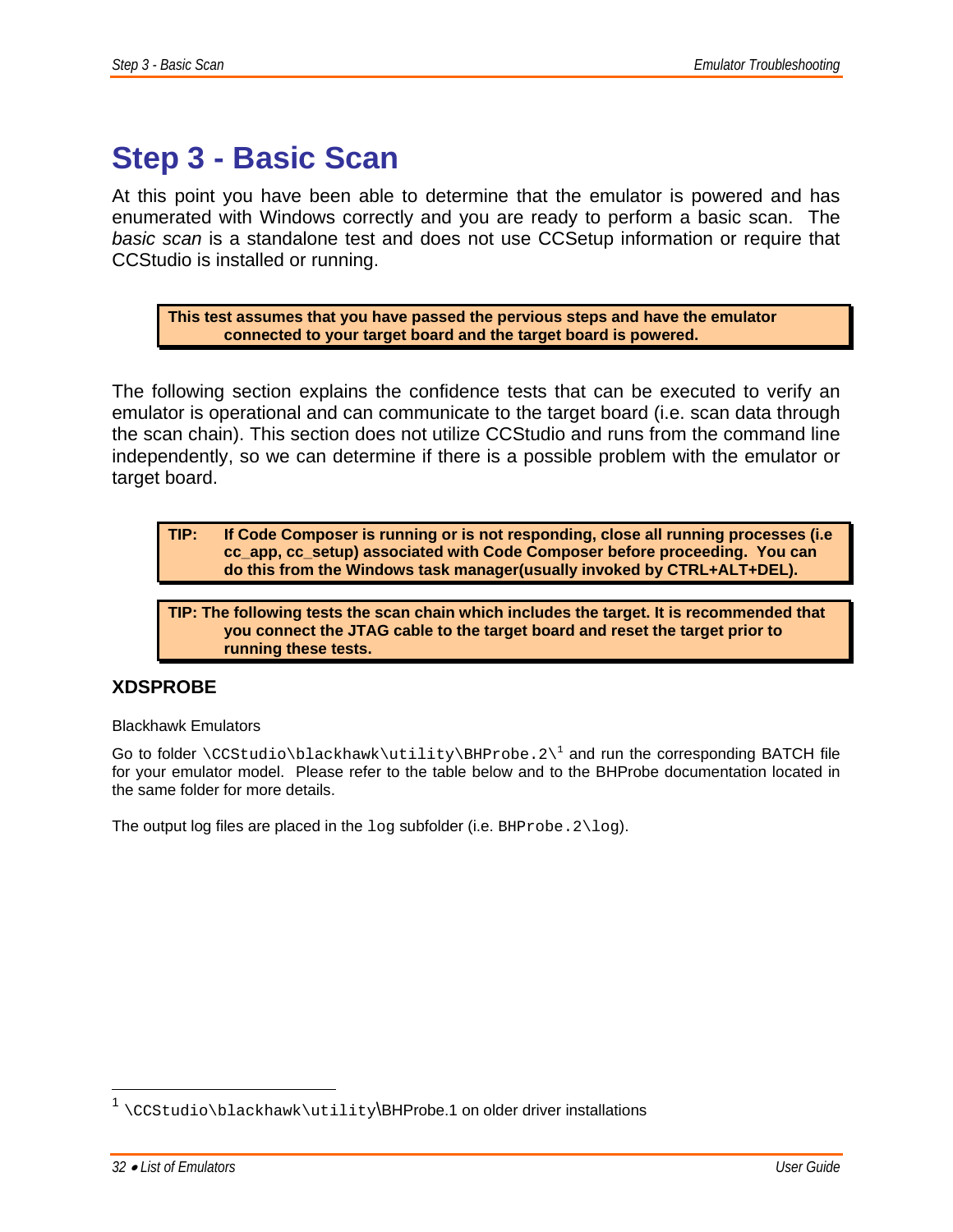#### **PCI510 JTAG Emulator (BH‐PCI‐510)**

Run the following batch file for this emulator

C:\CCStudio\_v3.3\blackhawk\utility\BHProbe.2\BHprobe\_PCI510.bat

#### ⇒ **PASS/FAIL**

If the command results in no errors, continue to the next step. If you are not sure, email the output log file to Blackhawk support.

If the command results in errors email the output log file (i.e. BHProbe\_PCI510.log) to Blackhawk support and be sure to include the unit's model and serial number. In most cases, depending on the error, there is no reason to continue with these procedures.

#### **PCI560 JTAG Emulator (BH‐PCI‐560)**

#### Run the following batch file for this emulator

C:\CCStudio\_v3.3\blackhawk\utility\BHProbe.2\BHprobe\_PCI560.bat

#### ⇒ **PASS/FAIL**

If the command results in no errors, continue to the next step. If you are not sure, email the output log file to Blackhawk support.

If the command results in errors email the output log file (i.e. BHProbe\_PCI560.log) to Blackhawk support and be sure to include the unit's model and serial number. In most cases, depending on the error, there is no reason to continue with these procedures.

#### **USB‐JTAG Emulator (BH‐USB‐1, 0021501)**

#### Run the following batch file for this emulator

C:\CCStudio\_v3.3\blackhawk\utility\BHProbe.2\BHprobe\_USB2.bat

#### ⇒ **PASS/FAIL**

If the command results in no errors, continue to the next step. If you are not sure, email the output log file to Blackhawk support.

If the command results in errors email the output log file (i.e. BHProbe USB2.log) to Blackhawk support and be sure to include the unit's model and serial number. In most cases, depending on the error, there is no reason to continue with these procedures.

#### **USB 2.0 JTAG Emulator (BH‐USB‐2)**

#### Run the following batch file for this emulator C:\CCStudio\_v3.3\blackhawk\utility\BHProbe.2\BHprobe\_USB2.bat

#### ⇒ **PASS/FAIL**

If the command results in no errors, continue to the next step. If you are not sure, email the output log file to Blackhawk support.

If the command results in errors email the output log file (i.e. BHProbe\_USB2.log) to Blackhawk support and be sure to include the unit's model and serial number. In most cases, depending on the error, there is no reason to continue with these procedures.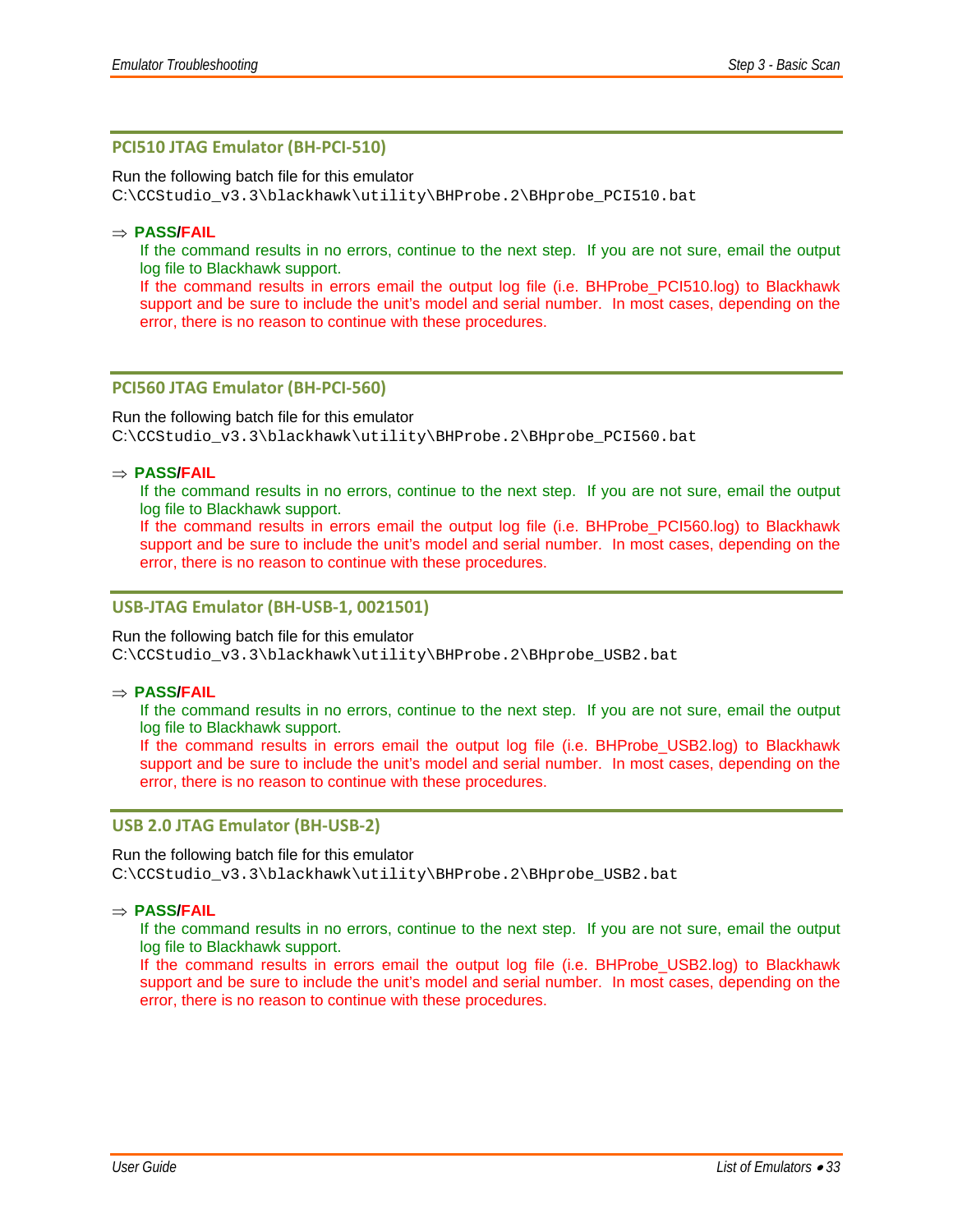#### **USB2000 Controller (BH‐USB‐2000, TMDSEMU200U)**

#### Run the following batch file for this emulator

C:\CCStudio\_v3.3\blackhawk\utility\BHProbe.2\BHprobe\_USB2000.bat

#### ⇒ **PASS/FAIL**

If the command results in no errors, continue to the next step. If you are not sure, email the output log file to Blackhawk support.

If the command results in errors email the output log file (i.e. BHProbe USB2000.log) to Blackhawk support and be sure to include the unit's model and serial number. In most cases, depending on the error, there is no reason to continue with these procedures.

#### **USB510 JTAG Emulator (BH‐USB‐510)**

#### Run the following batch file for this emulator

C:\CCStudio\_v3.3\blackhawk\utility\BHProbe.2\BHprobe\_PCI510.bat

#### ⇒ **PASS/FAIL**

If the command results in no errors, continue to the next step. If you are not sure, email the output log file to Blackhawk support.

If the command results in errors email the output log file (i.e. BHProbe\_PCI510m.log) to Blackhawk support and be sure to include the unit's model and serial number. In most cases, depending on the error, there is no reason to continue with these procedures.

#### **USB510L JTAG Emulator (BH‐USB‐510L)**

#### Run the following batch file for this emulator

C:\CCStudio\_v3.3\blackhawk\utility\BHProbe.2\BHprobe\_USB510L.bat

#### ⇒ **PASS/FAIL**

If the command results in no errors, continue to the next step. If you are not sure, email the output log file to Blackhawk support.

If the command results in errors email the output log file (i.e. BHProbe\_USBI510L.log) to Blackhawk support and be sure to include the unit's model and serial number. In most cases, depending on the error, there is no reason to continue with these procedures.

#### **USB560 JTAG Emulator (BH‐USB‐560)**

#### Run the following batch file for this emulator

C:\CCStudio\_v3.3\blackhawk\utility\BHProbe.2\BHprobe\_USB560.bat

#### ⇒ **PASS/FAIL**

If the command results in no errors, continue to the next step. If you are not sure, email the output log file to Blackhawk support.

If the command results in errors email the output log file (i.e. BHProbe\_USB560.log) to Blackhawk support and be sure to include the unit's model and serial number. In most cases, depending on the error, there is no reason to continue with these procedures.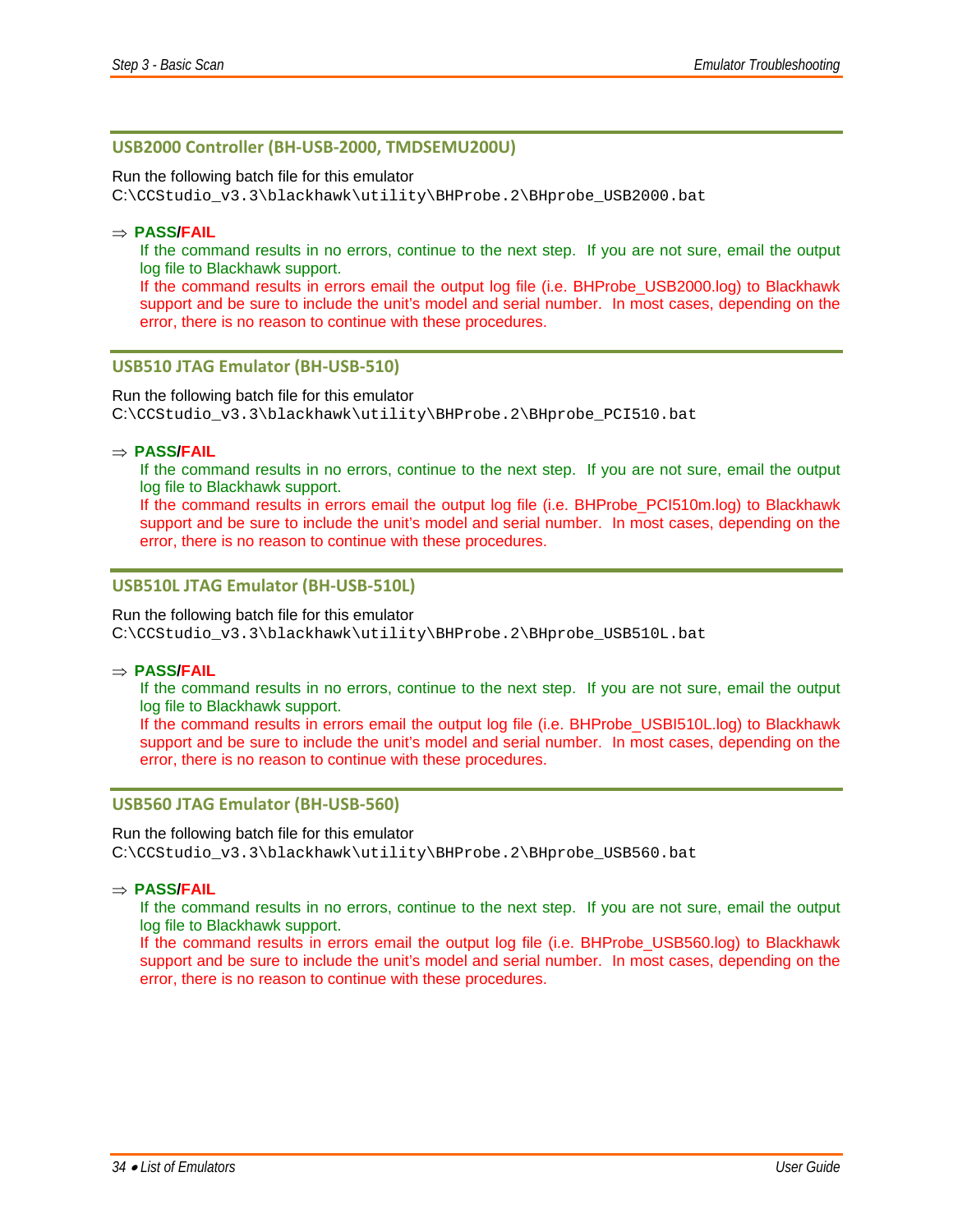#### **USB560 JTAG Emulator (BH‐USB‐560bp)**

#### Run the following batch file for this emulator

C:\CCStudio\_v3.3\blackhawk\utility\BHProbe.2\BHprobe\_USB560bp.bat

#### ⇒ **PASS/FAIL**

If the command results in no errors, continue to the next step. If you are not sure, email the output log file to Blackhawk support.

If the command results in errors email the output log file (i.e. BHProbe USB560bp.log) to Blackhawk support and be sure to include the unit's model and serial number. In most cases, depending on the error, there is no reason to continue with these procedures.

#### **USB560 JTAG Emulator (BH‐USB‐560m, TMDSEMU560U)**

#### Run the following batch file for this emulator

C:\CCStudio\_v3.3\blackhawk\utility\BHProbe.2\BHprobe\_USB560m.bat

#### ⇒ **PASS/FAIL**

If the command results in no errors, continue to the next step. If you are not sure, email the output log file to Blackhawk support.

If the command results in errors email the output log file (i.e. BHProbe\_USB560m.log) to Blackhawk support and be sure to include the unit's model and serial number. In most cases, depending on the error, there is no reason to continue with these procedures.

#### **LAN560 JTAG Emulator (BH‐LAN‐560)**

#### Run the following batch file for this emulator

C:\CCStudio\_v3.3\blackhawk\utility\BHProbe.2\BHprobe\_LAN560.bat

#### ⇒ **PASS/FAIL**

If the command results in no errors, continue to the next step. If you are not sure, email the output log file to Blackhawk support.

If the command results in errors email the output log file (i.e. BHProbe\_LAN560.log) to Blackhawk support and be sure to include the unit's model and serial number. In most cases, depending on the error, there is no reason to continue with these procedures.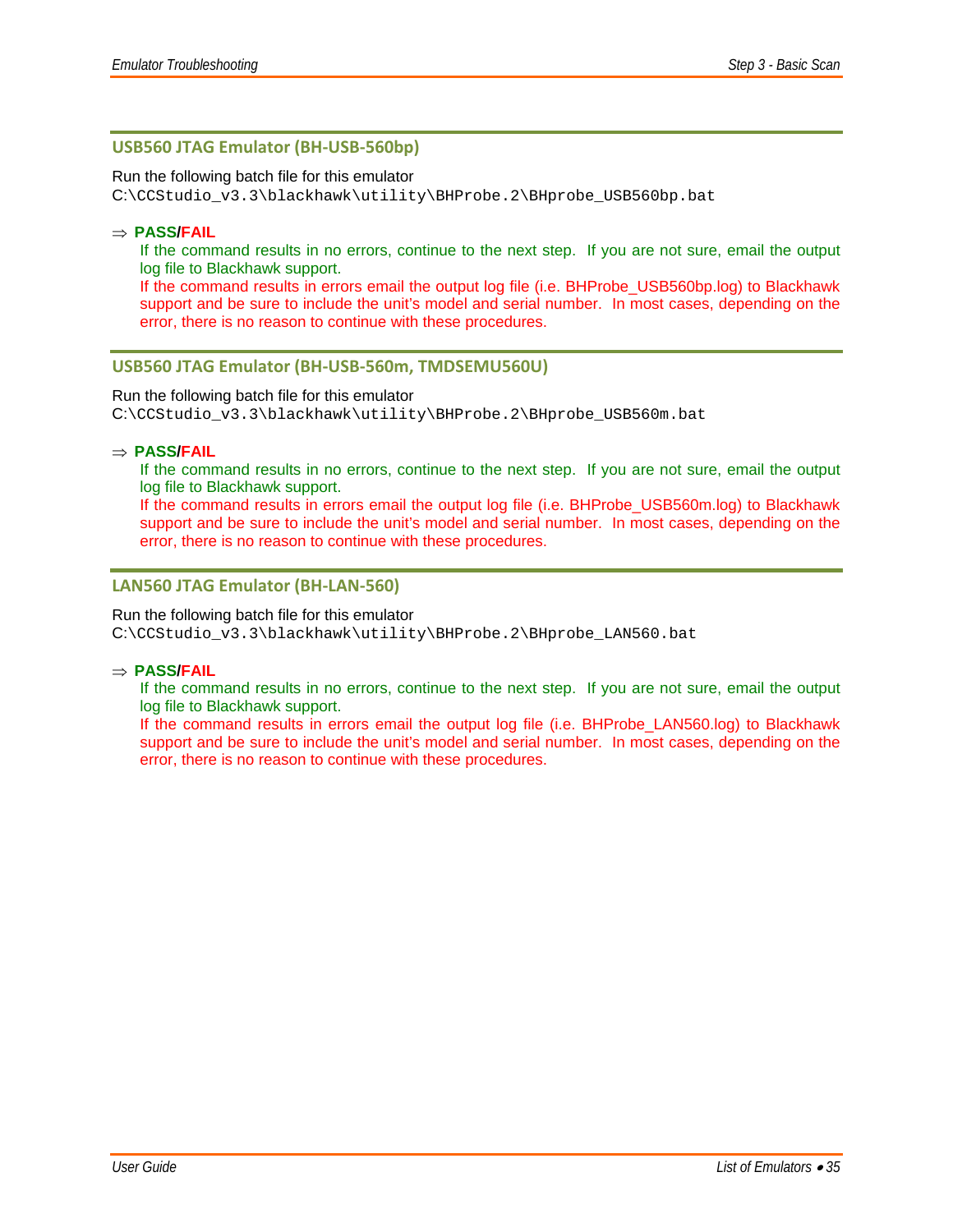#### **TI XDS560 PCI JTAG Emulator (TMDSEMU560)**

For this card you will need to open a Windows command prompt (START $\rightarrow$  RUN $\rightarrow$  cmd.exe) and change to folder, \CCStudio\cc\bin and run the command:

**XDSPROBE -F xds560.out -v -i** 

You can redirect the output to a file if there are errors to send to support by using the  $(-\circ)$  option. The following outputs the results to the file, xds560-probe.log.

#### **XDSPROBE -F xds560.out -v -i -o TIProbe\_xds560.log**

#### ⇒ **PASS/FAIL**

If the command results in no errors, continue to the next step. If you are not sure, email the output log file to Blackhawk support.

If the command results in errors email the output log file (i.e. BHProbe\_USB560m.log or TIProbe\_XDS560.log) to Blackhawk support and be sure to include the unit's model and serial number. In most cases, depending on the error, there is no reason to continue with these procedures.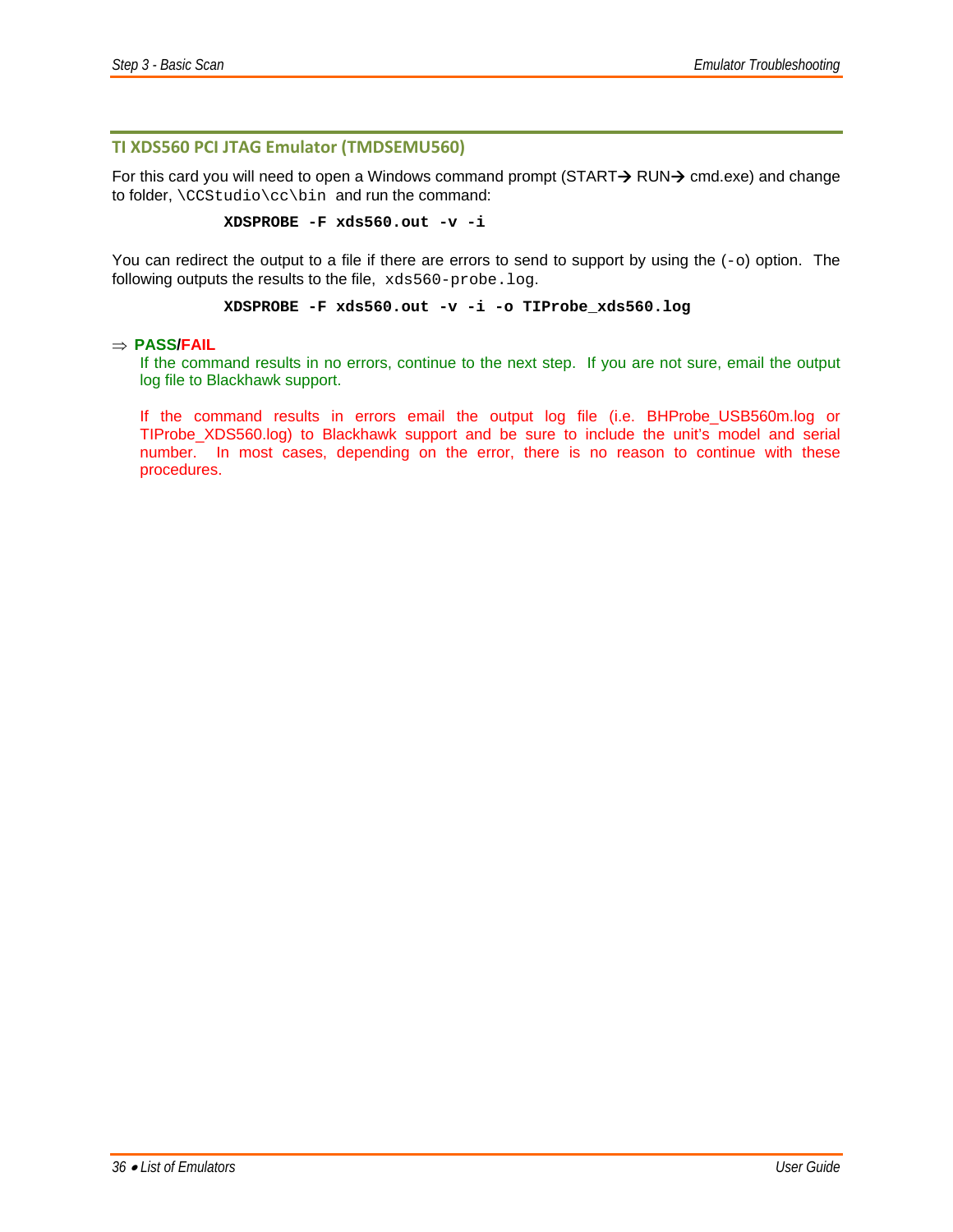## **Step 4 - Latest Drivers and Updates**

If you are at this step, you have confirmed that the emulator is installed correctly (with respect to Windows and device drivers) and can communicate with the target board.

Before continuing, now would be a good time to verify that you have:

#### • **The latest CCStudio updates that supports your target board and device.**

You can use the CCStudio Update Advisor from the **HELP** menu to download v3.3 service release or you can click here. Depending on how new the board or device is, you may need a Chip Support Package. These all require a *my.TI* login.

If you are using a CCStudio version earlier than v3.3, you may need to verify with TI that your target board or DSP device is supported. You can also contact us here at Blackhawk.

#### • **The latest Blackhawk Drivers for your version of CCStudio.**

You can download the latest drivers for all CCStudio versions from Blackhawk here.

These files are available for download from the Blackhawk web site and each emulation driver installer contains a version number. This version number also includes a relationship to the CCStudio version you are using. So it is easy to check our web site posting and compare it to a file you have on your system to see which is later.

For example, a file names BHEMU-SetupCCS\_v3.3.**200.2**.exe, uses the first two digits of the EXE to tell you that it is for CStudio v3.3. The second two numbers, 200.2, indicate the current version of the Blackhawk drivers for this CCStudio version. So, if you have files called, BHEMU-SetupCCS\_v3.3.2**00.1**.exe, or BHEMU-SetupCCS\_v3.3.**0.9**.exe, they are older and you should download the newer files.

#### **Please note that for CCStudio v3.3, you must also check the service release you are using. If you did not install you may not need or be able to install the latest version driver without updating CCStudio via the update advisor.**

The information below describes where to download the files from the Blackhawk web site.

### **USB/PCI/LAN**

Having the latest Drivers installed on a system, is key to resolving many issues when using Blackhawk JTAG Emulator with Code Composer Studio. The site is updated regularly to bring the most up-to-date drivers and imports to you.

- a. Follow this link to our download section http://www.blackhawk-dsp.com/Downloads.aspx
- b. You must be a registered user to download drivers from the Blackhawk website.

Two Download section exist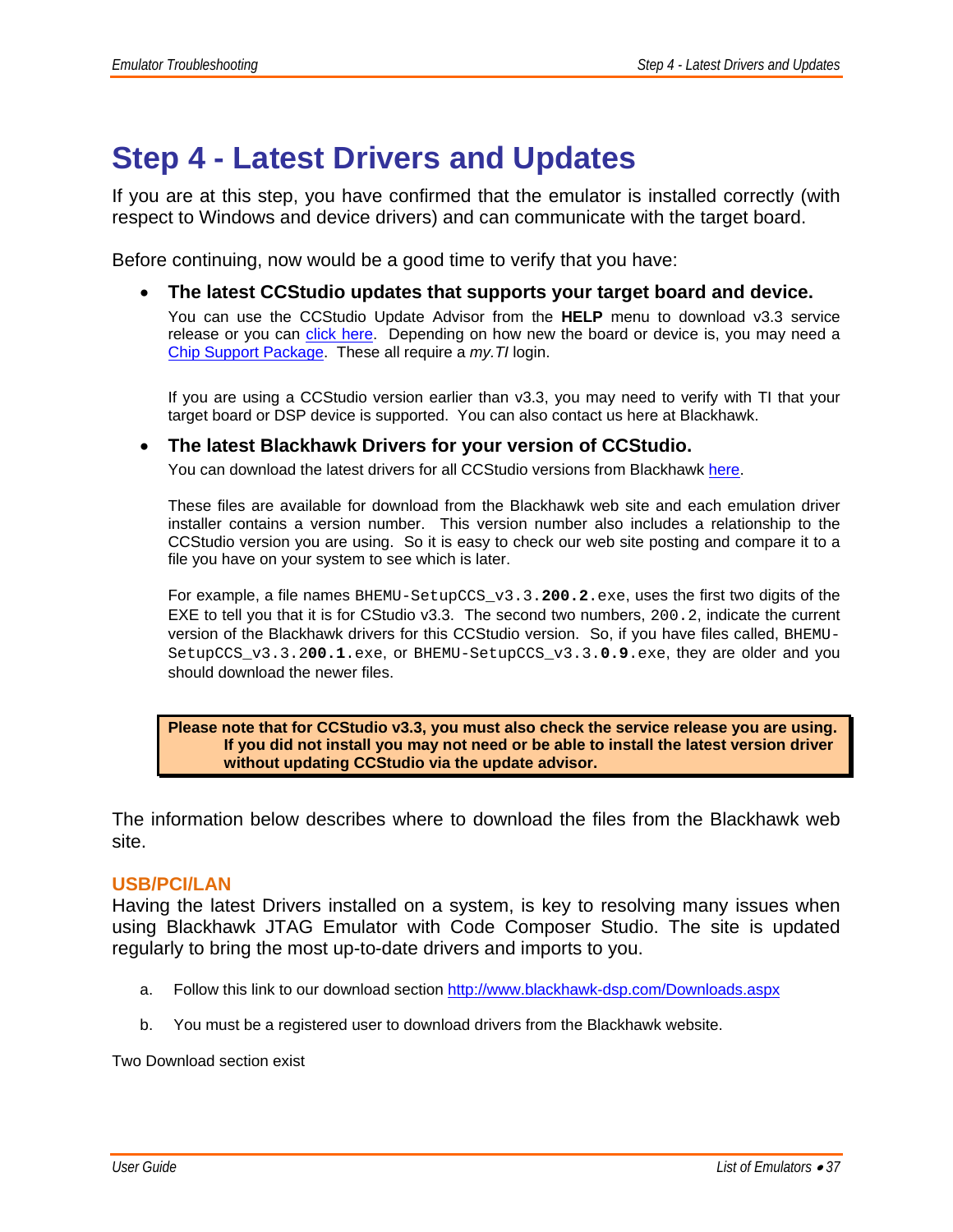- a. USCIF Downloads USCIF updates are to be applied only after the matching TI USCIF was installed on the target system, failure to install TI USCIF updater prior to the 3<sup>rd</sup> party patch will result in incomplete installation. All current Blackhawk Driver Release versions are prepacked with the USCIF updates.
- b. Driver Downloads by Emulator Drivers versions are based on emulator class, and code composer version to be applied to. Choose the one that applied to your current setup.
	- Note Code Composer Studio Version 3.3 SR2 and above driver release supports all emulators in one unified driver.
	- If you have multiple Code Composer installations and/or emulator, you may need to apply more than one driver to satisfy all your setups you wish to be working on.

#### **PASS/FAIL**

If the driver installation results in no errors, continue to the next step.

If the driver installation results in errors email the error message to Blackhawk support and be sure to include the unit's model and serial number.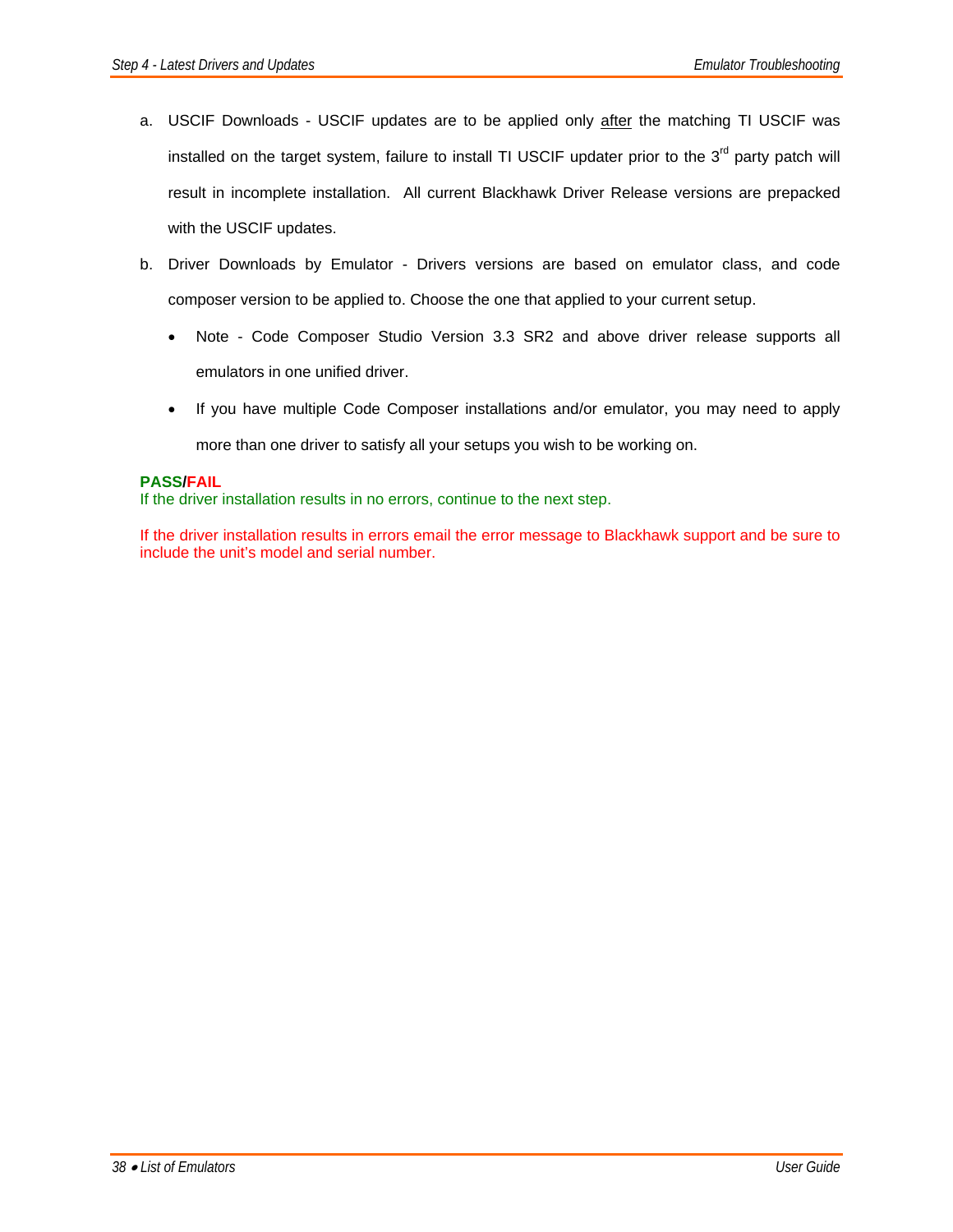## **Step 5 – CCSetup**

Configuration of CCSetup seems to be the most popular place for mistakes when the emulator is installed and operating correctly. This section should help describe how to make sure you are using the correct setup for the DSP device or devices you have on your target board.

#### **PCI510 JTAG Emulator (BH‐PCI‐510)**

a. Importing a Pre-Defined Import or Factory Board

These instructions apply to CCStudio v2.2 - v3.3, but the import dialog varies slightly between versions. Please refer to the PCI510 Installation Guide if more information is needed.

- Run CCStudio Setup, and if you are using v3.0 and earlier, start the "Import a Configuration File" dialog (menu option: File $\rightarrow$ Import).
- Find the platform pull down located at the top of the middle CCSetup window or in the center of the import dialog box and select "bh-pci510 emulator" from the list (this will list only the **PCI510** imports).
- You can narrow down the import options further by using the Family pull down (i.e. select C55x to list all TMS320C55x DSP imports).
- When you find your target, or an import that closely matches it, highlight the entry and choose the option to "ADD" or "IMPORT" it to My System.
- **If this import does not completely match your target, you can customize the properties (right** click with the mouse and choose properties) to add/change a GEL file, modify TCK rate, or add/remove/reorder devices, etc.
- When finished, save the setup and start CCStudio.
- b. Using Create Board for CCStudio v3.1 and later
	- Run CCStudio Setup.
	- Select the "Create Board" tab and drag the "BH PCI510 Emulator Connection" to My System on the left. This will prompt you for a connection name. You can enter any string you want, but at a minimum, it typically includes the emulator name and target DSP or board name.
	- Now, highlight the new connection name you added under My System and add the available processor(s) from the middle window to match your hardware.
	- Save your setup and start CCS.

#### ⇒ **PASS/FAIL**

If this works, great, you can continue with your project.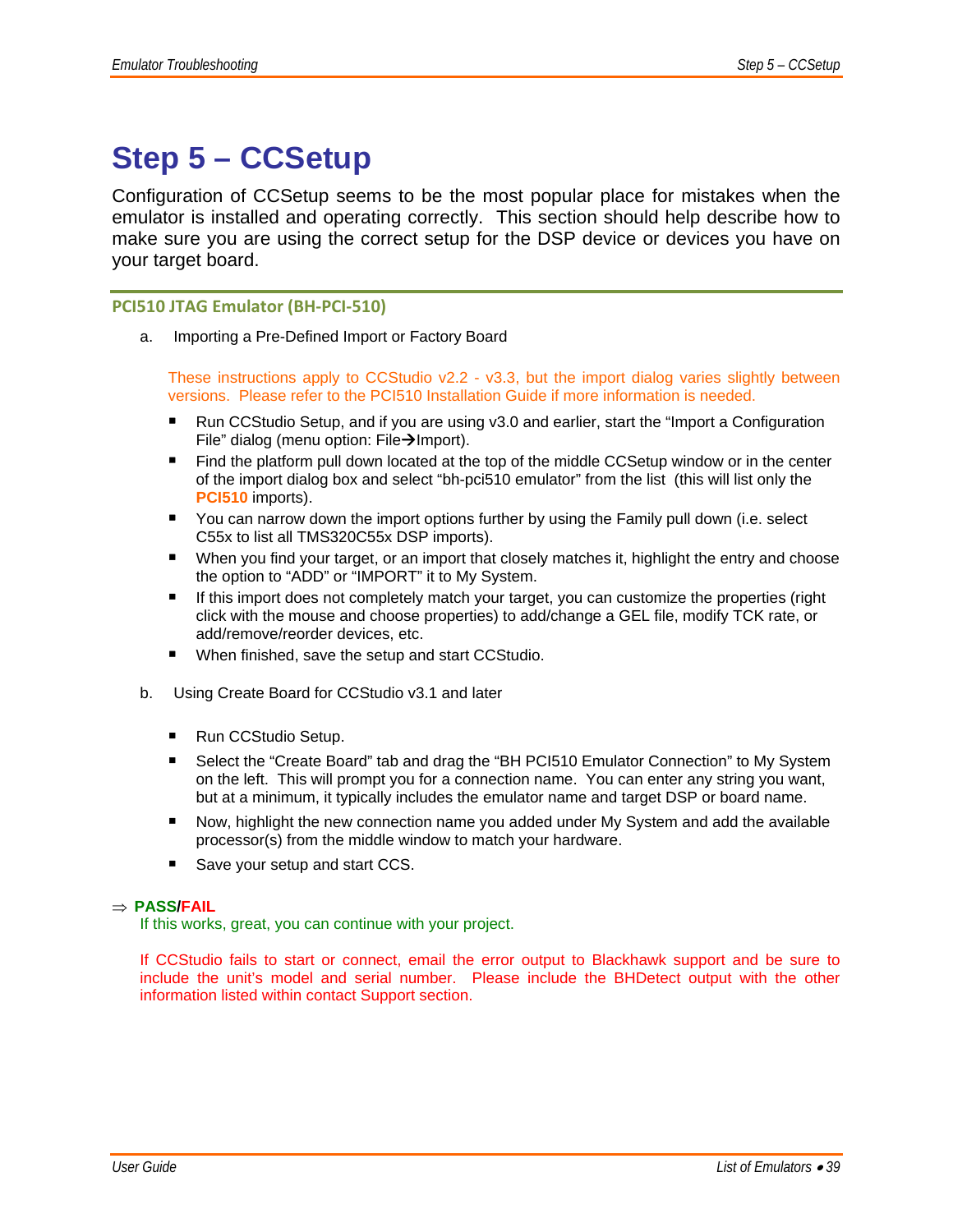#### **PCI560 JTAG Emulator (BH‐PCI‐560)**

a. Importing a Pre-Defined Import or Factory Board

These instructions apply to CCStudio v2.2 - v3.3, but the import dialog varies slightly between versions. Please refer to the PCI560 Installation Guide if more information is needed.

- Run CCStudio Setup, and if you are using v3.0 and earlier, start the "Import a Configuration File" dialog (menu option: File $\rightarrow$ Import).
- **Find the platform pull down located at the top of the middle CCSetup window or in the center** of the import dialog box and select "bh-pci560 emulator" from the list (this will list only the **PCI560** imports).
- You can narrow down the import options further by using the Family pull down (i.e. select C55x to list all TMS320C55x DSP imports).
- **When you find your target or an import that closely matches it, highlight the entry and choose** the option to "ADD" or "IMPORT" it to My System.
- If this import does not completely match your target, you can customize the properties (right click with the mouse and choose properties) to add/change a GEL file, modify TCK rate, or add/remove/reorder devices, etc.
- When finished, save the setup and start CCStudio.
- b. Using Create Board for CCStudio v3.1 and later
	- Run CCStudio Setup.
	- Select the "Create Board" tab and drag the "BH PCI560 Emulator Connection" to My System on the left. This will prompt you for a connection name. You can enter any string you want, but at a minimum, it typically includes the emulator name and target DSP or board name.
	- Now, highlight the new connection name you added under My System and add the available processor(s) from the middle window to match your hardware.
	- Save your setup and start CCS.

#### **YOU MAY ALSO CHOOSE THE BH PCI560 EMULATOR, 20‐PIN REV –D CABLE CONNECTION**

- c. Changing an XDS560 PCI import for CCStudio v2.2-v3.0
	- Run CCStudio Setup and import a setup for the TI XDS560 PCI card that matches your target (refer to section 4.7 above for importing).
	- **Highlight the board you added under My System, right click with the mouse and choose** properties.
	- **Locate the Emulator Name field under board properties tab and change the name from** "XDS560 0" to "PCI560 0". If you need to change other properties (GEL, DSP, etc.), you can do that too.
	- Save CCSetup and start CCS.

#### ⇒ **PASS/FAIL**

If this works, great, you can continue with your project.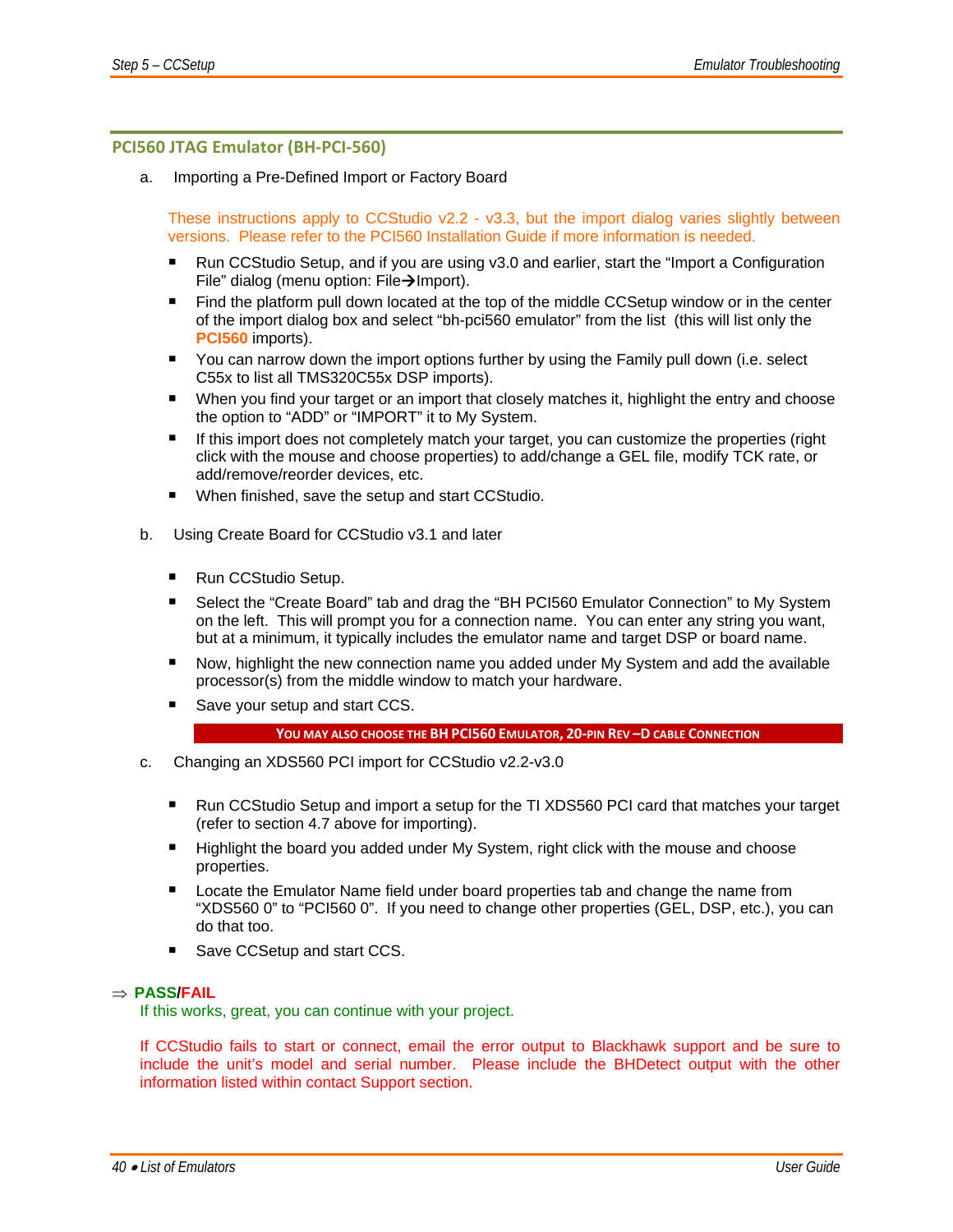#### **USB‐JTAG Emulator (BH‐USB‐1, 0021501)**

#### THE BH-USB 2.0 IMPORTS ARE USED FOR BOTH THE BH-USB2 AND THE BH-USB-JTAG PRODUCTS

a. Importing a Pre-Defined Import or Factory Board

These instructions apply to CCStudio v2.2 - v3.3, but the import dialog varies slightly between versions. Please refer to the USB-1 Installation Guide if more information is needed.

- Run CCStudio Setup, and if you are using v3.0 and earlier, start the "Import a Configuration File" dialog (menu option: File $\rightarrow$ Import).
- Find the platform pull down located at the top of the middle CCSetup window or in the center of the import dialog box and select "bh-usb2.0 emulator" from the list (this will list only the **USB-2** imports).
- You can narrow down the import options further by using the Family pull down (i.e. select C55x to list all TMS320C55x DSP imports).
- When you find your target or an import that closely matches it, highlight the entry and choose the option to "ADD" or "IMPORT" it to My System.
- **If this import does not completely match your target, you can customize the properties (right** click with the mouse and choose properties) to add/change a GEL file, modify TCK rate, or add/remove/reorder devices, etc.
- When finished, save the setup and start CCStudio.
- b. Using Create Board for CCStudio v3.1 and later
	- Run CCStudio Setup.
	- Select the "Create Board" tab and drag the "BH USB2.0 Emulator Connection" to My System on the left. This will prompt you for a connection name. You can enter any string you want, but at a minimum, it typically includes the emulator name and target DSP or board name.
	- Now, highlight the new connection name you added under My System and add the available processor(s) from the middle window to match your hardware.
	- Save your setup and start CCS.

#### ⇒ **PASS/FAIL**

If this works, great, you can continue with your project.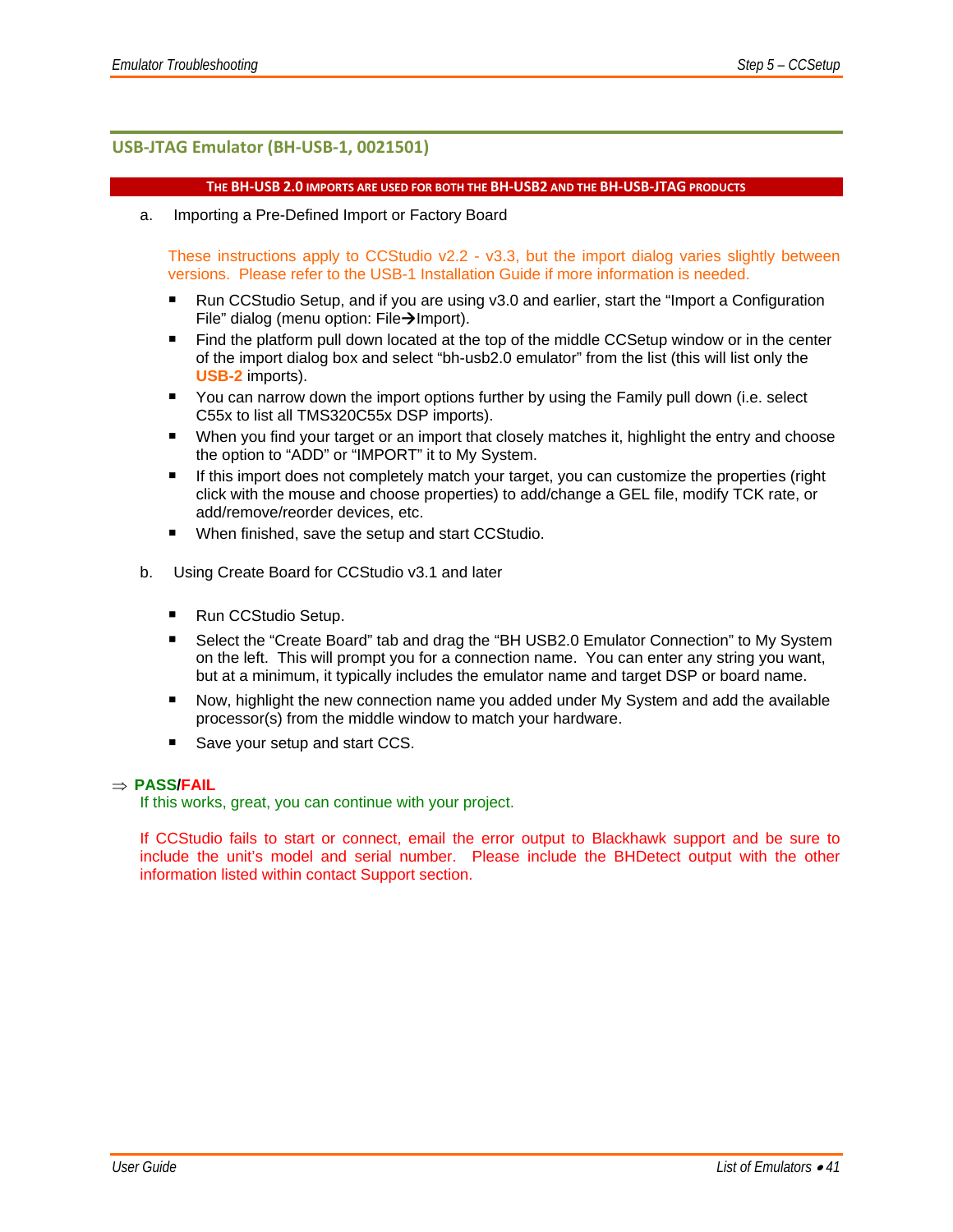#### **USB 2.0 JTAG Emulator (BH‐USB‐2)**

a. Importing a Pre-Defined Import or Factory Board

These instructions apply to CCStudio v2.2 - v3.3, but the import dialog varies slightly between versions. Please refer to the USB2.0 Installation Guide if more information is needed.

- Run CCStudio Setup, and if you are using v3.0 and earlier, start the "Import a Configuration File" dialog (menu option: File $\rightarrow$ Import).
- Find the platform pull down located at the top of the middle CCSetup window or in the center of the import dialog box and select "bh-usb2.0 emulator" from the list (this will list only the **USB2.0** imports).
- You can narrow down the import options further by using the Family pull down (i.e. select C55x to list all TMS320C55x DSP imports).
- When you find your target, or an import that closely matches it, highlight the entry and choose the option to "ADD" or "IMPORT" it to My System.
- If this import does not completely match your target, you can customize the properties (right click with the mouse and choose properties) to add/change a GEL file, modify TCK rate, or add/remove/reorder devices, etc.
- When finished, save the setup and start CCStudio.
- b. Using Create Board for CCStudio v3.1 and later
	- Run CCStudio Setup.
	- Select the "Create Board" tab and drag the "BH USB2.0 Emulator Connection" to My System on the left. This will prompt you for a connection name. You can enter any string you want, but at a minimum, it typically includes the emulator name and target DSP or board name.
	- Now, highlight the new connection name you added under My System and add the available processor(s) from the middle window to match your hardware.
	- Save your setup and start CCS.

#### ⇒ **PASS/FAIL**

If this works, great, you can continue with your project.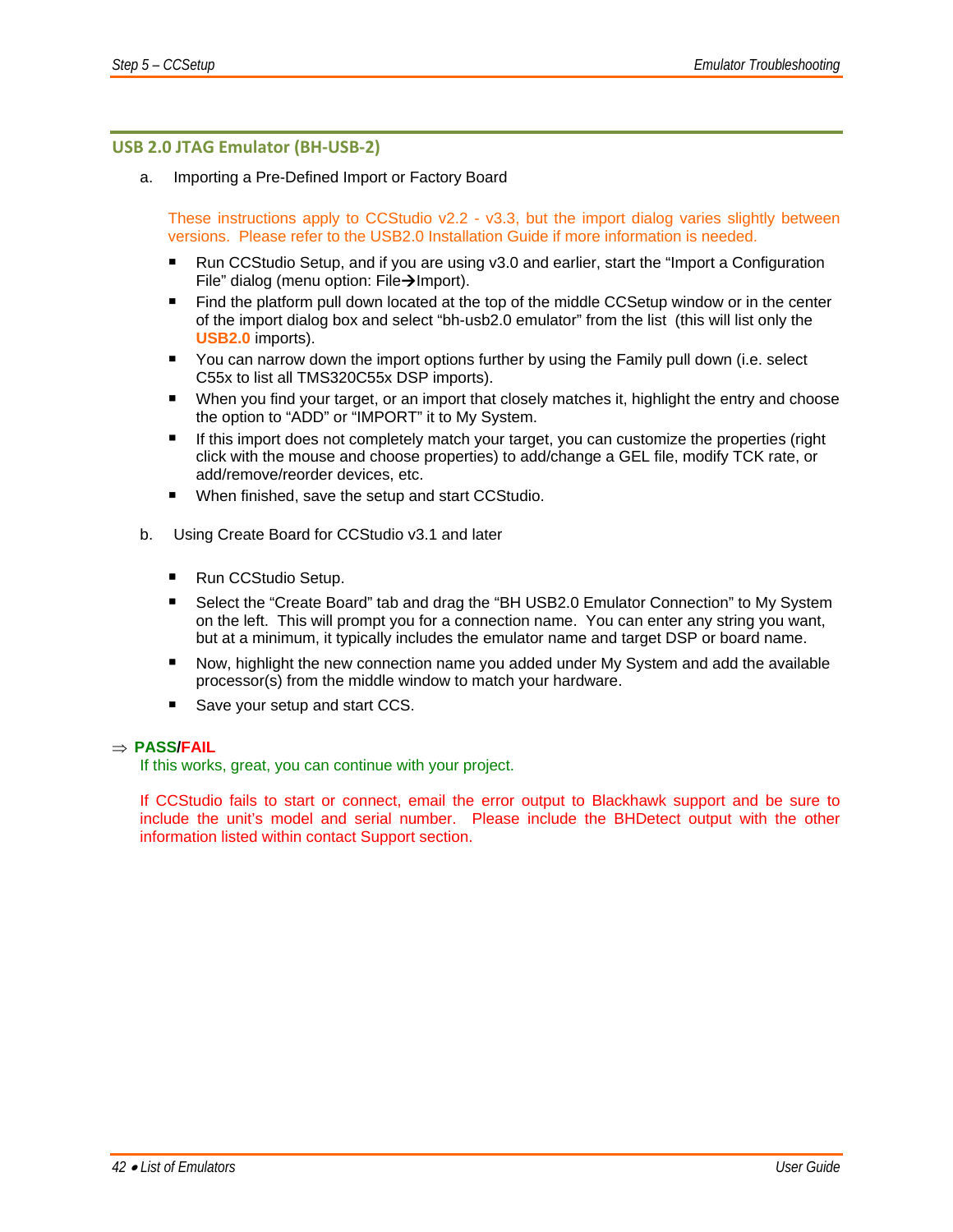#### **USB2000 Controller (BH‐USB‐2000, TMDSEMU200U)**

#### a. Importing a Pre-Defined Import or Factory Board

These instructions apply to CCStudio v3.1 - v3.3, but the import dialog varies slightly between versions. Please refer to the USB2000 Installation Guide if more information is needed.

#### **NOTE: THE BH‐USB2000 ONLY SUPPORTS CODE COMPOSER 3.1 AND CODE COMPOSER 3.3 SR2+**

- Run CCStudio Setup dialog.
- Find the platform pull down located at the top of the middle CCSetup window or in the center of the import dialog box and select "bh-usb2000 controller" from the list (this will list only the **USB2000** imports).
- You can narrow down the import options further by using the Family pull down (i.e. select C55x to list all TMS320C55x DSP imports).
- **When you find your target or an import that closely matches it, highlight the entry and choose** the option to "ADD" or "IMPORT" it to My System.
- If this import does not completely match your target, you can customize the properties (right click with the mouse and choose properties) to add/change a GEL file, modify TCK rate, or add/remove/reorder devices, etc.
- When finished, save the setup and start CCStudio.
- b. Using Create Board for CCStudio v3.1 and later
	- Run CCStudio Setup.
	- Select the "Create Board" tab and drag the "BH USB2000 Controller Connection" to My System on the left. This will prompt you for a connection name. You can enter any string you want, but at a minimum, it typically includes the emulator name and target DSP or board name.
	- Now, highlight the new connection name you added under My System and add the available processor(s) from the middle window to match your hardware.
	- Save your setup and start CCS.

#### ⇒ **PASS/FAIL**

If this works, great, you can continue with your project.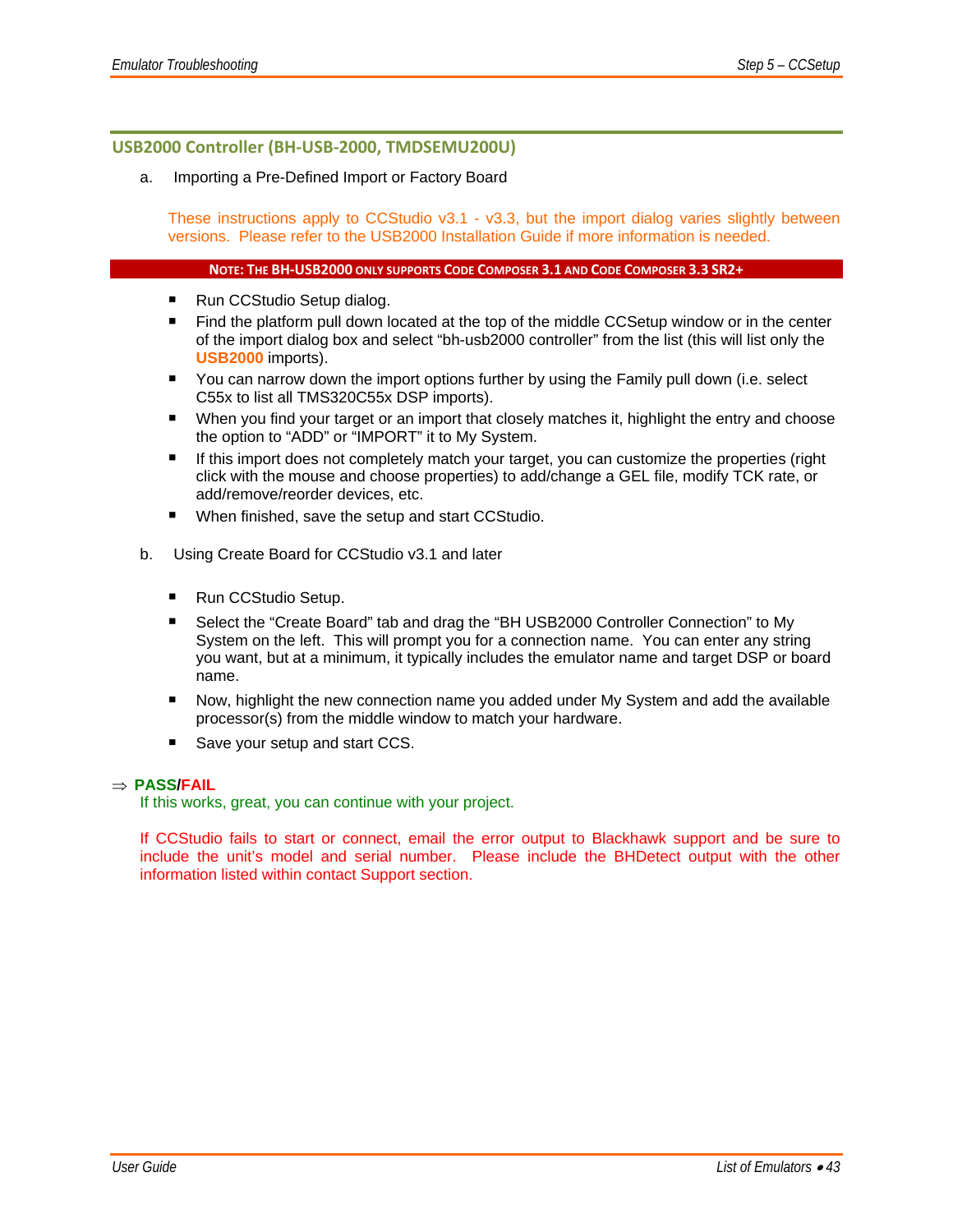#### **USB510 JTAG Emulator (BH‐USB‐510)**

a. Importing a Pre-Defined Import or Factory Board

These instructions apply to CCStudio v2.2 - v3.3, but the import dialog varies slightly between versions. Please refer to the USB510 Installation Guide if more information is needed.

- Run CCStudio Setup, and if you are using v3.0 and earlier, start the "Import a Configuration File" dialog (menu option: File $\rightarrow$ Import).
- Find the platform pull down located at the top of the middle CCSetup window or in the center of the import dialog box and select "bh-usb510 emulator" from the list (this will list only the **USB510** imports).
- You can narrow down the import options further by using the Family pull down (i.e. select C55x to list all TMS320C55x DSP imports).
- When you find your target, or an import that closely matches it, highlight the entry and choose the option to "ADD" or "IMPORT" it to My System.
- If this import does not completely match your target, you can customize the properties (right click with the mouse and choose properties) to add/change a GEL file, modify TCK rate, or add/remove/reorder devices, etc.
- When finished, save the setup and start CCStudio.
- b. Using Create Board for CCStudio v3.1 and later
	- Run CCStudio Setup.
	- Select the "Create Board" tab and drag the "BH USB510 Emulator Connection" to My System on the left. This will prompt you for a connection name. You can enter any string you want, but at a minimum, it typically includes the emulator name and target DSP or board name.
	- Now, highlight the new connection name you added under My System and add the available processor(s) from the middle window to match your hardware.
	- Save your setup and start CCS.

#### ⇒ **PASS/FAIL**

If this works, great, you can continue with your project.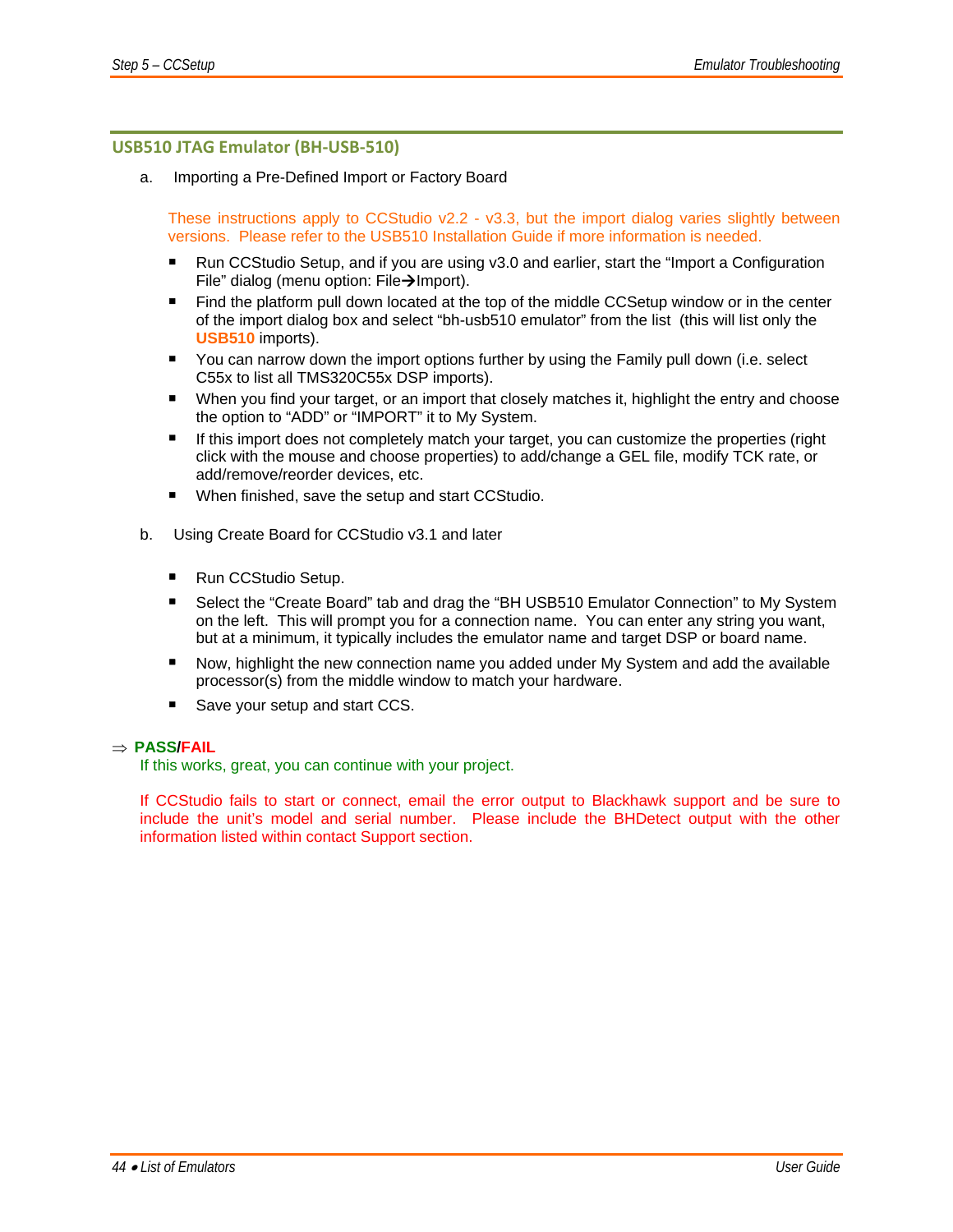#### **USB510L JTAG Emulator (BH‐USB‐510L)**

#### a. Importing a Pre-Defined Import or Factory Board

These instructions apply to CCStudio v3.1 - v3.3, but the import dialog varies slightly between versions. Please refer to the USB510L Installation Guide if more information is needed.

#### **NOTE: THE BH‐USB2000 ONLY SUPPORTS CODE COMPOSER 3.1 AND CODE COMPOSER 3.3 SR2+**

- Run CCStudio Setup dialog.
- Find the platform pull down located at the top of the middle CCSetup window or in the center of the import dialog box and select "bh-usb510(L) controller" from the list (this will list only the **USB510L** imports).
- You can narrow down the import options further by using the Family pull down (i.e. select C55x to list all TMS320C55x DSP imports).
- **When you find your target or an import that closely matches it, highlight the entry and choose** the option to "ADD" or "IMPORT" it to My System.
- If this import does not completely match your target, you can customize the properties (right click with the mouse and choose properties) to add/change a GEL file, modify TCK rate, or add/remove/reorder devices, etc.
- When finished, save the setup and start CCStudio.
- b. Using Create Board for CCStudio v3.1 and later
	- Run CCStudio Setup.
	- Select the "Create Board" tab and drag the "BH USB510L Emulator Connection" to My System on the left. This will prompt you for a connection name. You can enter any string you want, but at a minimum, it typically includes the emulator name and target DSP or board name.
	- Now, highlight the new connection name you added under My System and add the available processor(s) from the middle window to match your hardware.
	- Save your setup and start CCS.

#### ⇒ **PASS/FAIL**

If this works, great, you can continue with your project.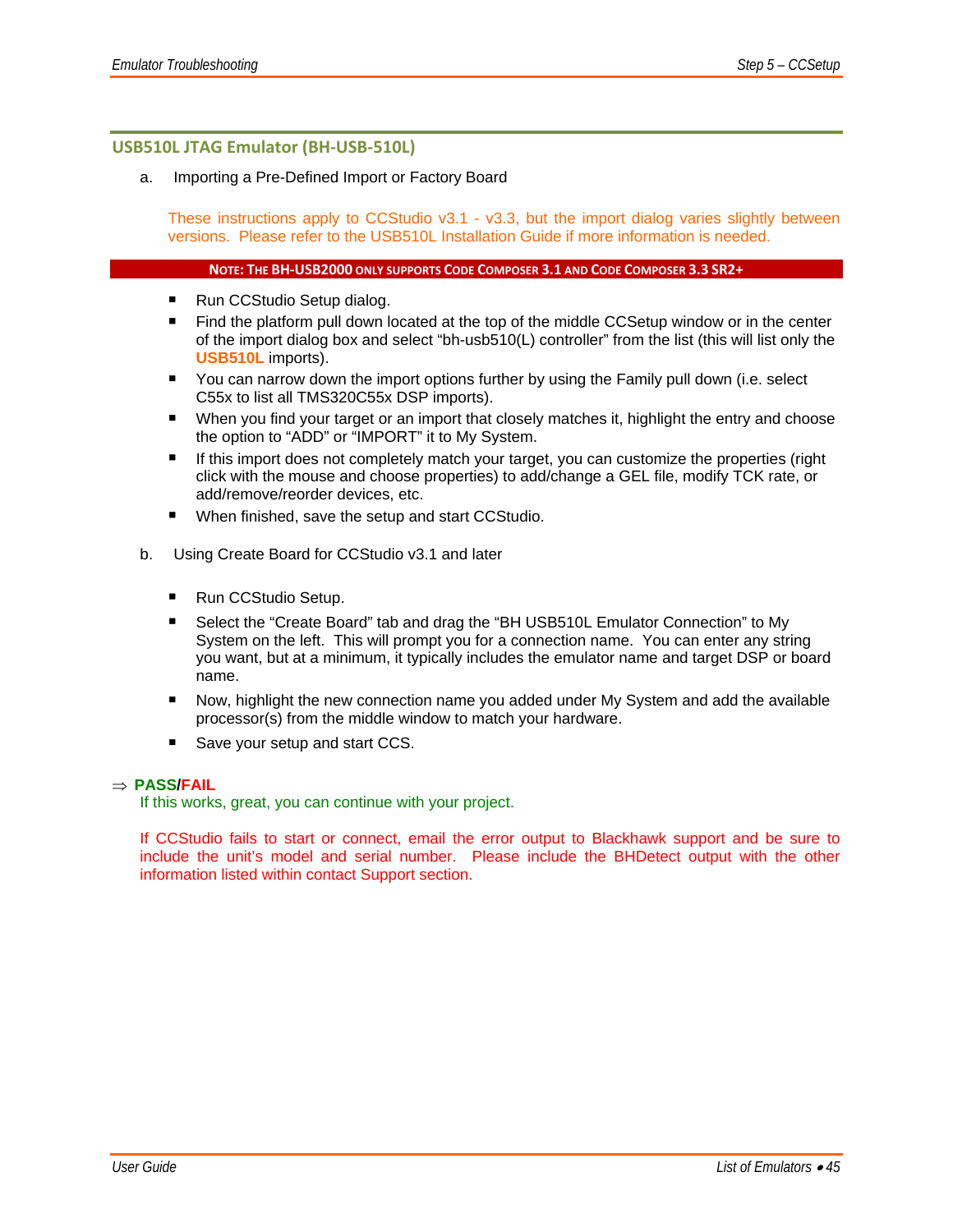#### **USB560 JTAG Emulator (BH‐USB‐560)**

a. Importing a Pre-Defined Import or Factory Board

These instructions apply to CCStudio v2.2 - v3.3, but the import dialog varies slightly between versions. Please refer to the USB560 Installation Guide if more information is needed.

- Run CCStudio Setup, and if you are using v3.0 and earlier, start the "Import a Configuration File" dialog (menu option: File $\rightarrow$ Import).
- Find the platform pull down located at the top of the middle CCSetup window or in the center of the import dialog box and select "bh-usb560 emulator" from the list (this will list only the **USB560** imports).
- You can narrow down the import options further by using the Family pull down (i.e. select C55x to list all TMS320C55x DSP imports).
- **When you find your target, or an import that closely matches it, highlight the entry and choose** the option to "ADD" or "IMPORT" it to My System.
- If this import does not completely match your target, you can customize the properties (right click with the mouse and choose properties) to add/change a GEL file, modify TCK rate, or add/remove/reorder devices, etc.
- When finished, save the setup and start CCStudio.
- b. Using Create Board for CCStudio v3.1 and later
	- Run CCStudio Setup.
	- Select the "Create Board" tab and drag the "BH USB560 Emulator Connection" to My System on the left. This will prompt you for a connection name. You can enter any string you want, but at a minimum, it typically includes the emulator name and target DSP or board name.
	- Now, highlight the new connection name you added under My System and add the available processor(s) from the middle window to match your hardware.
	- Save your setup and start CCS.
- c. Changing an XDS560 PCI import for CCStudio v2.2-v3.0
	- Run CCStudio Setup and import a setup for the TI XDS560 PCI card that matches your target (refer to section 4.7 above for importing).
	- **Highlight the board you added under My System, right click with the mouse and choose** properties.
	- **Locate the Emulator Name field under board properties tab and change the name from** "XDS560 0" to "USB560 0". If you need to change other properties (GEL, DSP, etc.), you can do that too.
	- Save CCSetup and start CCS.

#### ⇒ **PASS/FAIL**

If this works, great, you can continue with your project.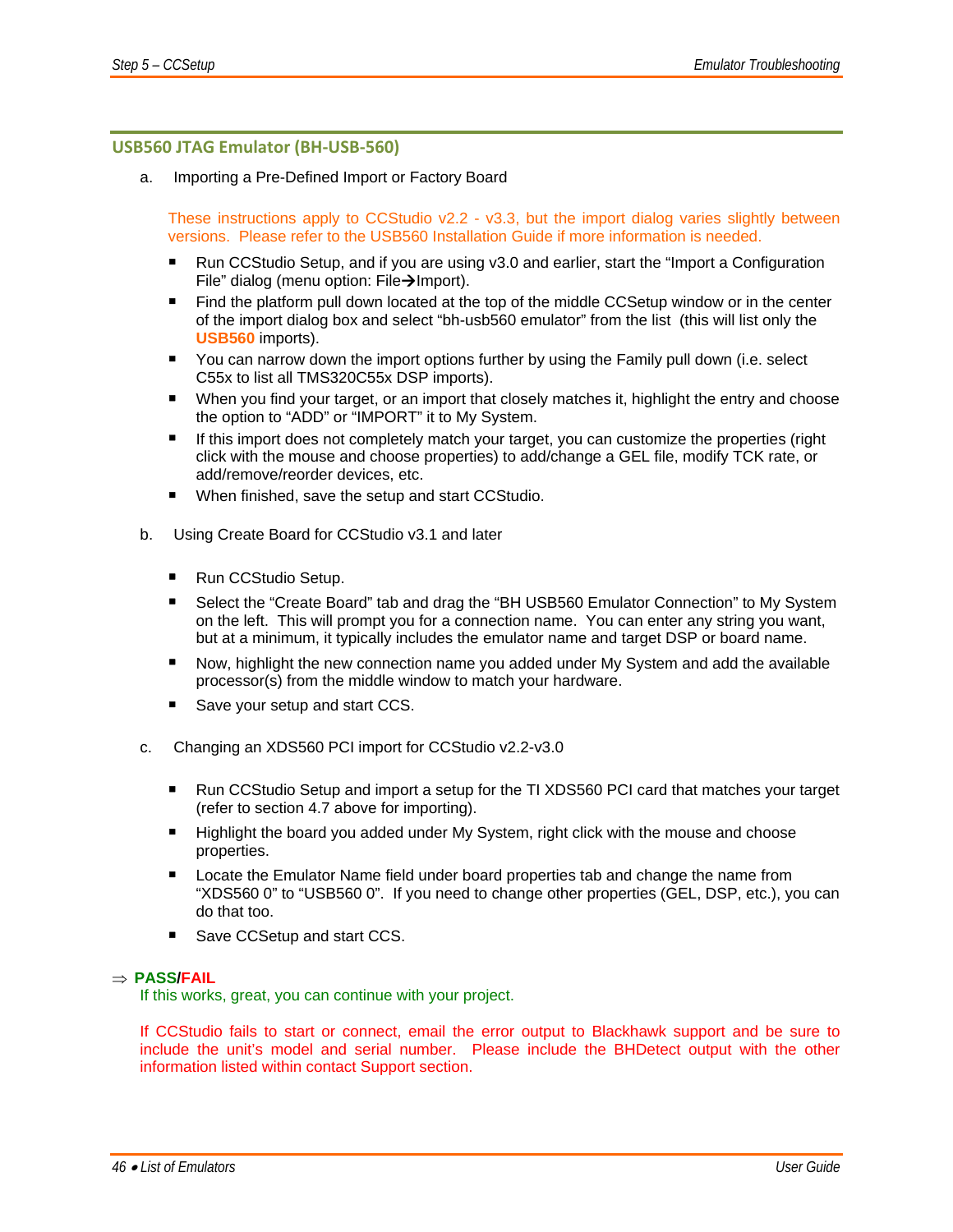#### **USB560 JTAG Emulator (BH‐USB‐560bp)**

a. Importing a Pre-Defined Import or Factory Board

These instructions apply to CCStudio v2.2 - v3.3, but the import dialog varies slightly between versions. Please refer to the USB560bp Installation Guide if more information is needed.

- Run CCStudio Setup, and if you are using v3.0 and earlier, start the "Import a Configuration File" dialog (menu option: File $\rightarrow$ Import).
- Find the platform pull down located at the top of the middle CCSetup window or in the center of the import dialog box and select "bh-usb560(bp) emulator" from the list (this will list only the **USB560bp** imports).
- You can narrow down the import options further by using the Family pull down (i.e. select C55x to list all TMS320C55x DSP imports).
- When you find your target, or an import that closely matches it, highlight the entry and choose the option to "ADD" or "IMPORT" it to My System.
- If this import does not completely match your target, you can customize the properties (right click with the mouse and choose properties) to add/change a GEL file, modify TCK rate, or add/remove/reorder devices, etc.
- When finished, save the setup and start CCStudio.
- b. Using Create Board for CCStudio v3.1 and later
	- Run CCStudio Setup.
	- Select the "Create Board" tab and drag the "BH USB560-BP Emulator Connection" to My System on the left. This will prompt you for a connection name. You can enter any string you want, but at a minimum, it typically includes the emulator name and target DSP or board name.
	- Now, highlight the new connection name you added under My System and add the available processor(s) from the middle window to match your hardware.
	- Save your setup and start CCS.

```
YOU MAY ALSO CHOOSE THE BH USB560‐BP EMULATOR, 20‐PIN REV –D CABLE CONNECTION
```
- c. Changing an XDS560 PCI import for CCStudio v2.2-v3.0
	- Run CCStudio Setup and import a setup for the TI XDS560 PCI card that matches your target (refer to section 4.7 above for importing).
	- Highlight the board you added under My System, right click with the mouse and choose properties.
	- Locate the Emulator Name field under board properties tab and change the name from "XDS560 0" to "BH560UBP 0". If you need to change other properties (GEL, DSP, etc.), you can do that too.
	- Save CCSetup and start CCS.

#### ⇒ **PASS/FAIL**

If this works, great, you can continue with your project.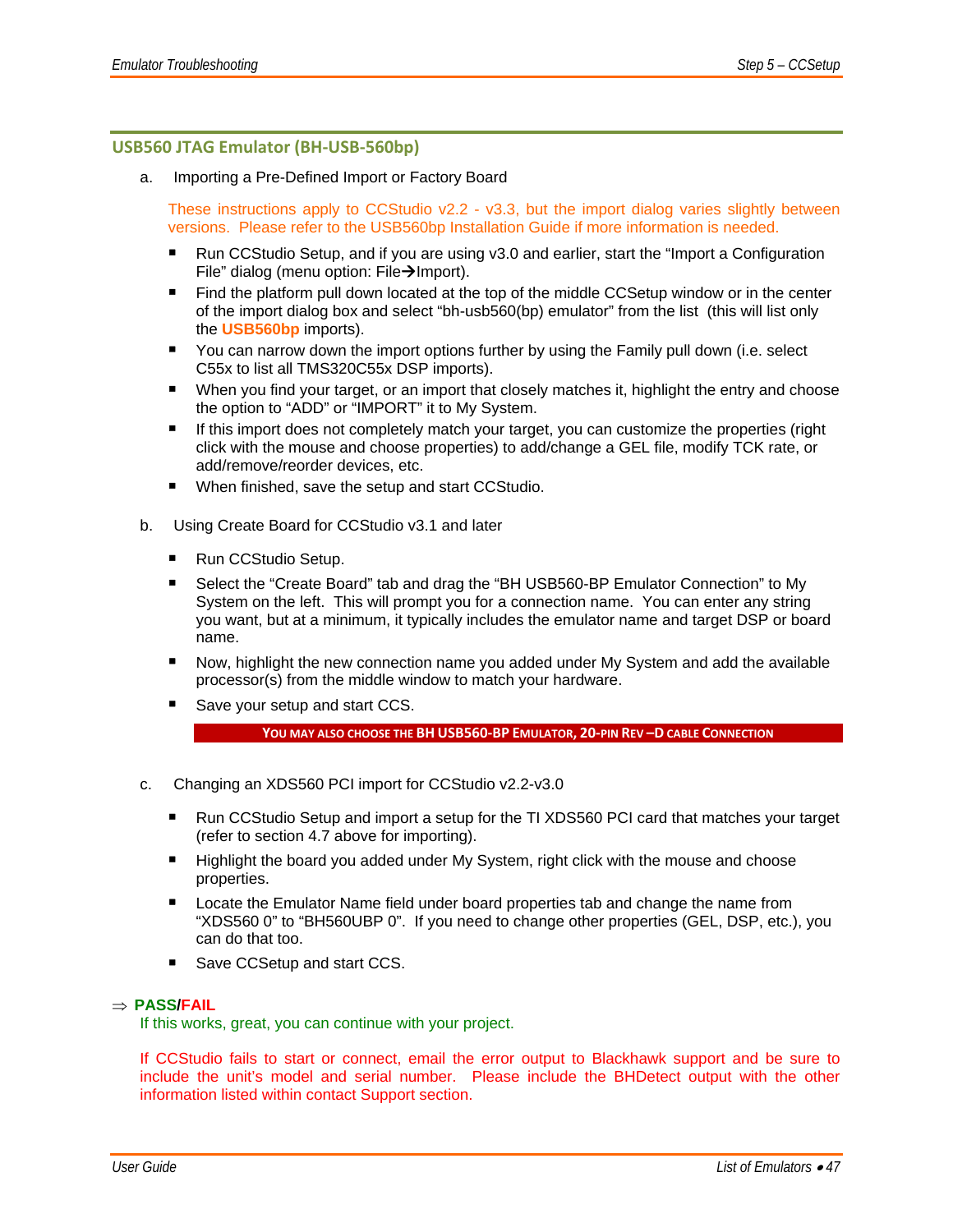#### **USB560 JTAG Emulator (BH‐USB‐560m, TMDSEMU560U)**

a. Importing a Pre-Defined Import or Factory Board

These instructions apply to CCStudio v2.2 - v3.3, but the import dialog varies slightly between versions. Please refer to the USB560m Installation Guide if more information is needed.

- Run CCStudio Setup, and if you are using v3.0 and earlier, start the "Import a Configuration File" dialog (menu option: File $\rightarrow$ Import).
- **Find the platform pull down located at the top of the middle CCSetup window or in the center** of the import dialog box and select "bh-usb560(m) emulator" from the list (this will list only the **USB560m** imports).
- You can narrow down the import options further by using the Family pull down (i.e. select C55x to list all TMS320C55x DSP imports).
- When you find your target, or an import that closely matches it, highlight the entry and choose the option to "ADD" or "IMPORT" it to My System.
- **If this import does not completely match your target, you can customize the properties (right** click with the mouse and choose properties) to add/change a GEL file, modify TCK rate, or add/remove/reorder devices, etc.
- When finished, save the setup and start CCStudio.
- b. Using Create Board for CCStudio v3.1 and later
	- Run CCStudio Setup.
	- Select the "Create Board" tab and drag the "BH USB560-M Emulator Connection" to My System on the left. This will prompt you for a connection name. You can enter any string you want, but at a minimum, it typically includes the emulator name and target DSP or board name.
	- Now, highlight the new connection name you added under My System and add the available processor(s) from the middle window to match your hardware.
	- Save your setup and start CCS.

```
YOU MAY ALSO CHOOSE THE BH USB560‐M EMULATOR, 20‐PIN REV –D CABLE CONNECTION
```
- c. Changing an XDS560 PCI import for CCStudio v2.2-v3.0
	- Run CCStudio Setup and import a setup for the TI XDS560 PCI card that matches your target (refer to section 4.7 above for importing).
	- Highlight the board you added under My System, right click with the mouse and choose properties.
	- **Locate the Emulator Name field under board properties tab and change the name from** "XDS560 0" to "USB560M 0". If you need to change other properties (GEL, DSP, etc.), you can do that too.
	- Save CCSetup and start CCS.

#### ⇒ **PASS/FAIL**

If this works, great, you can continue with your project.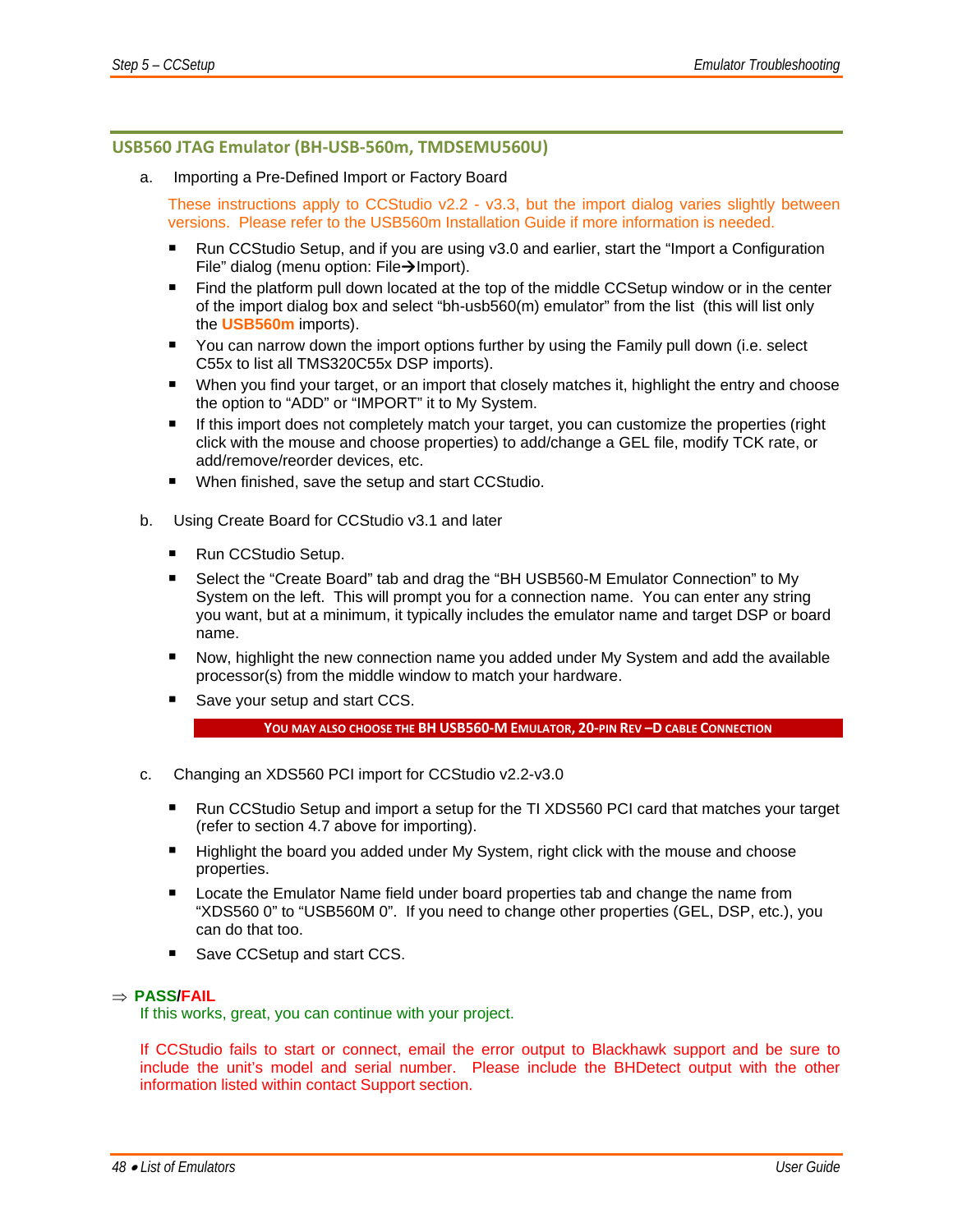#### **LAN560 JTAG Emulator (BH‐LAN‐560)**

a. Importing a Pre-Defined Import or Factory Board

These instructions apply to CCStudio v2.2 - v3.3, but the import dialog varies slightly between versions. Please refer to the LAN560 Installation Guide if more information is needed.

- Run CCStudio Setup, and if you are using v3.0 and earlier, start the "Import a Configuration File" dialog (menu option: File $\rightarrow$ Import).
- **Find the platform pull down located at the top of the middle CCSetup window or in the center** of the import dialog box and select "bh-lan560 emulator" from the list (this will list only the **LAN560** imports).
- You can narrow down the import options further by using the Family pull down (i.e. select C55x to list all TMS320C55x DSP imports).
- When you find your target, or an import that closely matches it, highlight the entry and choose the option to "ADD" or "IMPORT" it to My System.
- **If this import does not completely match your target, you can customize the properties (right** click with the mouse and choose properties) to add/change a GEL file, modify TCK rate, or add/remove/reorder devices, etc.
- When finished, save the setup and start CCStudio.
- b. Using Create Board for CCStudio v3.1 and later
	- Run CCStudio Setup.
	- Select the "Create Board" tab and drag the "BH LAN560 Emulator Connection" to My System on the left. This will prompt you for a connection name. You can enter any string you want, but at a minimum, it typically includes the emulator name and target DSP or board name.
	- Now, highlight the new connection name you added under My System and add the available processor(s) from the middle window to match your hardware.
	- Save your setup and start CCS.

**YOU MAY ALSO CHOOSE THE BH LAN560 EMULATOR, 20‐PIN REV –D CABLE CONNECTION**

- c. Changing an XDS560 PCI import for CCStudio v2.2-v3.0
	- Run CCStudio Setup and import a setup for the TI XDS560 PCI card that matches your target (refer to section 4.7 above for importing).
	- **Highlight the board you added under My System, right click with the mouse and choose** properties.
	- **Locate the Emulator Name field under board properties tab and change the name from** "XDS560 0" to "LAN560 0". If you need to change other properties (GEL, DSP, etc.), you can do that too.
	- Save CCSetup and start CCS.

#### ⇒ **PASS/FAIL**

If this works, great, you can continue with your project.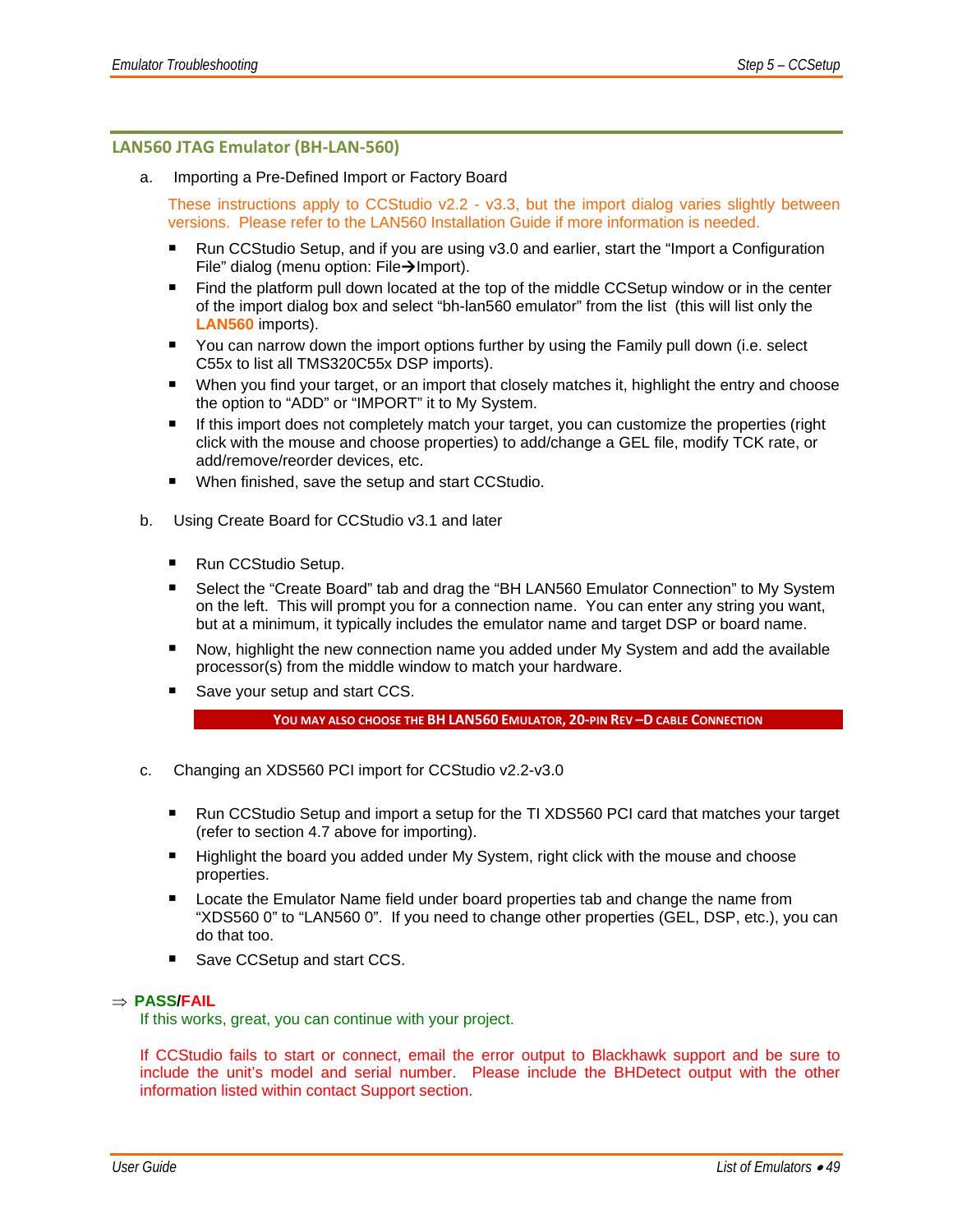#### **TI XDS560 PCI JTAG Emulator (TMDSEMU560)**

a. Importing a Pre-Defined Import or Factory Board

These instructions apply to CCStudio v2.2 - v3.3, but the import dialog varies slightly between versions. Please refer to the XDS560 Installation Guide if more information is needed.

- Run CCStudio Setup, and if you are using v3.0 and earlier, start the "Import a Configuration File" dialog (menu option: File $\rightarrow$ Import).
- Find the platform pull down located at the top of the middle CCSetup window or in the center of the import dialog box and select "xds560 emulator" from the list (this will list only the **XDS560** imports).
- You can narrow down the import options further by using the Family pull down (i.e. select C55x to list all TMS320C55x DSP imports).
- **When you find your target or an import that closely matches it, highlight the entry and choose** the option to "ADD" or "IMPORT" it to My System.
- If this import does not completely match your target, you can customize the properties (right click with the mouse and choose properties) to add/change a GEL file, modify TCK rate, or add/remove/reorder devices, etc.
- When finished, save the setup and start CCStudio.
- b. Using Create Board for CCStudio v3.1 and later
	- Run CCStudio Setup.
	- Select the "Create Board" tab and drag the "TI XDS560 Emulator Connection" to My System on the left. This will prompt you for a connection name. You can enter any string you want, but at a minimum, it typically includes the emulator name and target DSP or board name.
	- Now, highlight the new connection name you added under My System and add the available processor(s) from the middle window to match your hardware.
	- Save your setup and start CCS.

**YOU MAY ALSO CHOOSE THE TI XDS560 EMULATOR, 20‐PIN REV –D CABLE CONNECTION**

#### ⇒ **PASS/FAIL**

If this works, great, you can continue with your project.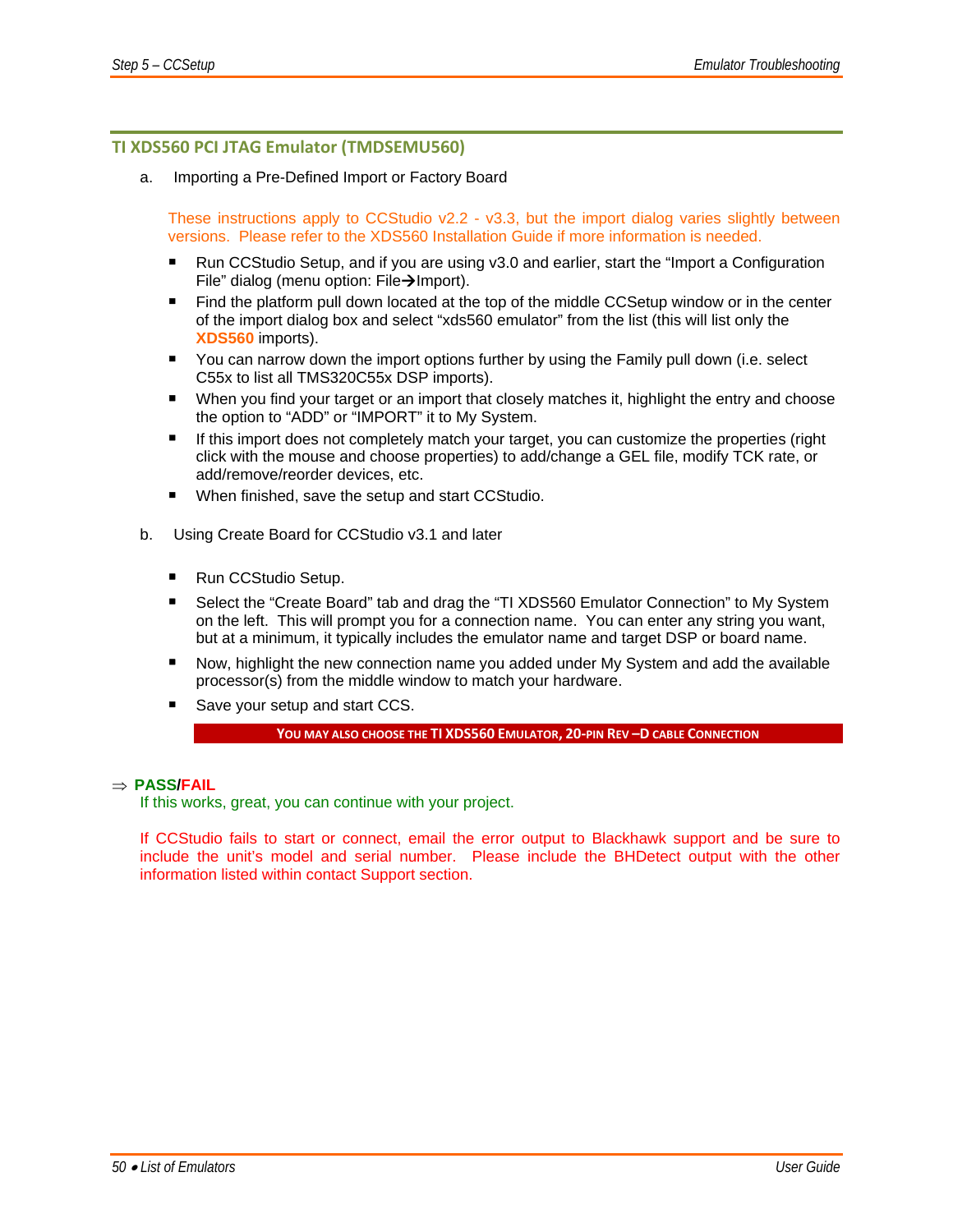## **Step 6 - Running CCStudio**

At this point you must have configured CCSetup and get a run-time error when starting CCStudio or trying to connect to the target board's DSP device, devices, or particular CPU core.

This section is separated into different areas based on the possible target board type, DSP, and manner in which you configured CCSetup. Please refer to this that may apply to your target board configuration.

#### **CCSetup Used for a Standard DSK or EVM Board**

- a. Load Code Composer Studio Setup, import the setup that is most closely matching your target DSK or EVM board.
- b. If the DSK or EVM board were not used you can add to each processor a GEL that may be

required by some DSK's. Right click on the processor, and choose properties.

| <b>Processor Properties</b>                             |                          |  |
|---------------------------------------------------------|--------------------------|--|
| Property                                                | Value                    |  |
| GEL File                                                | $\overline{\phantom{a}}$ |  |
| Master/Slave                                            | N/A                      |  |
| Startup Mode                                            | Stop-mode                |  |
|                                                         |                          |  |
|                                                         |                          |  |
|                                                         |                          |  |
|                                                         |                          |  |
| Change property value as necessary in the right column. |                          |  |
| Summary                                                 |                          |  |
|                                                         |                          |  |
| 0K                                                      | Cancel                   |  |

#### **Figure 33 Processor Properties**

c. Now click on the  $\frac{1}{\cdot}$  to browse to the location of the GEL file corresponding to the processor

you are using.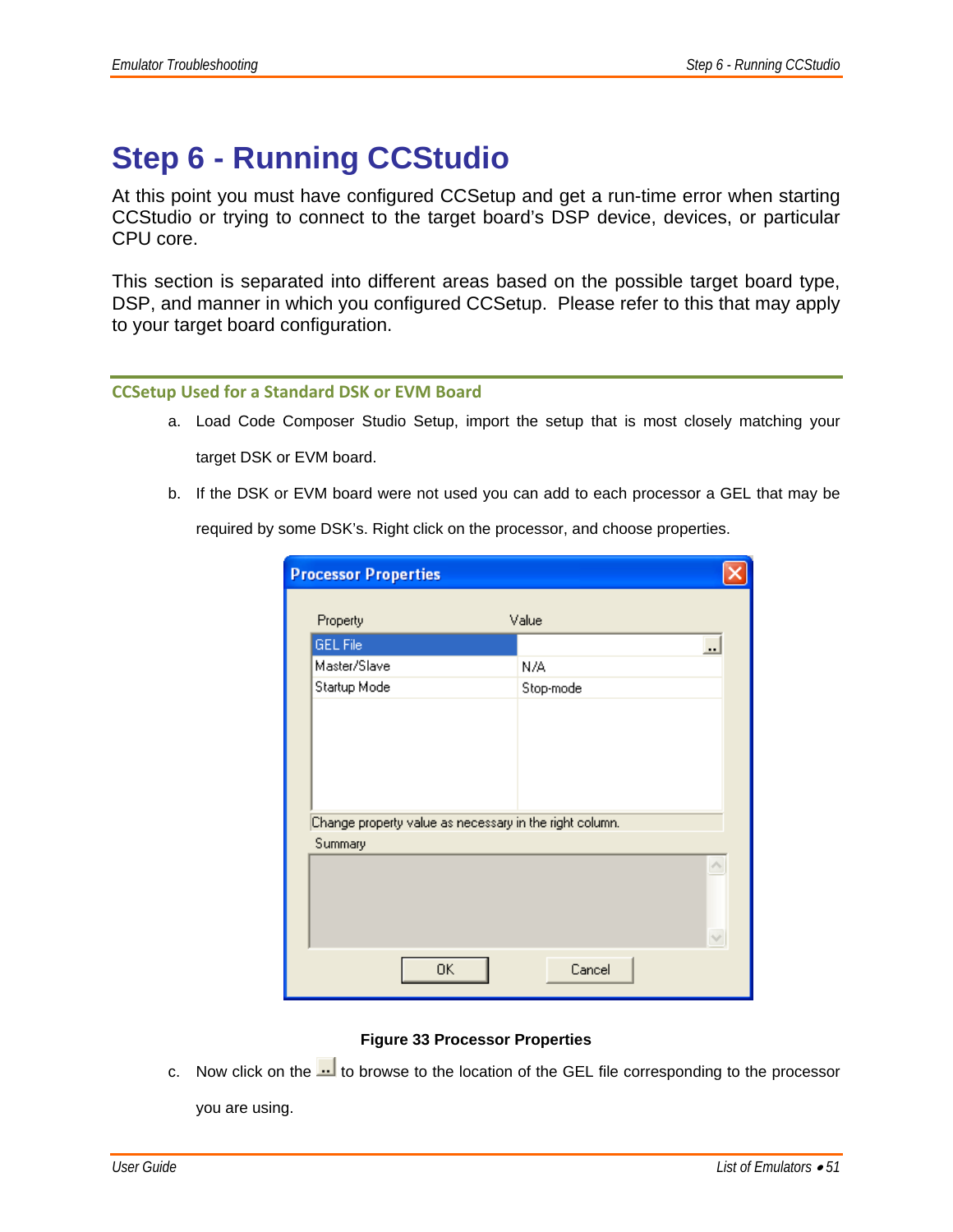- d. Choose File $\rightarrow$  Save your new import.
- e. Load Code Composer Studio
- f. On Versions 3.0 and above Choose from the main menu Debug $\rightarrow$ Reset Emulator, then

Debug $\rightarrow$ Connect, else skip this step as older version use auto connect feature.

- g. Once connected choose from the main menu File $\rightarrow$  Load Program...
- h. Step trough your program using single step or other

#### **3. PASS/FAIL**

If this works, great, you can continue with your project.

If CCStudio fails to connect or load your program, verify that the program is compiled for that target DSP, use TI tutorial or example out files. Email the error output to Blackhawk support and be sure to include the unit's model and serial number. Please include the BHDetect output with the other information listed within contact Support section.

**CCSetup for a Custom Target Board Using a Single Device**



**Figure 34 Single Processor Target** 

- a. Load Code Composer Studio Setup, In Code Composer 3.1 and later Highlight My System located on the left pane
- b. Choose the Create Board Tab in the middle pane.
- c. Drag the Connection correlated to the emulator you are using to the left pane.
- d. This will prompt you for a connection name. You can enter any string you want, but at a minimum, it typically includes the emulator name and target DSP or board name
- e. Now drag the device you require from the available processor types from the middle pane into the left pane.
- f. If this import does not completely match your target, you can customize the properties (right click with the mouse and choose properties) to add/change a GEL file, modify TCK rate, or add/remove/reorder devices, etc.
- g. Choose File  $\rightarrow$  Save your new import.
- h. Load Code Composer Studio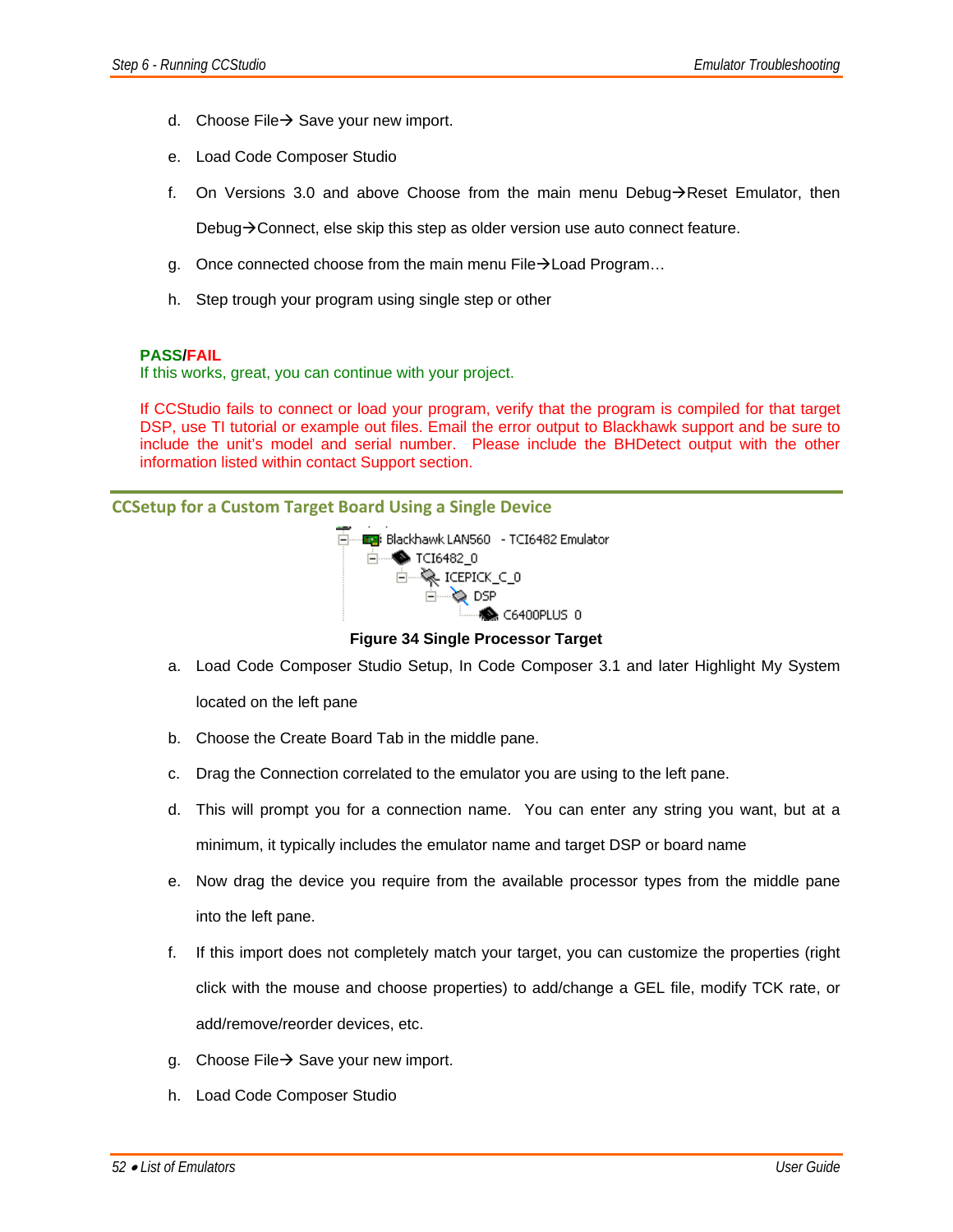i. On Versions 3.0 and above Choose from the main menu Debug $\rightarrow$ Reset Emulator, then

Debug $\rightarrow$  Connect, else skip this step as older version use auto connect feature.

- j. Once connected choose from the main menu File $\rightarrow$  Load Program...
- k. Step trough your program using single step or other

#### **5. PASS/FAIL**

If this works, great, you can continue with your project.

If CCStudio fails to connect or load your program, verify that the program is compiled for that target DSP, use TI tutorial or example out files. Email the error output to Blackhawk support and be sure to include the unit's model and serial number. Please include the BHDetect output with the other information listed within contact Support section.

#### **CCSetup Used for a Custom Target Board with Multiple Devices of the Same Type**



**Figure 35 Multiple Processor Target Figure 36 Multiple Core Target** 

- a. Load Code Composer Studio Setup, In Code Composer 3.1 and later Highlight My System located on the left pane
- b. Choose the Create Board Tab in the middle pane.
- c. Drag the Connection correlated to the emulator you are using to the left pane.
- d. This will prompt you for a connection name. You can enter any string you want, but at a minimum, it typically includes the emulator name and target DSP or board name
- e. Now drag the device you require from the available processor types from the middle pane into the left pane.
- f. Drag the exact same settings on the first device again as many times you required to duplicate the multi processor target board (not multi core referred on figure 36).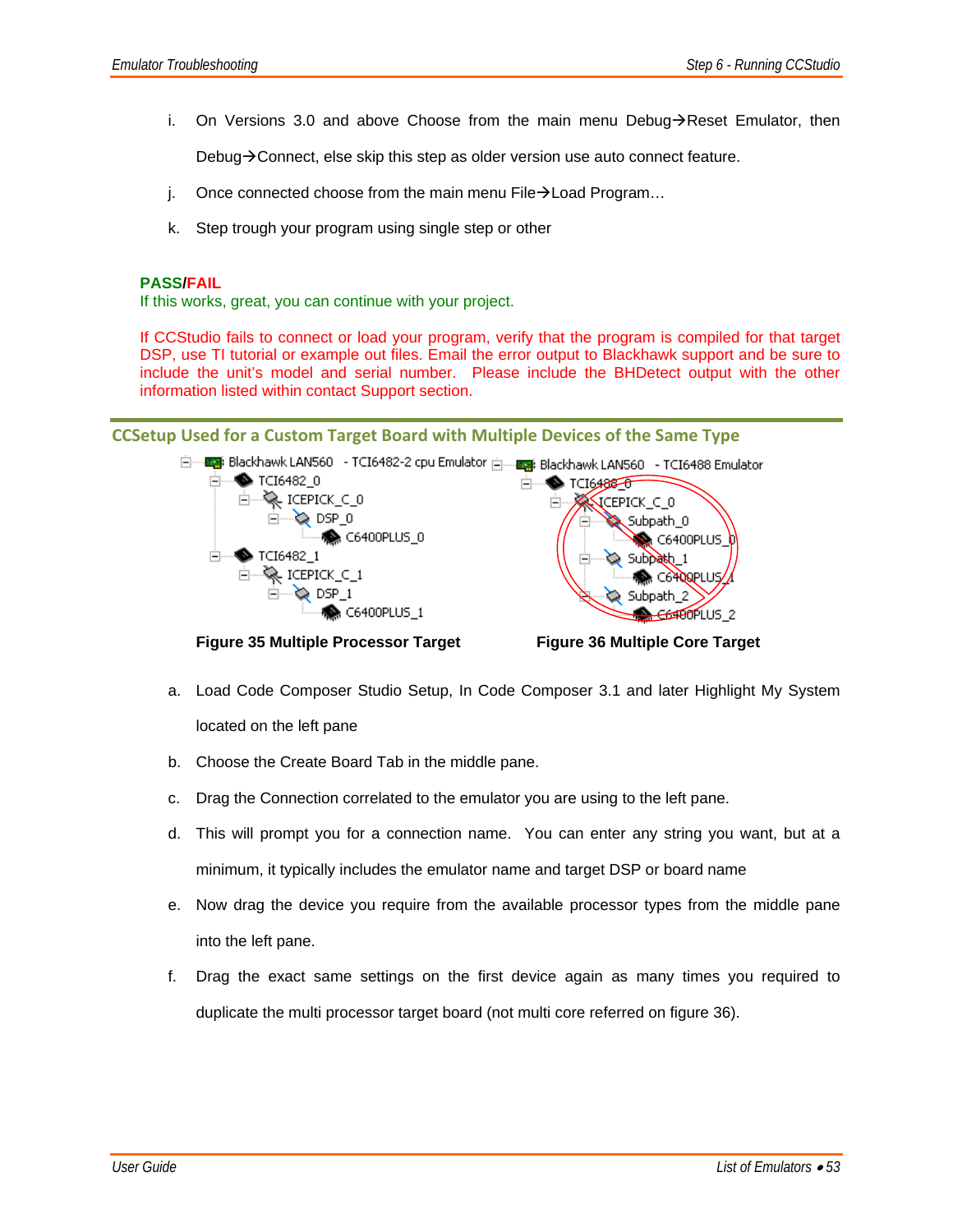- g. If this import does not completely match your target, you can customize the properties (right click with the mouse and choose properties) to add/change a GEL file, modify TCK rate, or add/remove/reorder devices, etc.
- h. Choose File $\rightarrow$  Save your new import.
- i. Load Code Composer Studio
- j. On Versions 3.0 and above Choose from the main menu Debug $\rightarrow$ Reset Emulator, then

Debug $\rightarrow$  Connect, else skip this step as older version use auto connect feature.

- k. Once connected choose from the main menu File $\rightarrow$  Load Program...
- l. Step trough your program using single step or other

#### **7. PASS/FAIL**

If this works, great, you can continue with your project.

If CCStudio fails to connect or load your program,verify that the program is compiled for that target DSP, use TI tutorial or example out files. email the error output to Blackhawk support and be sure to include the unit's model and serial number. Please include the BHDetect output with the other information listed within contact Support section.

#### **Custom Target Board with Different Devices**



#### **MS320C5500**

#### **Figure 37 Multiple Unique Core Processors**

- a. Load Code Composer Studio
- b. On Versions 3.0 and above Choose from the main menu Debug $\rightarrow$ Reset Emulator, then

Debug $\rightarrow$  Connect, else skip this step as older version use auto connect feature.

- c. Once connected choose from the main menu File $\rightarrow$  Load Program...
- d. Step trough your program using single step or other

#### **9. PASS/FAIL**

If this works, great, you can continue with your project.

If CCStudio fails to connect or load your program,verify that the program is compiled for that target DSP, use TI tutorial or example out files. email the error output to Blackhawk support and be sure to include the unit's model and serial number. Please include the BHDetect output with the other information listed within contact Support section.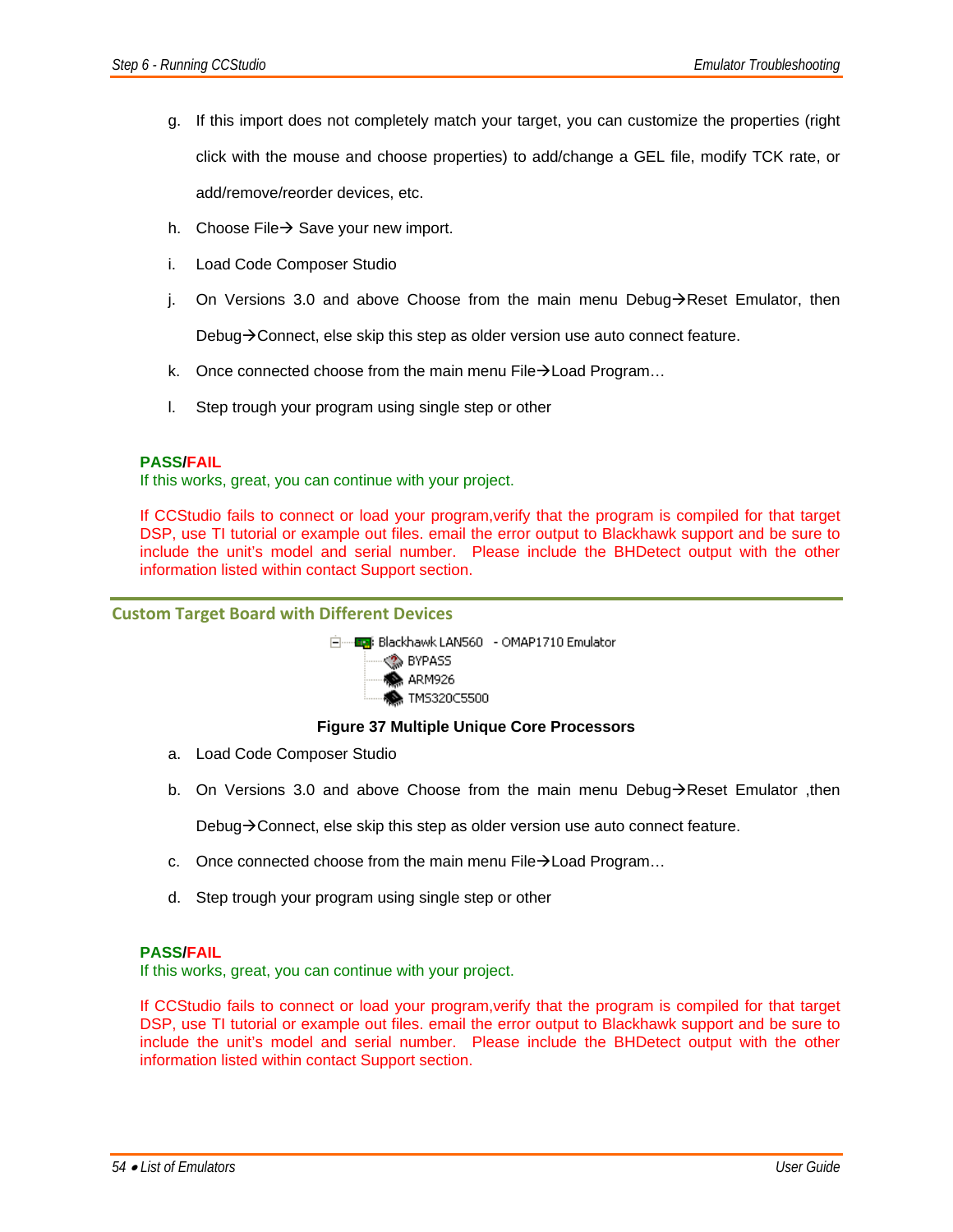#### **CCSetup Used for a Board Not Listed Above**

a. Contact Blackhawk support for any custom setup needed that is not listed above.

#### **11. FAIL**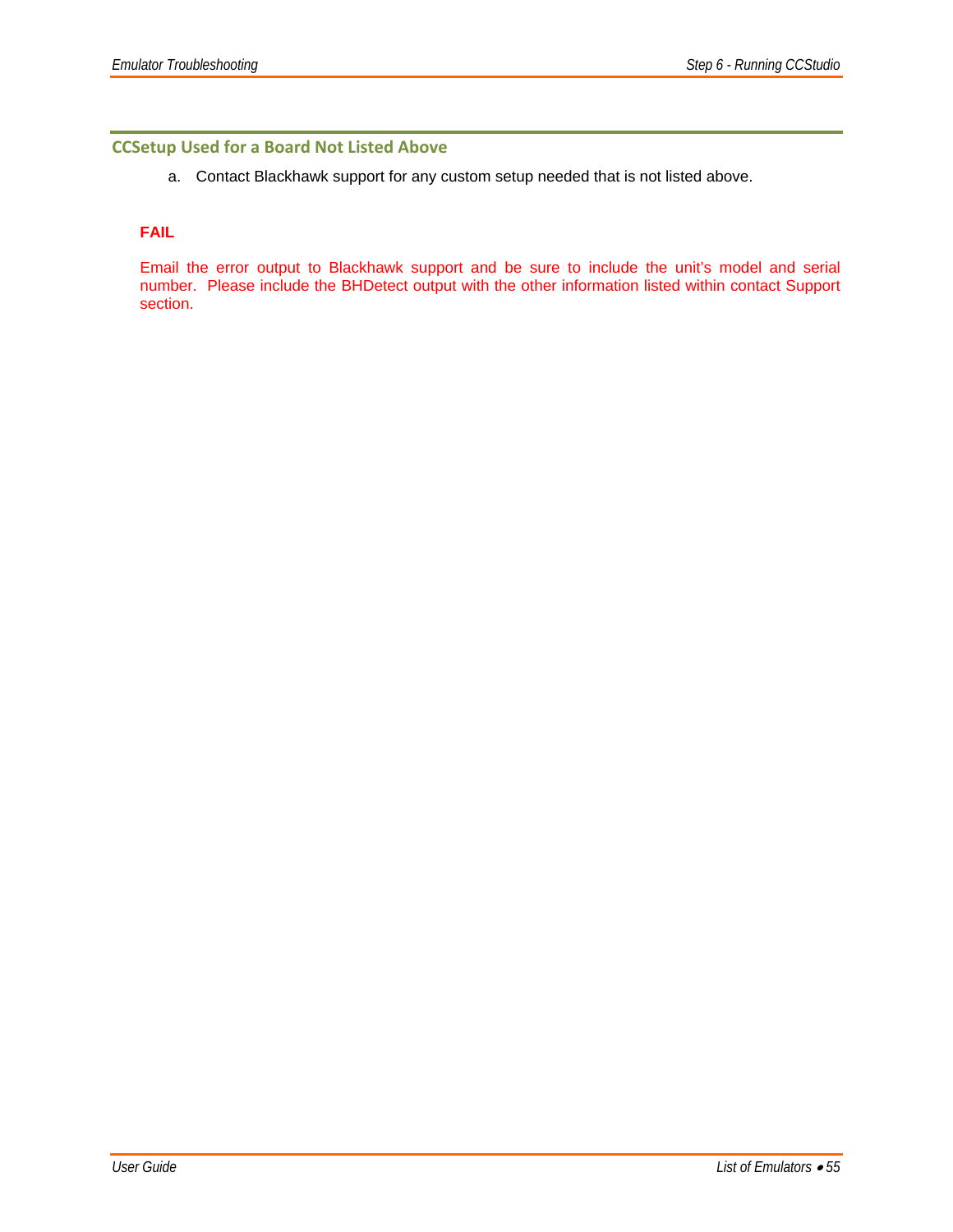## **Step 7 – Where Do I Go Next?**

### **USB/PCI/LAN**

This document contains an Appendix that refers to common known errors and diagnostic utilities offered on our website. Before contacting support, please verify if your question is answered within the appendix of this document or on our FAQ page http://www.blackhawk-dsp.com/Faq.aspx .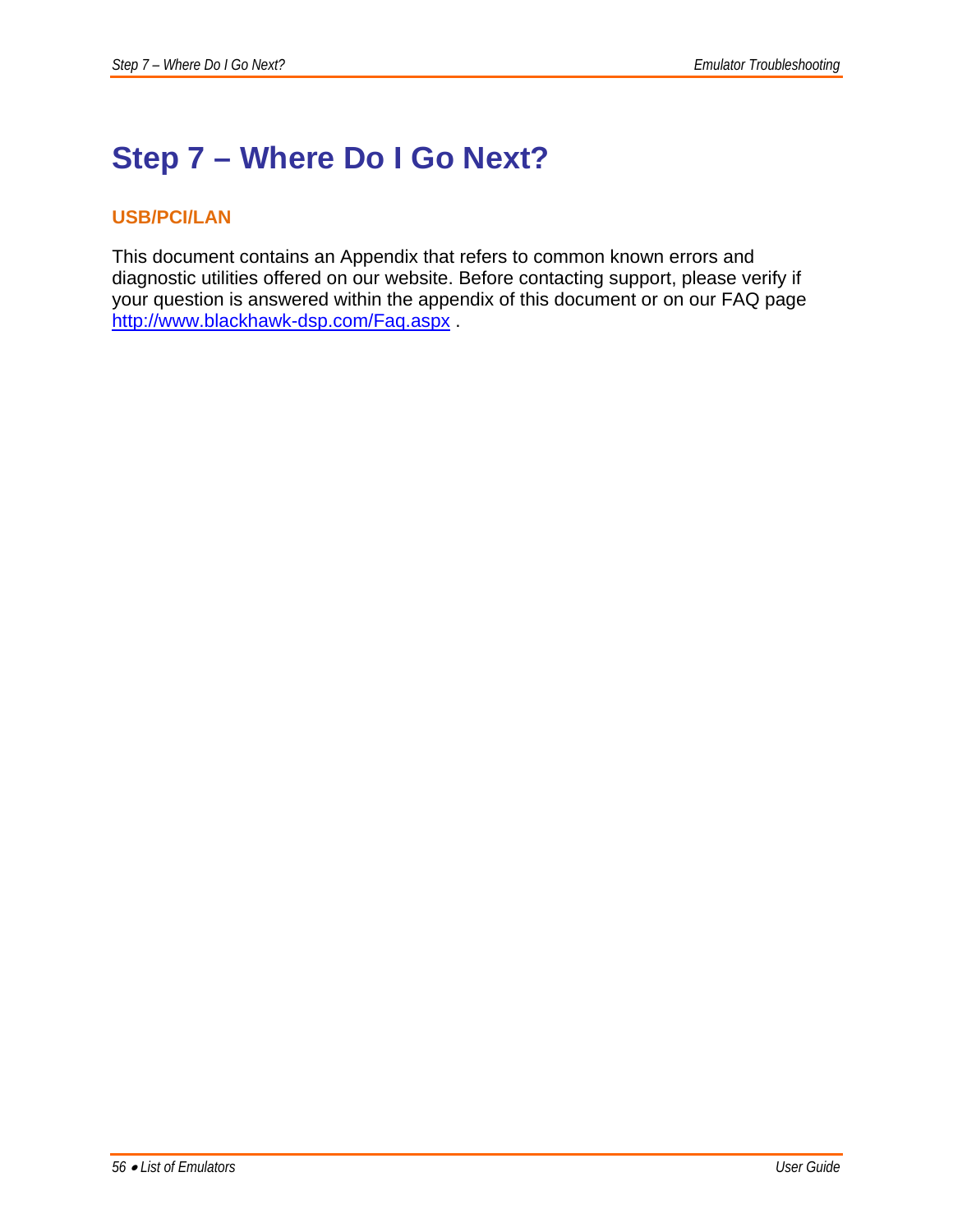## **Additional Resources**

## **LAN Emulator Utilities**

## **BHEthCfg.exe**

- i. Available on all current driver installations, and on our website.
- ii. Use the utility to program IP address information into a LAN unit.
- iii. Create and start LAN service with a port for emulation on Code Composer.
- iv. Test connectivity to the LAN unit and JTAG communication to the board connected to it.
- v. Check the status of a LAN unit on a network.

See Step 2 part c for details on using the utility

## **Lan560Diags**

This utility is no longer supported, please see current revision BHEthcfg.exe

| <b>CE LAN560 Diagnostic Utility</b>                                                                                              |                                               |
|----------------------------------------------------------------------------------------------------------------------------------|-----------------------------------------------|
| Test Options<br>Clear Test Output on Run<br>$10$ , $0$ , $9$ , $1$<br>5988<br>Port:<br>IP Address:<br>Continue Tests After Error | ,,,,,,,,,,,,,,,,,,,,,,,,,,,,,,,<br><b>RUN</b> |
| Tests<br>V Socket Connect V Send Message V Verify Configuration<br>$\nabla$ Ping                                                 | $\nabla$ Check for Service                    |
| Test Output Window<br>Output Text Cleared.                                                                                       |                                               |
|                                                                                                                                  |                                               |
| $\langle$                                                                                                                        |                                               |
| Save Test Output to File                                                                                                         | Clear Output Window                           |
| Version 0.0.0.4                                                                                                                  | Close                                         |

**Figure 38 - Obsolete LAN560 Diagnostic Utility** 

## **NOTES**

- a. Test the unit and target using the USB side.
- b. Test LAN Drivers
	- I. Go to C:\<CCS install dir>\blackhawk\Drivers.1\LAN\bheth.inf and right click on it and choose "Install".
	- II. Go to C:\ <CCS install dir>\blackhawk\Drivers.1\LAN\bhethcfg.exe and verify that you have created and started the LAN service.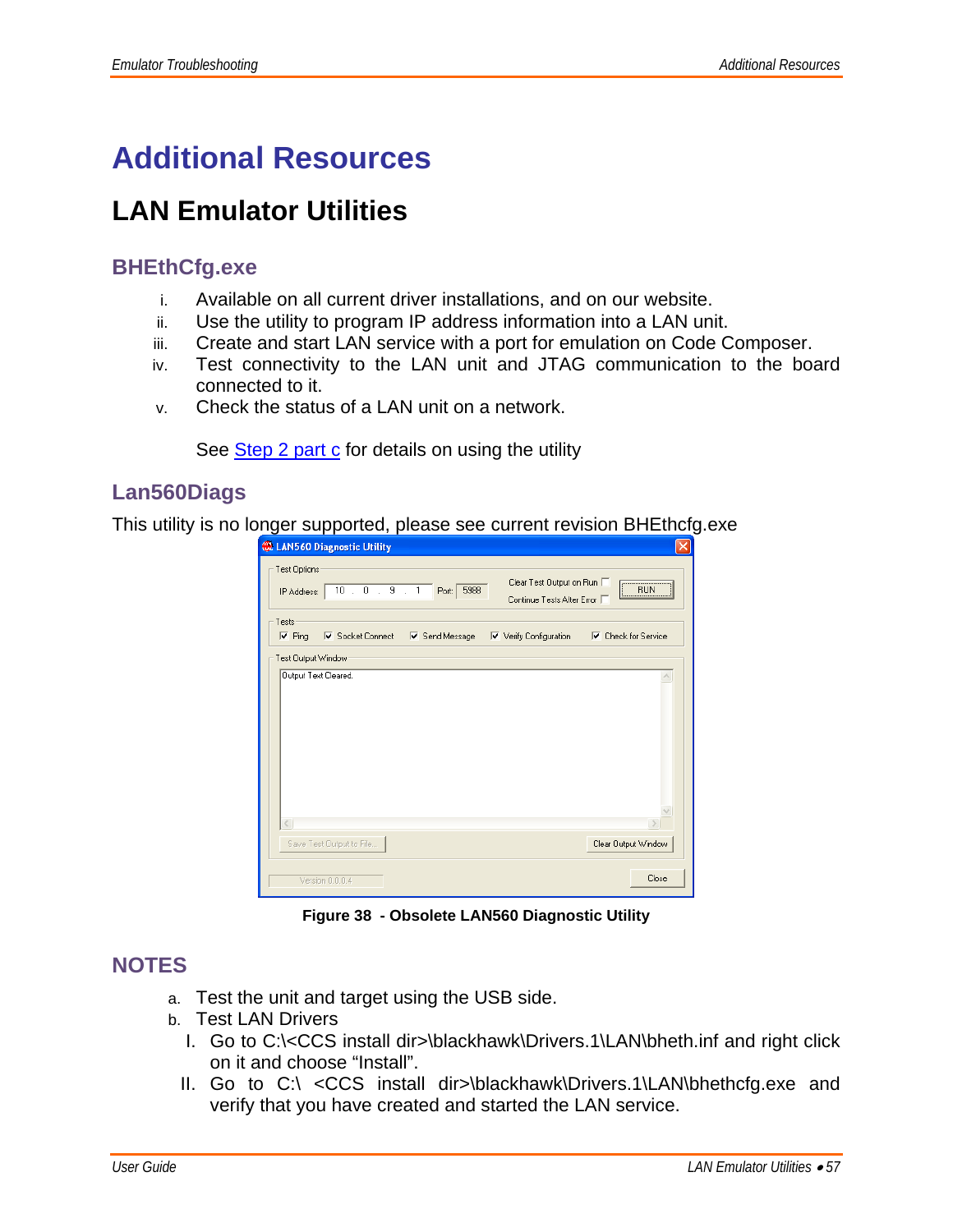### **BH560Eth.exe**

The BH506Eth.exe is a command line network configuration utility for the BH-LAN-560 Emulator.

```
PLEASE USE BHETHCFG. EXE IF YOU HAVE LESS THAN TEN LAN EMULATORS ON YOUR NETWORK. AND DO NOT HAVE A SCRIPTING
            REQUIREMENT TO HAVE THEM SETUP ON YOUR MACHINE
```
The typical location for this utility file is in:  $C:\< C$ ode Composer Install Dir>\blackhawk\drivers.1\LAN

This utility is easily run from a Windows command prompt. The example commands below will configure, verify, and start the network redirector for the LAN560. Issuing the command without parameters will display its usage.

This example uses the LAN560 default IP address. Your IP may be different.



The first command listed above will configure the redirector settings, the second will read all entries and display the data for you to verify, and the third will create and start redirector services.

You can verify that the network files are installing by viewing "hidden" devices in the Windows Device Manager (see Figure 39). This section describes how to install the network files for your PC to access the emulator across your local area network, WAN, etc. If not, run the commands: **bh560eth –t** and **bh560eth –d** and repeat the commands shown above.



**Figure 39 - LAN560 Ethernet Redirector** 

A quick test will be to run the command "**Ping 10.0.9.1**"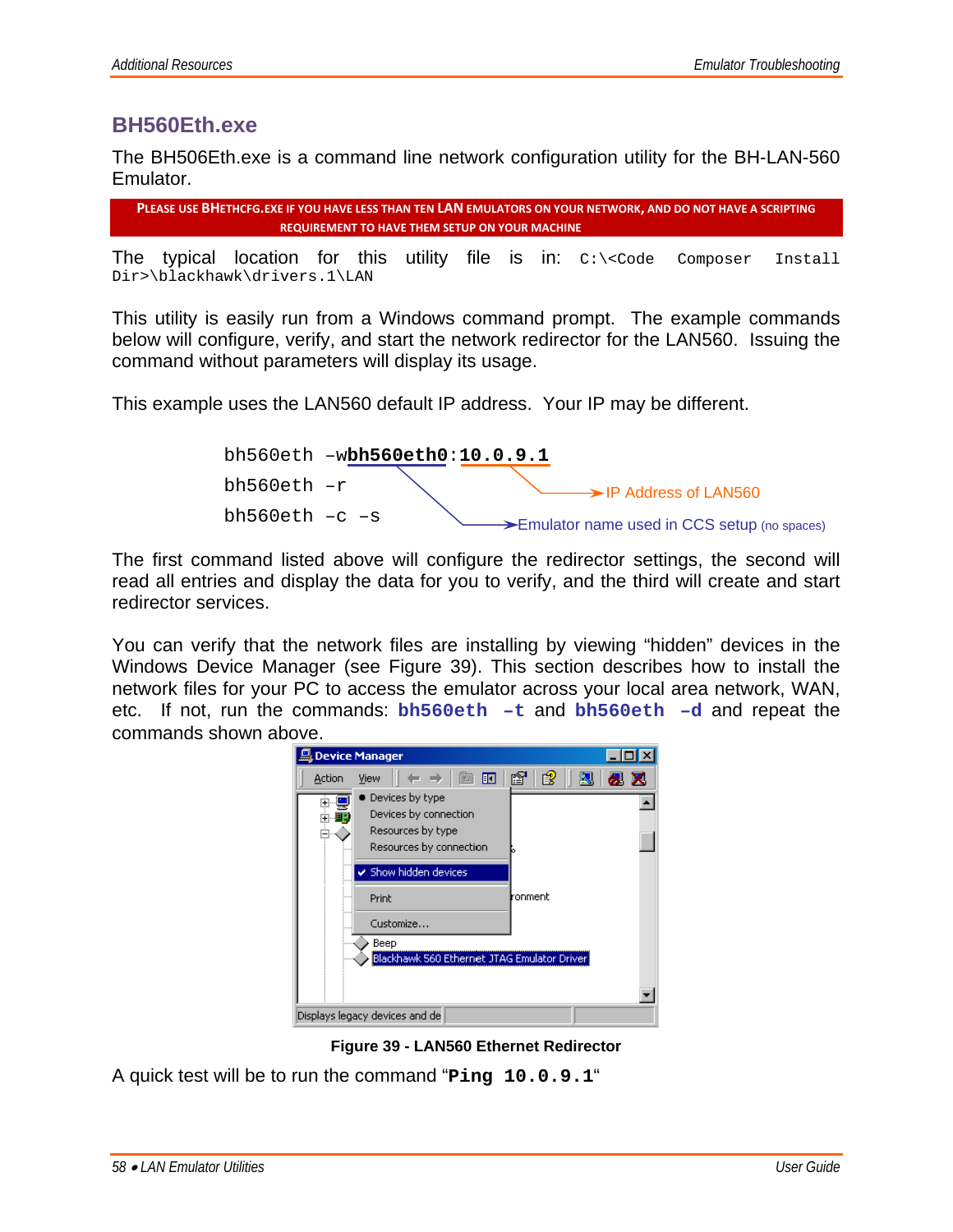## **Code Composer Studio Tips**

## **Installation**

The following section describes the common installation procedure for CCStudio.

Code Composer Studio versions 3.3, 3.1, 2.21 are the recommended stable versions to use with our emulators, if possible upgrade to one of these versions. We support Windows 2000/XP/Vista 32-bit and 64-bit, no current support for Linux. If you need to work under another O/S environment, virtual implementation is possible, but is less likely to work.

Service packs and updates to its products are released by TI on a regular basis. Using our BHprobe tools it is possible that your emulator may communicate ok with your target, however when CCS may fail. This section will assist most users seeing errors that are coming from improper installation or setup.

## **CCS 3.3**

- a. Install Code Composer Studio from your CD.
- b. Recommended Update Code Composer to the latest Service Pack Release from TI. Doing this requires an active "my TI" account and to register your product with TI. You can access the web updates either from component manager by choosing **Tools→Web Update Now** or from Code Composer IDE Dialog Help→Update Advisor→Check for Updates.
- c. Install latest Blackhawk Drivers either from CD that came with the product or from our website. (For download rights you are required to register within the site using a valid email address. Please verify that *blackhawk-dsp.com* domain is a trusted domain in your email program setting when creating an account to omit any spam filters from deleting or blocking the registration confirmation email).
- d. Install USCIF update if you had followed **step b**.

**\*Note** users installing a BH-USB2000 or BH-USB510L must follow **step b above** in order to continue with driver installation.

## **CCS 3.1**

- a. Install Code Composer Studio from your CD.
- b. Install latest Blackhawk Drivers either from CD that came with the product or from our website. (All downloads require registration, and use a login. Please verify that *blackhawkdsp.com* domain is a trusted domain in your email program setting when creating an account).

**Note** - USCIF update is bundled with current CCS 3.1 drivers and is required for USB560m Rev E and above JTAG Emulators, and for XDS560 Rev D cables. However, it is also located on the Installation CD and on the blackhawk-dsp.com website if you are not using the latest drivers. **Note** - USB2000 and USB510L come with a special driver and uscif update. Install the drivers on

the last step only to avoid any TI updates which erase files installed by those drivers. Verify that Code Composer is not running in the background as it may result in a failed driver installation.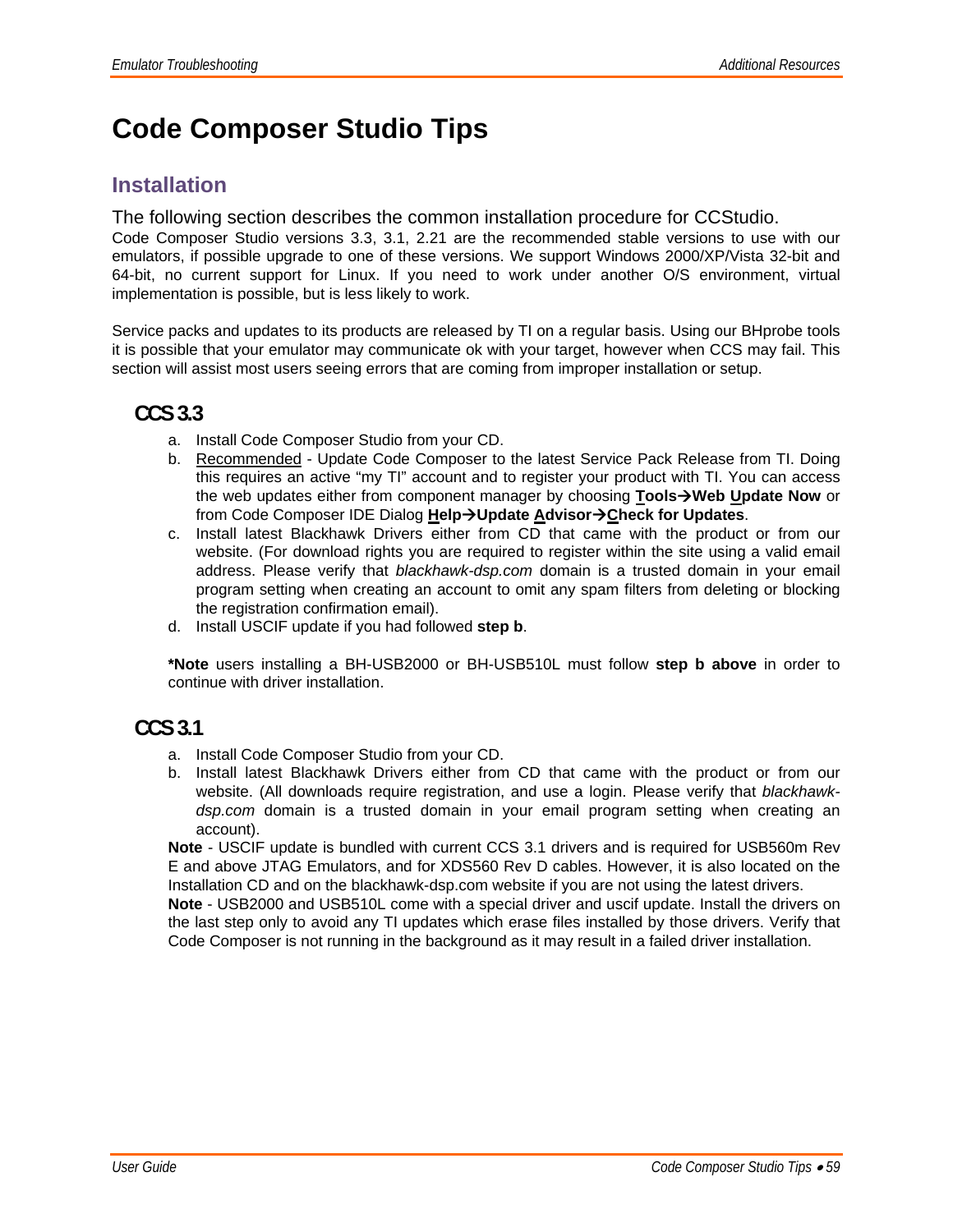## **CCS 2.21**

- c. Install Code Composer Studio from your CD.
- d. Install latest Blackhawk Drivers either from the CD that came with the product or from our website. (All downloads require registration and use a login. Please verify that *blackhawkdsp.com* domain is a trusted domain in your email program setting when creating an account).

**Note** - USCIF update is bundled with current CCS 2.2.1 Drivers and is required for USB560m Rev E and above JTAG Emulators, and for XDS560 Rev D cables. It is also located on the Installation CD that comes with those products. If you are unsure which driver version you currently hold please go to the blackhawk-dsp.com website downloads section.

## **Modifying CCStudio Imports**

- a. Code Composer Studio Setup may require additional tweaks to work with your hardware.
	- I. Custom Configuration Files are preinstalled along with the Blackhawk drivers, (config file is explained further in spra758a page 10, no support is given to custom files, and incorrect setup may complicate a simple problem).
	- II. Gel Files Can either be required to be used in order to place target silicon in debug mode while connecting, or best removed when inhibiting it from connecting. By default if you are having issues connecting, remove the gel file being used or add one corresponding to your target if one is not used.

## **CCStudio Connect Tips**

- a. Always power down emulator and target board and reconnect cables, then retest Code Composer.
- b. Lower JTAG TCLK Frequency on connection properties within Code Composer setup.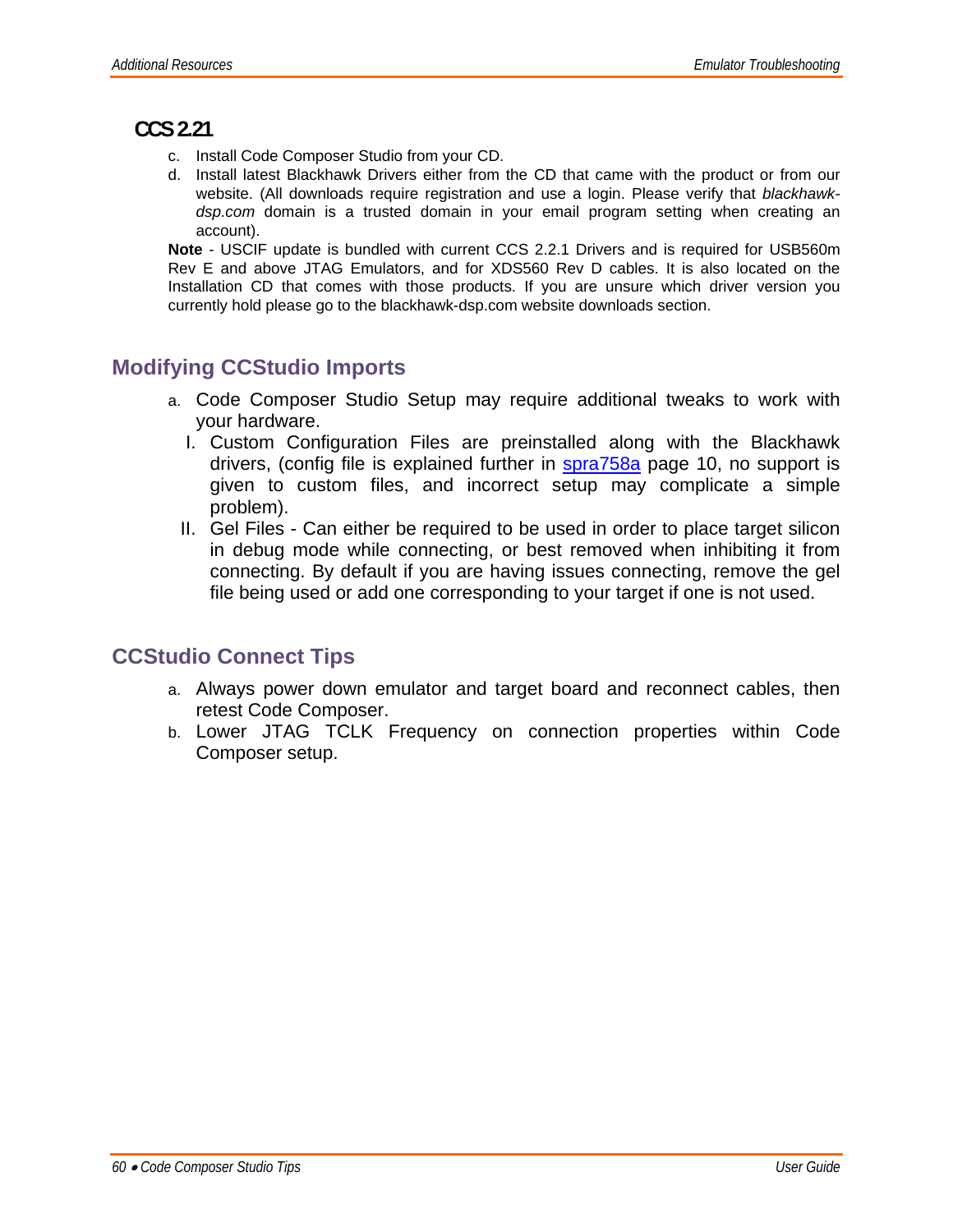## **Error Reference**

This table lists some of the common CCStudio and Emulation errors along with typical causes and suggested solutions.

| <b>Error Code/Description</b>                                                                  | <b>Number</b><br><b>Possible Cause</b> |                                                                                                                                 | <b>Suggested Solution</b>                                                                                                                                                                                                                                                                                                                                                                                                                                                                                |  |  |
|------------------------------------------------------------------------------------------------|----------------------------------------|---------------------------------------------------------------------------------------------------------------------------------|----------------------------------------------------------------------------------------------------------------------------------------------------------------------------------------------------------------------------------------------------------------------------------------------------------------------------------------------------------------------------------------------------------------------------------------------------------------------------------------------------------|--|--|
|                                                                                                |                                        | returned when the emulator is already                                                                                           |                                                                                                                                                                                                                                                                                                                                                                                                                                                                                                          |  |  |
| SC_ERR_LCK_TIME                                                                                | $<-215>$                               | opened by another process (it is possibly<br>hung)                                                                              | Reboot PC                                                                                                                                                                                                                                                                                                                                                                                                                                                                                                |  |  |
|                                                                                                |                                        | Using Rev D cable, USCIF update less                                                                                            |                                                                                                                                                                                                                                                                                                                                                                                                                                                                                                          |  |  |
| SC_ERR_CTL_POD_VERSION                                                                         | $<-185>$                               | then v35.23.10.0                                                                                                                | Install TI and BH USCIF Updates                                                                                                                                                                                                                                                                                                                                                                                                                                                                          |  |  |
| SC ERR PGM FPGA ERASED                                                                         | $<-317>$                               |                                                                                                                                 |                                                                                                                                                                                                                                                                                                                                                                                                                                                                                                          |  |  |
| SC ERR PGM FPGA CHECKSUM BAD                                                                   | $<-315>$                               |                                                                                                                                 |                                                                                                                                                                                                                                                                                                                                                                                                                                                                                                          |  |  |
| SC_ERR_OCS_TRASH                                                                               | $<-116>$                               | Invalid corrupt data                                                                                                            | Restart Code composer and power reset both target and<br>emulator                                                                                                                                                                                                                                                                                                                                                                                                                                        |  |  |
|                                                                                                |                                        | On some Trace Modules not able to                                                                                               |                                                                                                                                                                                                                                                                                                                                                                                                                                                                                                          |  |  |
| Error connecting to the target                                                                 | $<-1073>$                              | connect to target on BHTprobe.                                                                                                  | Ignore the error, everything still works                                                                                                                                                                                                                                                                                                                                                                                                                                                                 |  |  |
| Cannot access specified emulator                                                               | $<-2093>$                              | connecting to emulator different from one<br>configured in CCS Setup                                                            | Reconfigure ccs setup or connect correct Emulator                                                                                                                                                                                                                                                                                                                                                                                                                                                        |  |  |
| SC_ERR_CTL_NO_TRG_CLOCK                                                                        | $<-181>$                               | cannot detect clock return on JTAG cable                                                                                        | bad cable connection                                                                                                                                                                                                                                                                                                                                                                                                                                                                                     |  |  |
|                                                                                                |                                        | no target board connected to emulator after                                                                                     | The target header from the emulator pod is not connected or is<br>improperly connected to a target board.<br>The cable pod is not connected or is improperly connected at the<br>back of the PC. Verify that cable is connected and that the pod<br>connector's screws are tightened into the emulator.<br>On some PENTEK boards, the target emulation header uses the<br>Target Disconnect pin of the XDS560. Verify that pin 4 of the<br>target board emulation header is grounded. If not, then add a |  |  |
| SC_ERR_CTL_CBL_BREAK_FAR                                                                       | $<-183>$                               | the XDS560 Cable                                                                                                                | wire-wrap wire from pin 4 to pin 8 of the target emulation header.<br>The cable pod is not connected or is improperly connected at the                                                                                                                                                                                                                                                                                                                                                                   |  |  |
| SC_ERR_CTL_CBL_BREAK_NEAR                                                                      | $<-182>$                               | nothing connected to emulator before the<br>XDS560 Cable                                                                        | back of the PC. Verify that cable is connected and that the pod<br>connector's screws are tightened into the emulator.                                                                                                                                                                                                                                                                                                                                                                                   |  |  |
| SC_ERR_CTL_NO_TRG_POWER                                                                        | $<-180>$                               | Target board connected but not powered                                                                                          | Make sure that the target has proper voltage supplied to it.<br>Check that the emulator board is securely installed.<br>Check that the cabling is securely connected between the<br>emulator and the target.<br>Make sure that the XDS560 hardware settings for the port<br>address are correct                                                                                                                                                                                                          |  |  |
| SC_ERR_TST_MEASURE                                                                             | $<-291>$                               | Measure register value wrong                                                                                                    | reset board and emulator                                                                                                                                                                                                                                                                                                                                                                                                                                                                                 |  |  |
| Cannot access processor in timely fashion                                                      | $<-1070>$                              | Cannot connect to emulator (time out)                                                                                           | reset board and emulator, reconnect all cables                                                                                                                                                                                                                                                                                                                                                                                                                                                           |  |  |
| SC_ERR_SCN_LENGTH_CONTROL                                                                      | $<-270>$                               | The length of the scan is too large for the<br>emulators controller                                                             |                                                                                                                                                                                                                                                                                                                                                                                                                                                                                                          |  |  |
| SC_ERR_TST_AUTOMATIC                                                                           | $<-291>$                               | The user selected internal auto-range<br>frequency failed the scan-path test                                                    | change clock to fixed value                                                                                                                                                                                                                                                                                                                                                                                                                                                                              |  |  |
| SC_ERR_PTH_BROKEN                                                                              | $<-237>$                               | cannot scan JTAG path                                                                                                           | possible bad ESD errors on JTAG path                                                                                                                                                                                                                                                                                                                                                                                                                                                                     |  |  |
| SC_ERR_TST_EXTERNAL                                                                            |                                        | The external frequency failed the scan-path<br>test                                                                             |                                                                                                                                                                                                                                                                                                                                                                                                                                                                                                          |  |  |
| SC_ERR_TST_LEGACY                                                                              |                                        | The user selected internal legacy frequency<br>failed the scan-path test                                                        |                                                                                                                                                                                                                                                                                                                                                                                                                                                                                                          |  |  |
| SC_ERR_TST_SPECIFIC                                                                            |                                        | The user selected internal specific<br>frequency failed the scan-path test                                                      |                                                                                                                                                                                                                                                                                                                                                                                                                                                                                                          |  |  |
|                                                                                                |                                        | Cannot Connect to target possible not                                                                                           |                                                                                                                                                                                                                                                                                                                                                                                                                                                                                                          |  |  |
| Cannot Connect to target<br>SC_ERR_CTL_PORT                                                    | $<-2092>$<br>$<-118>$                  | supported<br>No Emulator connected to any ports                                                                                 | Eval CCS version may need license update<br>connect and power your emulator                                                                                                                                                                                                                                                                                                                                                                                                                              |  |  |
|                                                                                                |                                        | This points to a bad CCS install or                                                                                             |                                                                                                                                                                                                                                                                                                                                                                                                                                                                                                          |  |  |
| SC_ERR_ALIAS_ITEM_BAD                                                                          | $<-476>$                               | mismatch of TI files                                                                                                            |                                                                                                                                                                                                                                                                                                                                                                                                                                                                                                          |  |  |
| Error connecting to the target                                                                 | $<-1046>$                              |                                                                                                                                 |                                                                                                                                                                                                                                                                                                                                                                                                                                                                                                          |  |  |
| PTI_ERR_EMU_CLOSE                                                                              | $<-1037>$                              | Emulator not connected to PC                                                                                                    | close code composer and connect again to target and emulator<br>to PC                                                                                                                                                                                                                                                                                                                                                                                                                                    |  |  |
| Processor communication timeout.                                                               | $<-1151>$                              | stuck emulator or target board                                                                                                  | reset all h/w                                                                                                                                                                                                                                                                                                                                                                                                                                                                                            |  |  |
| SC_ERR_CMD_HANDLE                                                                              | $<-121>$                               | A bad controller handle has been given to a<br>function                                                                         | This error is common if you update CCStudio from the update<br>advisor, or any other TI patch, and it requires an update from us                                                                                                                                                                                                                                                                                                                                                                         |  |  |
| Error connecting to the target                                                                 | $<-2140>$                              | Fatal Error during: Memory, Initialization,<br>ocs                                                                              |                                                                                                                                                                                                                                                                                                                                                                                                                                                                                                          |  |  |
| Error connecting to the target                                                                 | $<-1145>$                              | Fatal Error during Initialization OCS New<br>Debug Frame                                                                        |                                                                                                                                                                                                                                                                                                                                                                                                                                                                                                          |  |  |
| ERR TBC                                                                                        |                                        | <b>Incorrect Drivers</b>                                                                                                        | USB510L and USB2000 require USCIF update drivers to work                                                                                                                                                                                                                                                                                                                                                                                                                                                 |  |  |
| Data in the debugger screen displays<br>random bit-patterns where specific data is<br>expected |                                        |                                                                                                                                 | Check for dirty signals on the JTAG header<br>Check memory map definition with that in the debugger<br>initialization file to ensure that there is actually memory present                                                                                                                                                                                                                                                                                                                               |  |  |
|                                                                                                |                                        | This utility cannot find a required function in<br>the adapter provided for a custom<br>emulator. The adapter can be named in a | Reinstall Drivers for your emulator, Code composer is using the                                                                                                                                                                                                                                                                                                                                                                                                                                          |  |  |
| SC_ERR_POD_NO_FUNCTION                                                                         | $<-156>$                               | board config file.                                                                                                              | wrong DLL files to send calls to the emulator.                                                                                                                                                                                                                                                                                                                                                                                                                                                           |  |  |

**Table 2 - CCS Error Table**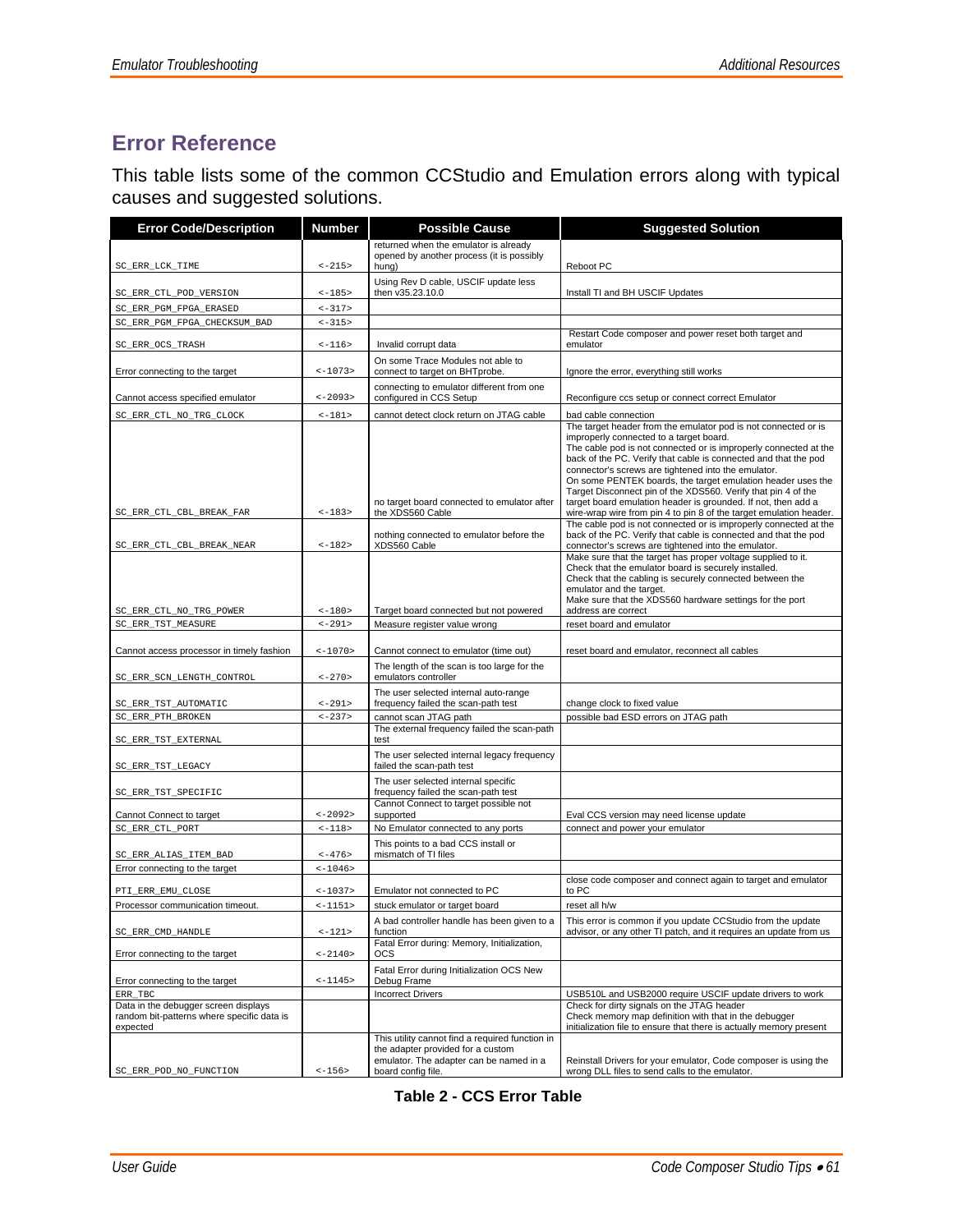## **Target Hardware Basics**

### **DSK and EVMs**

- a. Some DSK's (Development Starter Kit) and EVM's (Evaluation Modules) may require hardware update to work properly using external emulation or Trace capability. Always check with your board manufacturer that your board's revision is updated, or what are the current known issues with your board.
- b. Known issues:
	- I. TMS320C6455 DSK- last stable Revision D; TCK return may intermit external JTAG emulation from connecting to the board using Code Composer. Can be solve using a custom configuration file that loops back the TCLK (spraak6.pdf)
	- II. TMS320C6482/ TMS3206416 refer to spraak6 for recommended hardware changes. *Page 11-16*
- III. DM648 EVM Revision B cannot connect to the board using Trace cable, resolve by updating the firmware.

## **Custom Boards**

### **2. DFT (Design For Test)**

Follow the TI guidelines for implementing JTAG into your custom board. The following technical documents are guidelines for board design for both JTAG and Trace. It is recommended on alpha board design to use some DFT guidelines within their designs such as adding optional jumpers or no-pop resistors that can assist in changing circuit layout to exclude logic for debugging board design errors that may arise. We cannot be held responsible for emulation issues due to bad board design; contact your TI rep for pre-developmental questions and hardware verification, if you are unsure on your JTAG implementation.

- a. General 14-Pin Emulation
	- I. XDS560 Emulator Technical Reference (Rev. A) http://www.ti.com/litv/pdf/spru589a
	- II. TMS320C6000 DSP Designing for JTAG Emulation Reference Guide http://focus.ti.com/general/docs/techdocsabstract.tsp?abstractName=spru64 1
- III. JTAG/MPSD Emulation Technical Reference http://focus.ti.com/lit/ug/spdu079a/spdu079a.pdf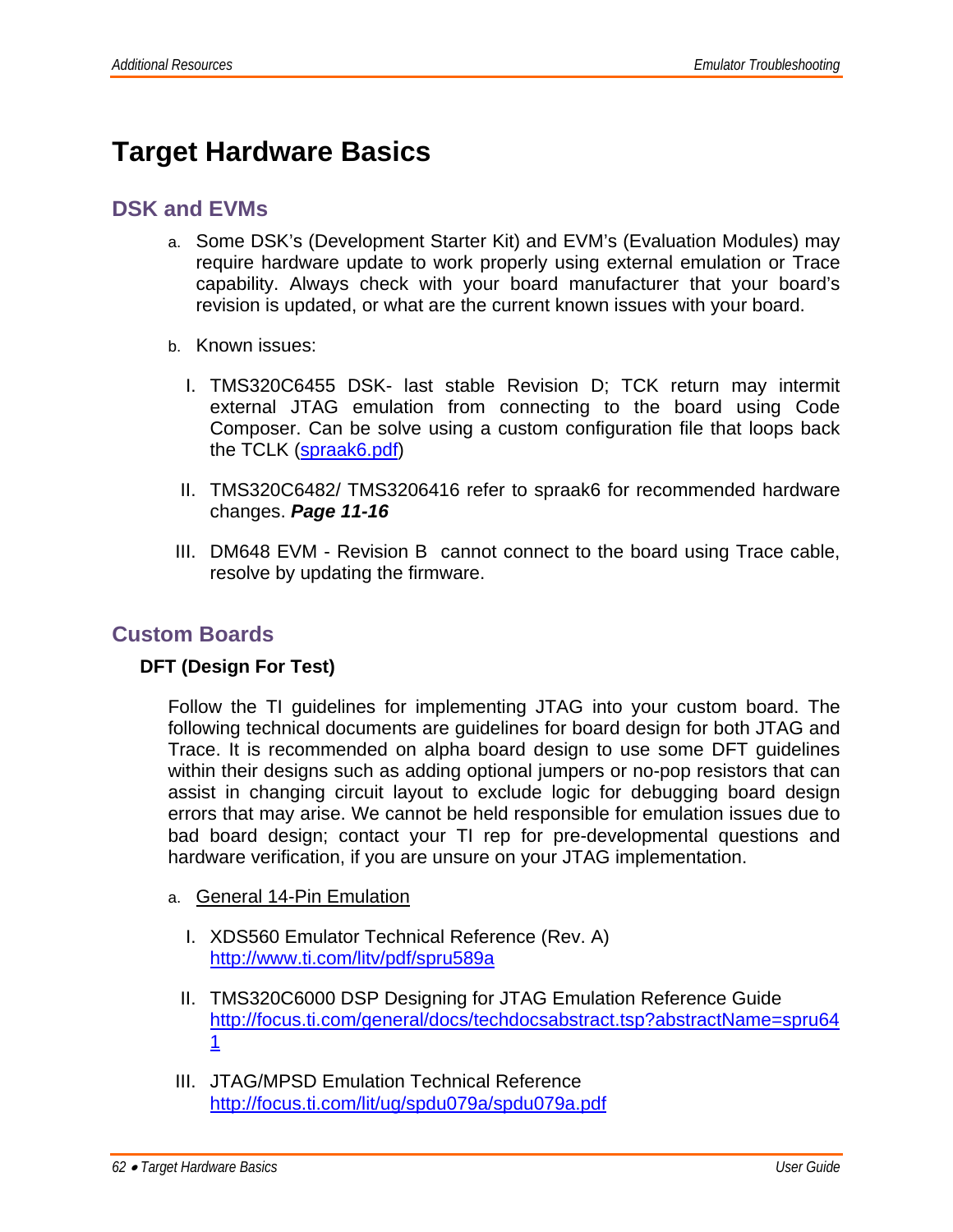### b. TCK Sensitivity

- I. TMS320C6455/54 Digital Signal Processor Silicon Errata (Silicon Revs 2.0, 1.1) http://focus.ti.com/lit/er/sprz234h/sprz234h.pdf - *page 20-21*
- c. Trace Related
	- I. 60-Pin Emulation Header Technical Reference (Rev. C) http://focus.ti.com/lit/ug/spru655c/spru655c.pdf
	- II. Common Trace Transmission Problems and Solutions http://www.ti.com/litv/pdf/spraak6
- d. General
	- I. Emulation Fundamentals for TI's DSP Solutions http://focus.ti.com/general/docs/techdocsabstract.tsp?abstractName=spra43 9c
	- II. Testability Primer (Rev. D ) http://focus.ti.com/lit/an/ssya002d/ssya002d.pdf
- III. Boundary-Scan Tutorial http://www.corelis.com/products/Boundary-Scan\_Tutorial.htm
- IV. Using xdsprobe with the XDS560 and XDS510 (Rev. A) http://focus.ti.com/lit/an/spra758a/spra758a.pdf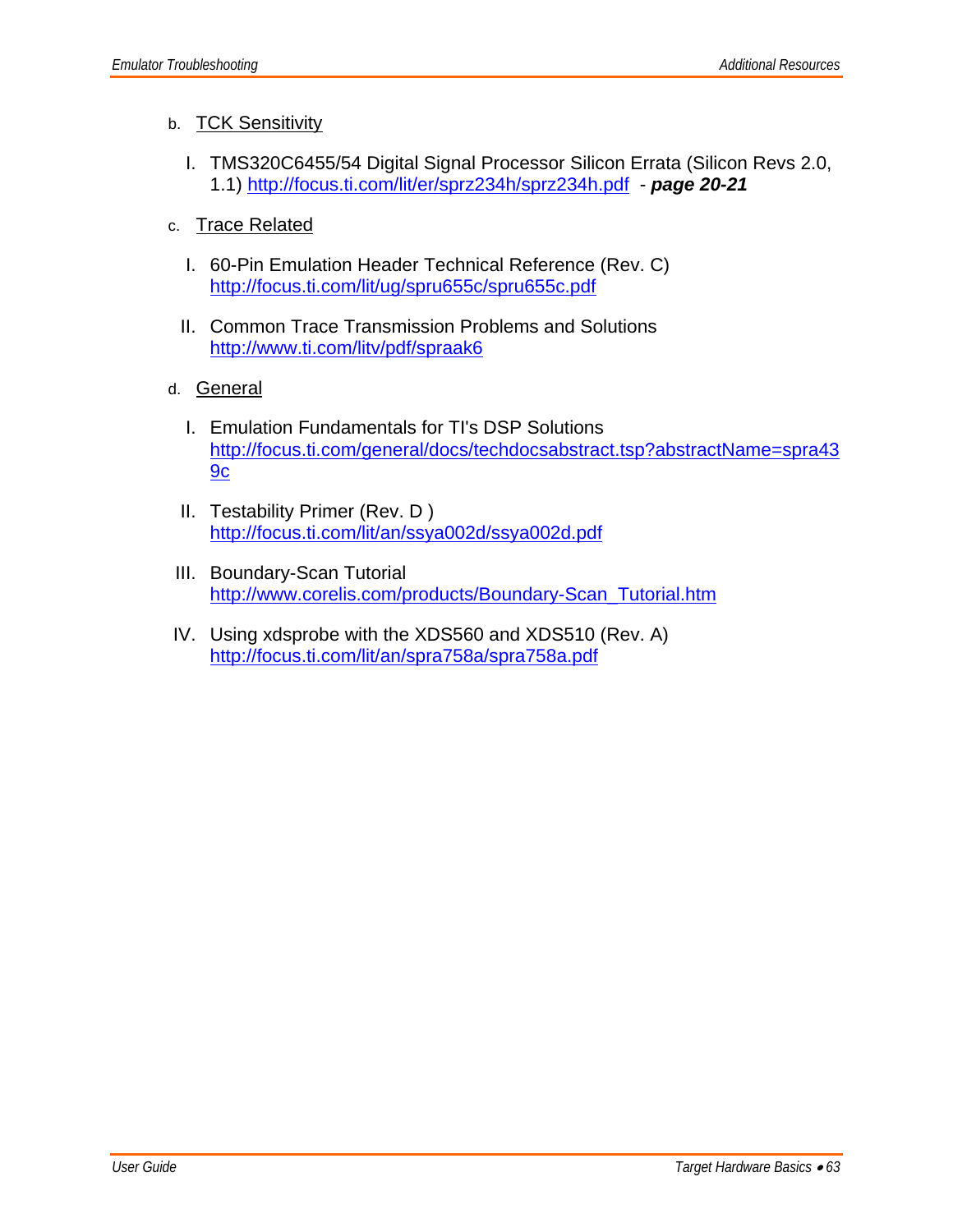## **JTAG Connector Signals and Pin-Outs**

### **1. 14-Pin Header**

| Pin          | Name        | Pin            | <b>Name</b> |
|--------------|-------------|----------------|-------------|
| $\mathbf{1}$ | THS         | $\overline{2}$ | nTRST       |
| з            | TDI         | $\overline{4}$ | <b>GMD</b>  |
| 5            | 6<br>TVD    |                | KEY         |
| 7            | <b>TDO</b>  | 8              | <b>GMD</b>  |
| 9            | RTCK        | 10             | <b>GMD</b>  |
| 11           | TCLK        | 12             | <b>GMD</b>  |
| 13           | <b>EMUO</b> | 14             | <b>EMU1</b> |

**Table 3 Standard 14 pin**

† signal active low

### **20-Pin Headers**

| Pin          | <b>Name</b> | Pin            | <b>Name</b> |
|--------------|-------------|----------------|-------------|
| $\mathbf{I}$ | <b>VDD</b>  | 2              | <b>VDD</b>  |
| з            | nTRST       | $\overline{4}$ | <b>GMD</b>  |
| 5            | TDI         | 6              | <b>GMD</b>  |
| 7            | THS         | 8              |             |
| 9            | TCK         | 10             | <b>GMD</b>  |
| 11           | RTCK        | 12             | <b>GMD</b>  |
| 13           | TDO         | 14             | <b>GMD</b>  |
| 15           | nSRST       | 16             | <b>GMD</b>  |
| 17           | NC          | 18             | <b>GMD</b>  |
| 19           | NC          | 20             | <b>GMD</b>  |

Table 4 20 pin ARM multi-ice Table 5 20 pin cTI (Compact TI)

| Pin          | Name                       | Pin               | <b>Name</b> |  |
|--------------|----------------------------|-------------------|-------------|--|
| $\mathbf{1}$ | THS                        | $\bar{z}$         | nTRST       |  |
| з            | TDI                        | 4                 | TDIS        |  |
| 5            | TVD                        | 6                 | KEY         |  |
| 7            | TDO                        | 8                 | <b>GMD</b>  |  |
| 9            | RTCK                       | 10                | <b>GMD</b>  |  |
| 11           | TCK                        | 12                | <b>GMD</b>  |  |
| 13           | <b>EMUO</b>                | 14                | <b>EMU1</b> |  |
| 15           | $\mathbf{nSSST}^{\dagger}$ | 16                | <b>GMD</b>  |  |
| 17           | EMU <sub>2</sub>           | 18<br><b>EMU3</b> |             |  |
| 19           | EMJ4                       | 20                | <b>GMD</b>  |  |

† signal active low † signal active low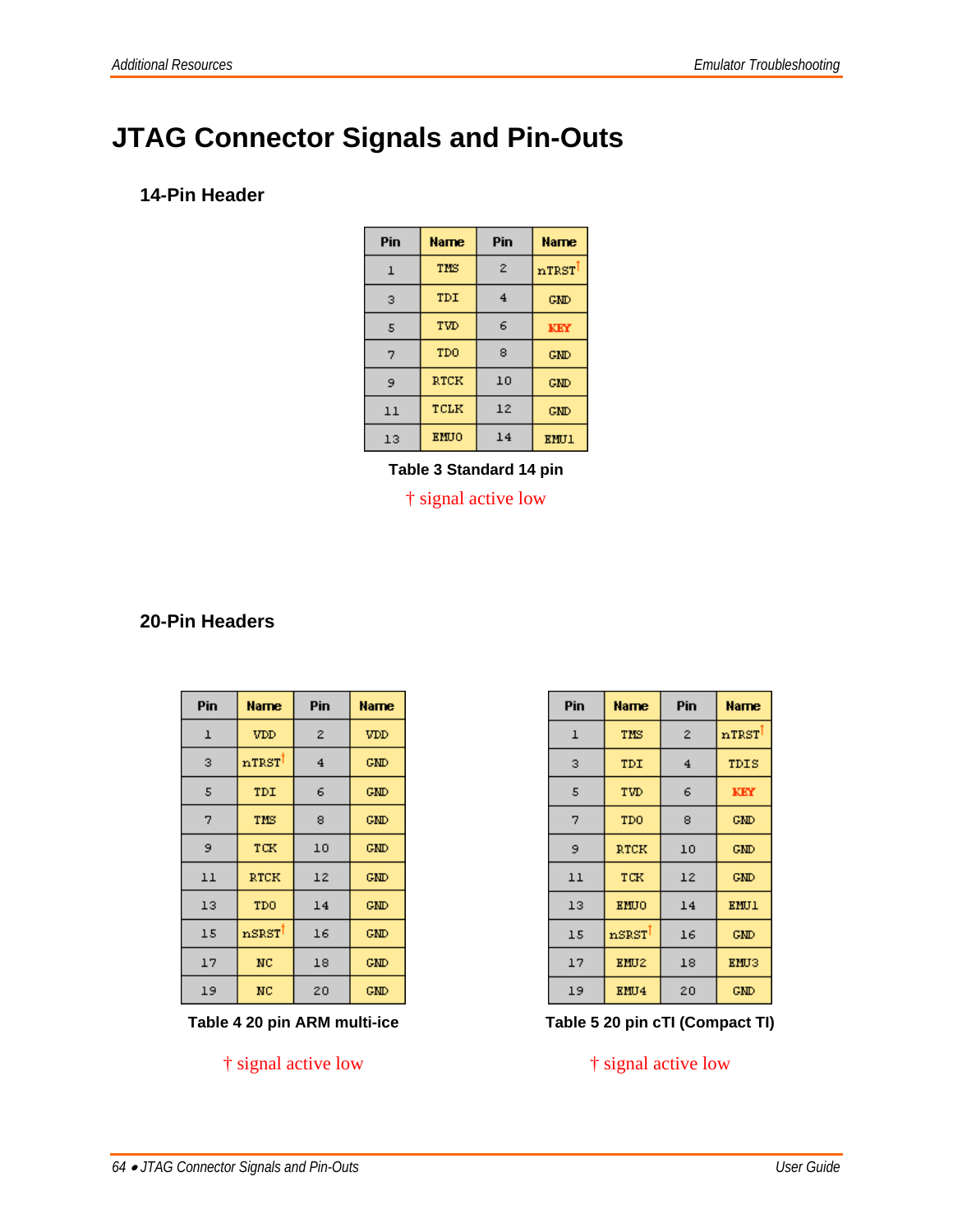## **60-Pin Header**

| Pin            | <b>Name</b> | Pin            | Narne                       | Pin            | <b>Narne</b>     | Pin            | <b>Narne</b> |
|----------------|-------------|----------------|-----------------------------|----------------|------------------|----------------|--------------|
| A1             | GMD         | B1             | ID0                         | C1             | ID <sub>2</sub>  | D <sub>1</sub> | NC           |
| AŽ.            | GMD         | ВŽ             | TMS                         | C2             | EMU18            | D2             | <b>GMD</b>   |
| A3             | GMD         | B3             | EMU17                       | CЗ             | nskst            | D3             | <b>GMD</b>   |
| A <sub>4</sub> | <b>GMD</b>  | B <sub>4</sub> | TDI                         | C <sub>4</sub> | EMU16            | D <sub>4</sub> | <b>GMD</b>   |
| A5             | GMD         | B.5            | <b>EMU14</b>                | C.5            | EMU15            | D <sub>5</sub> | GMD          |
| A6.            | <b>GMD</b>  | B6             | EMU12                       | C6             | EMU13            | D6             | <b>GMD</b>   |
| A7             | <b>GMD</b>  | B7             | T <sub>D</sub> <sub>0</sub> | C7             | EMU11            | D7             | <b>GMD</b>   |
| A8             | TYPE 0      | B8             | TVD                         | C8             | TULKETH          | D <sub>8</sub> | TYPE 1       |
| A9             | <b>CMD</b>  | B9             | <b>KHU9</b>                 | C9             | EMU10            | D <sub>9</sub> | <b>GMD</b>   |
| A10            | <b>GNID</b> | <b>B10</b>     | EHU7                        | C10            | EMU <sub>8</sub> | <b>D10</b>     | <b>GND</b>   |
| All            | <b>CMD</b>  | B11            | <b>EMU5</b>                 | CL1            | EMU <sub>6</sub> | DII            | <b>GMD</b>   |
| A12            | <b>GMD</b>  | B12            | TCLK                        | CL2            | EMU <sub>4</sub> | D12            | <b>GMD</b>   |
| A13            | <b>GMD</b>  | <b>B13</b>     | EMU <sub>2</sub>            | C13            | EMU3             | D13            | <b>GMD</b>   |
| A14            | <b>GMD</b>  | <b>B14</b>     | <b>EMUO</b>                 | C14            | <b>EMU1</b>      | D14            | <b>GMD</b>   |
| A15            | nTGTRST     | <b>B15</b>     | IDI                         | C15            | ID3              | <b>D15</b>     | <b>GMD</b>   |

**Table 6 60 pin XDS560 Trace**

† signal active low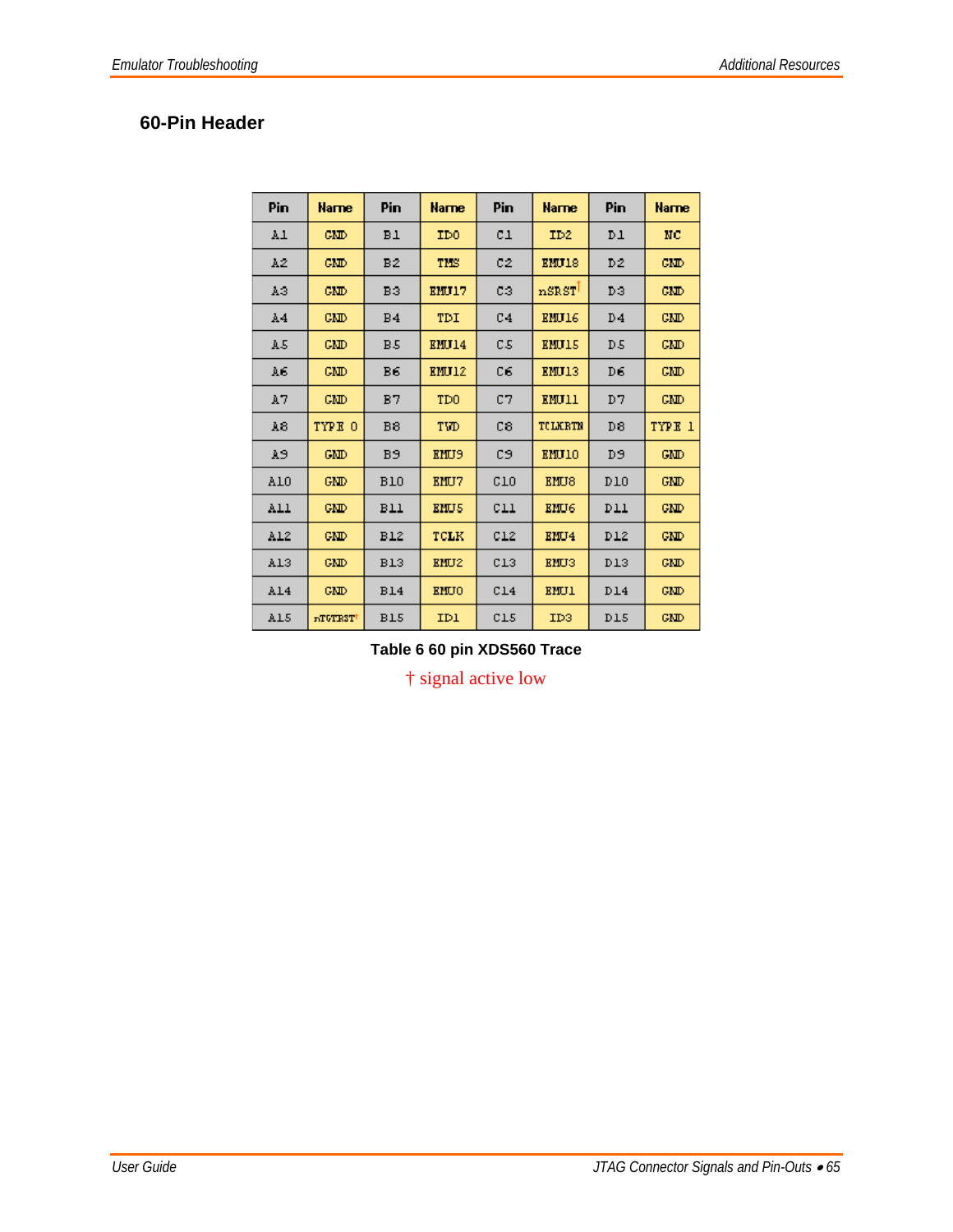## **Contacting Blackhawk Support**

What to do next; What we need from you to help.

## **Submitting Support Information**

If you verify everything, but still fail to connect to your target board, please provide the following information to Blackhawk support to help resolve the problem by emailing to: support@blackhawk-dsp.com.

#### **BHDetect Output**

This is a new utility added this year to analyze your system and report detailed information to help check for installation errors (i.e. incompatible USCIF versions) and can be found in "\CCS\BLACKHAWK\UTILITY\BHDetect". This utility does a READ-ONLY scan and is included as part of our drivers installations for CCStudio v2.0 and later. Output can be saved to a file and emailed to us for analysis.

#### **Target DSP (TI part number of chip)**

#### **Hardware Board Type**

This would be the DSK or EVM name, such as C6713 DSK, or if your own design, indicate CUSTOM board.

#### ■ CCStudio version

If you have more than one installed, it is important to identify the version that has the problem.

#### ■ CCStudio error(s)

Copy the CCStudio error you receive. If it is a scrollable dialog box, make sure you select all the text content and copy it to a file or paste it into the email.

■ Emulator Model/Part Number and serial number